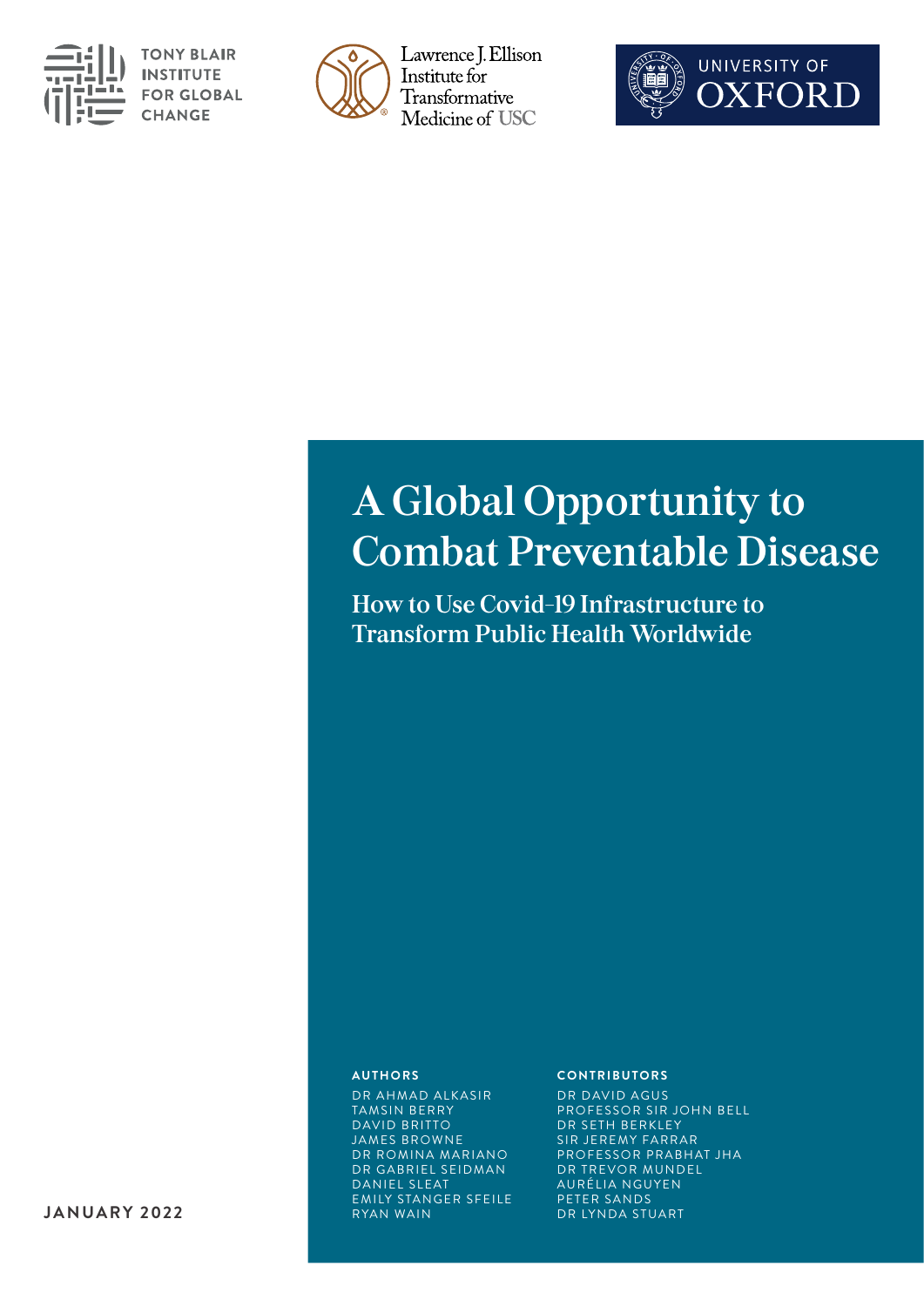# **Contents**

[Executive Summary](#page-2-0) **3**

[A Post-Covid Opportunity](#page-5-0)  [for Public Health](#page-5-0) **5**

[What It Will Take to Realise](#page-8-0)  [This Opportunity](#page-8-0) **8**

[The Investment Case](#page-15-0) **15**

[Conclusion and Action Plan](#page-17-0) **17**

[Technical Deep Dive 1: Vaccine Candidates](#page-20-0)  [and Eligible Populations](#page-20-0) **20**

[Technical Deep Dive 2: Global Governance](#page-25-0) [and Leadership](#page-25-0) **25**

[Technical Deep Dive 3: The Investment](#page-28-0)  [Case \(Two Approaches\)](#page-28-0) **28**

[Endnotes](#page-38-0) **38**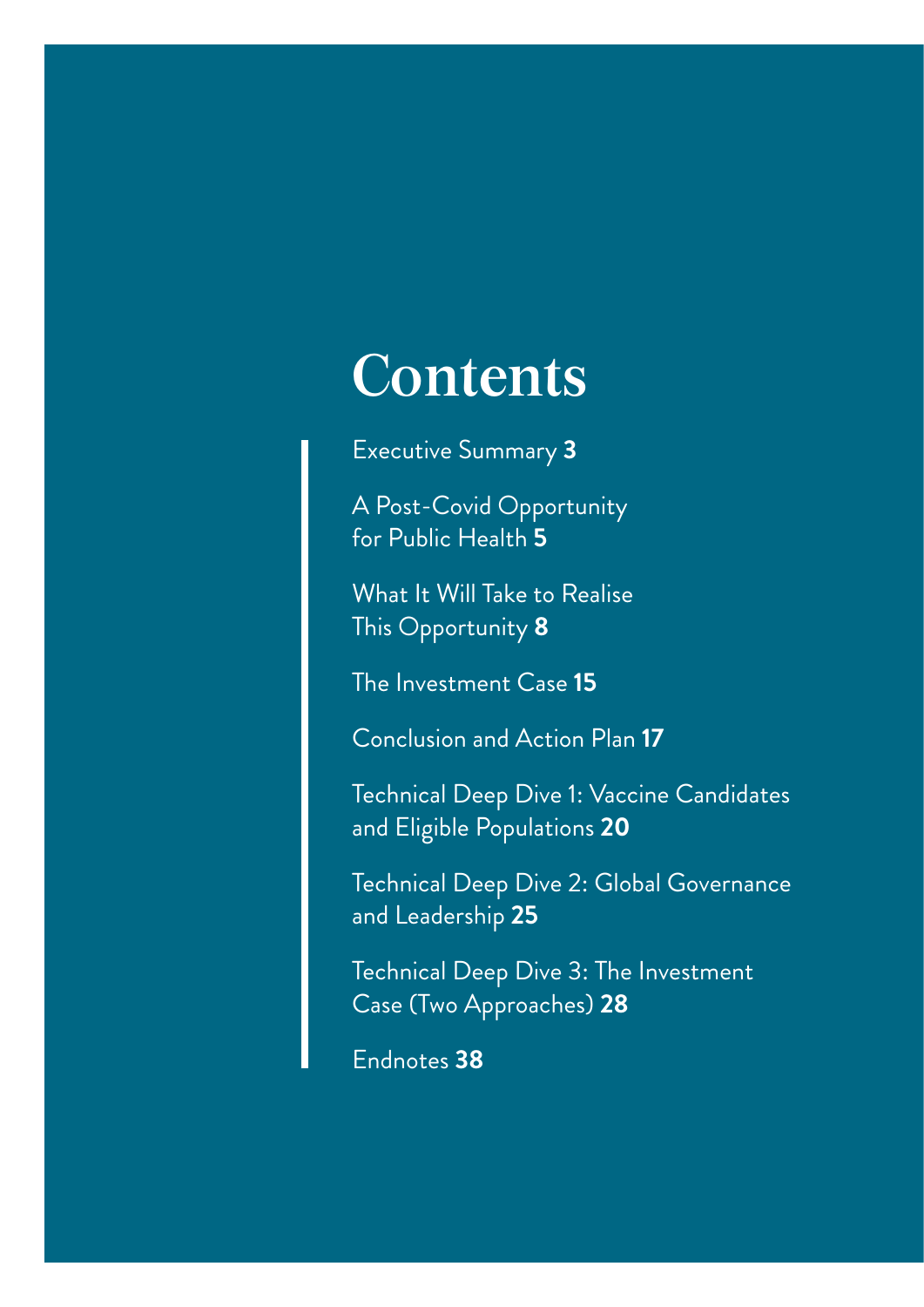### <span id="page-2-0"></span>Idea in Brief

The Covid-19 pandemic showed both what is possible in global public health and what to do to make it better in instances where international cooperation fell woefully short. Learning from this experience, we have an opportunity to create an adult-vaccination programme with transformative potential for the world. This will require a new partnership between the Global South and the Global North, underpinned by global health institutions.

# **Executive Summary**

Over the coming years there will be a range of new vaccines not only for pathogens like Covid-19, but also for tuberculosis, malaria, HIV/ AIDS, dengue and other diseases. Given recent advancements in the development of therapeutics, we should also push the traditional definition of a vaccine to include preventative injectables for conditions including HIV, cardiometabolic disease and common cancers.

At least 10 million deaths per year are attributable to diseases with existing or forthcoming adult vaccines and preventative injectable therapies – deaths that could also be reduced through a system of adult public-health interventions.

But Covid-19 has exposed some chronic deficiencies in the global architecture for delivering such a huge programme. Though vaccine production to fight the virus proceeded at a pace remarkable in comparison to conventional vaccine development, the world still paid a heavy price for not accelerating it further. The distribution of vaccines has been plainly inequitable. And some countries have been unable to absorb the vaccines received. We will squander the public-health opportunity presented by new vaccines and therapeutics unless we find a better way to develop, manufacture and distribute them in the future.

The potential economic benefits are also compelling. In this paper, we have rethought the traditional investment case for vaccines by assessing them together as part of a structured programme; further, by considering the impact of preventing the next pandemic, modelling conducted exclusively for this paper suggests that such a programme could have more than \$3.4 trillion in value for the global economy, including \$1 trillion for developing countries. Should a future pandemic affect younger, less vulnerable, working-age populations, this value could be above \$7 trillion.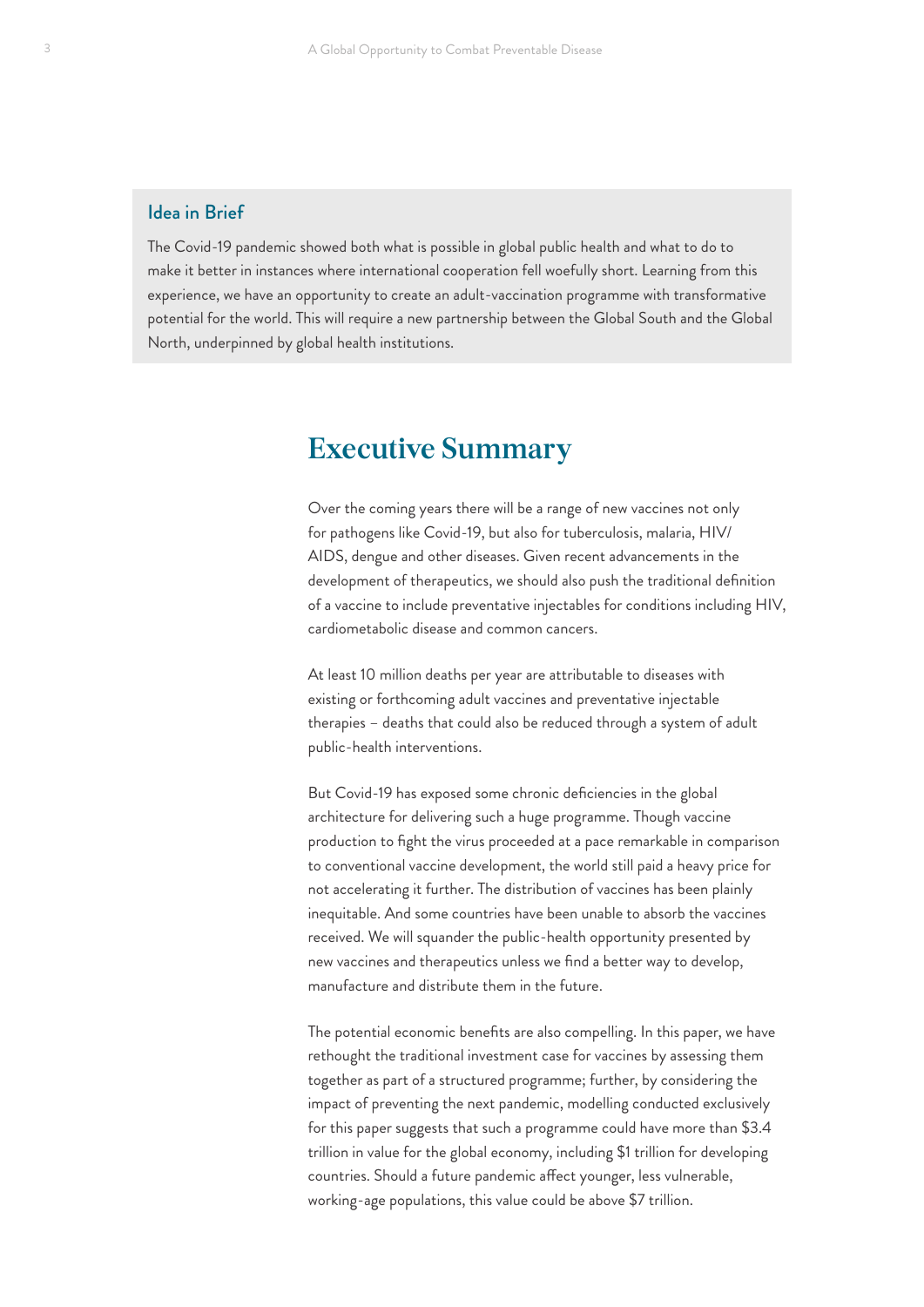This paper sets out how – through a global adult-vaccination programme underpinned by strong Global South input and leadership – this goal can be achieved. By strengthening Global South leadership in this effort, the world can achieve improved global population health, economic benefits and increased autonomy for developing countries.

- **•** An endeavour of this magnitude will require a partnership with mutual responsibilities for both Global North and South so that such a programme can be fully effective, and we set out the following recommendations for achieving this:
- **•** Multilateral organisations including Gavi, the Vaccine Alliance; the World Health Organisation (WHO); the Global Fund; the Coalition for Epidemic Preparedness Innovations (CEPI); the World Bank and others, and donors such as the Bill & Melinda Gates Foundation, should mobilise resources, infrastructure and expertise, building on lessons learned, to either take on or support the development of this programme. Regional organisations in the Global South, potentially including the Africa Centres for Disease Control and Prevention (Africa CDC), the Pan American Health Organisation (PAHO) and the Association of Southeast Asian Nations (ASEAN), should drive Global South leadership by coordinating supply and demand, allocating financial resources and harmonising regulations.
- **•** Governments receiving support should agree to make the preparations for the demand that will be driven by the approval of new life-saving vaccines and injectables, and should sustain and develop their Covid-19 vaccine-deployment and manufacturing infrastructure for long-term use. They should also invest in scalable digital infrastructure to support registration, distribution and the collection of real-world evidence.
- **•** Scientific experts should collaborate to develop global eligibility and dosing guidelines for an adult-vaccination programme.
- **•** The private sector should ensure availability and affordability of vaccines for developing countries as they come to market through appropriate pricing schemes and intellectual-property arrangements.
- **•** There should be an oversight body comprising the key partners in conjunction with scientific experts to ensure that the obligations of the parties are fulfilled in terms of the supply of vaccines and injectables, the best protocols for dosing and the necessary infrastructure in participating countries to allow effective use of supply.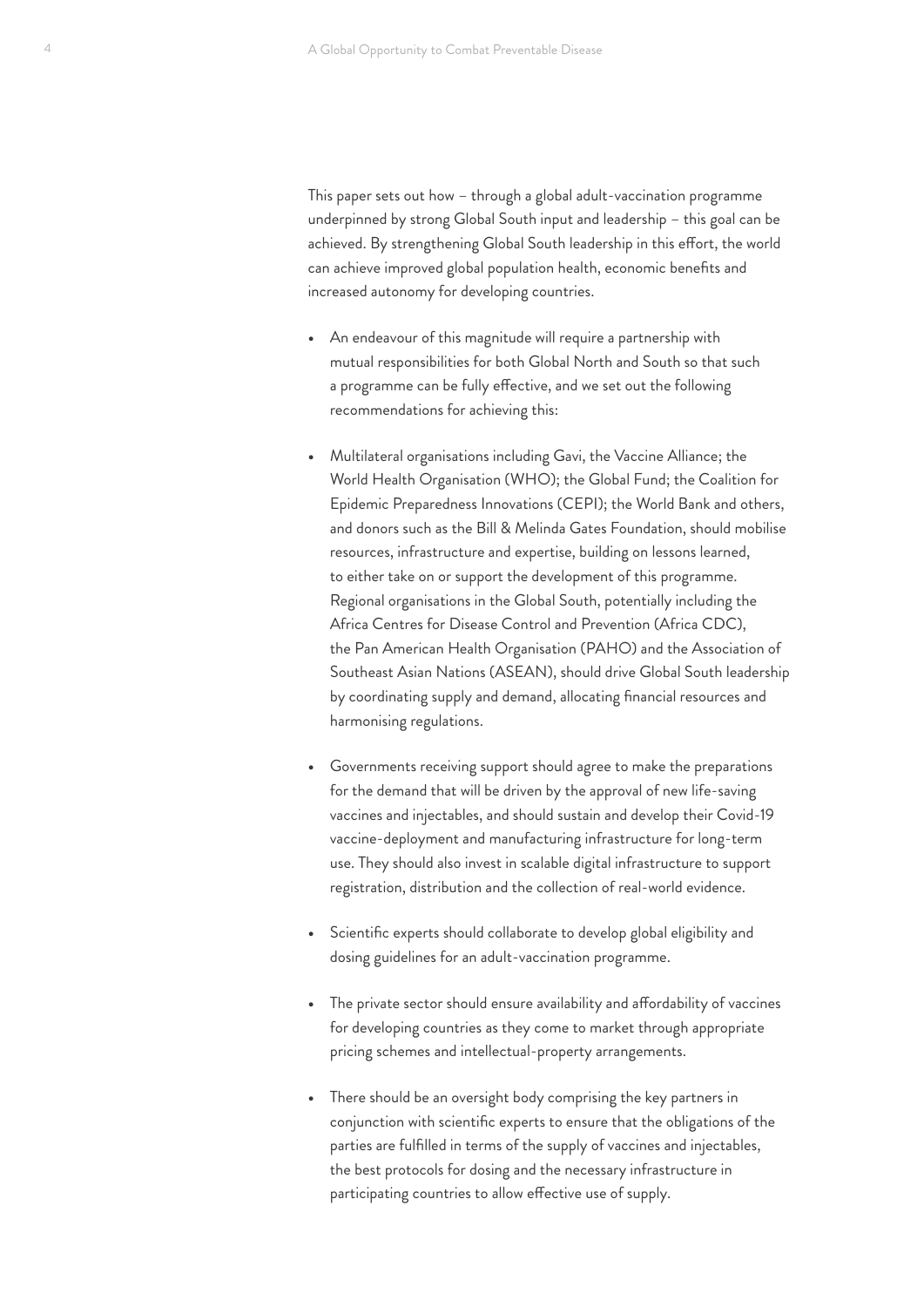This programme will only work based on mutual responsibility. Wealthier countries must provide the resources, the private sector the intellectual property. And every country has a responsibility to make the changes in infrastructure and policy that would allow the resources to be used effectively. All of this must be overseen in an objective way by key stakeholders and experts.

Building a permanent adult-vaccination programme as a positive legacy of the Covid-19 crisis will have a profound impact on global public health and prevent the premature deaths of millions of people each year.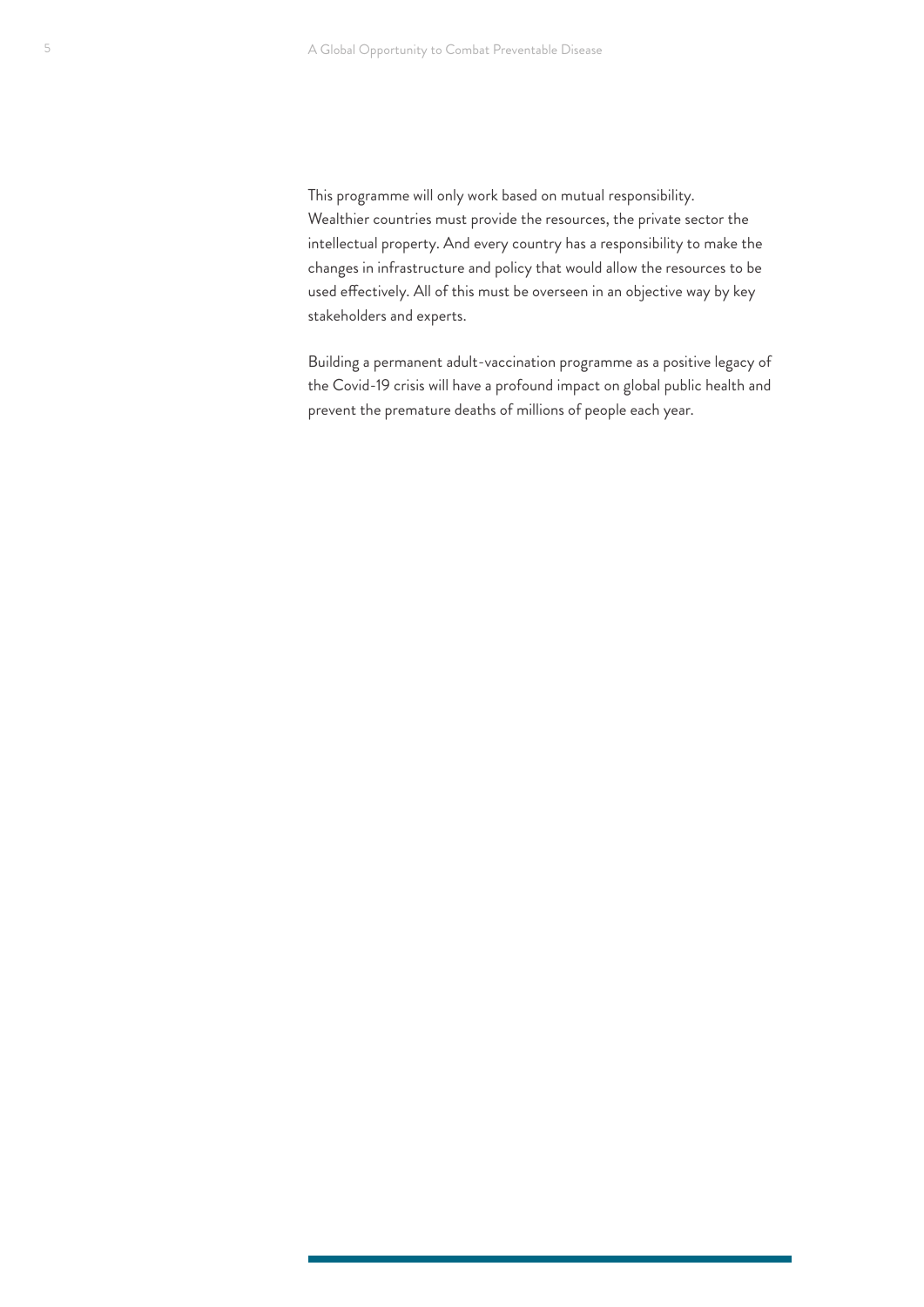# <span id="page-5-0"></span>**A Post-Covid Opportunity for Public Health**

The Covid-19 pandemic has exposed fundamental weaknesses within public health – including a lack of strong global coordination and baseline manufacturing capacity that was inadequate for the scale and speed of vaccine production needed. They have exacerbated existing inequalities, and extended the crisis by allowing new variants to emerge and spread. These failures have risked undermining the exceptional achievements of scientists, regulators and industry in creating and scaling safe and effective vaccines. Furthermore, the rate at which new pathogens are emerging is increasing, due to expanded human contact with wild animals and the effects of climate change. Thus, once-in-a-century infectious-disease outbreaks may well become more frequent, with far-reaching global consequences. [1](#page-38-0) New crises, perhaps on a bigger scale, are inevitable without remedial action.<sup>2</sup>

But alongside these challenges, strides have been made. The response to Covid-19 has accelerated advances in vaccine development, forced countries to ramp up their manufacturing capabilities and led to improvements in vaccine-deployment infrastructure, while helping to bridge the gaps between science, government and industry. This progress means that a global adult-vaccination programme, analogous to the **Essential Programme** on [Immunization](https://www.who.int/teams/immunization-vaccines-and-biologicals/essential-programme-on-immunization) that led the effort to vaccinate the world's children against preventable illnesses, is possible for the first time: we can leverage this new understanding and lessons learned from Covid-19 for the future of global health, initiating a vaccination programme aimed at reducing high-burden infectious diseases and building population-level immunity against respiratory diseases such as influenza and pneumonia. The programme should also go beyond the traditional definition of a vaccine to include preventative and therapeutic injectables for conditions including HIV, cardiometabolic disease, common cancers and others.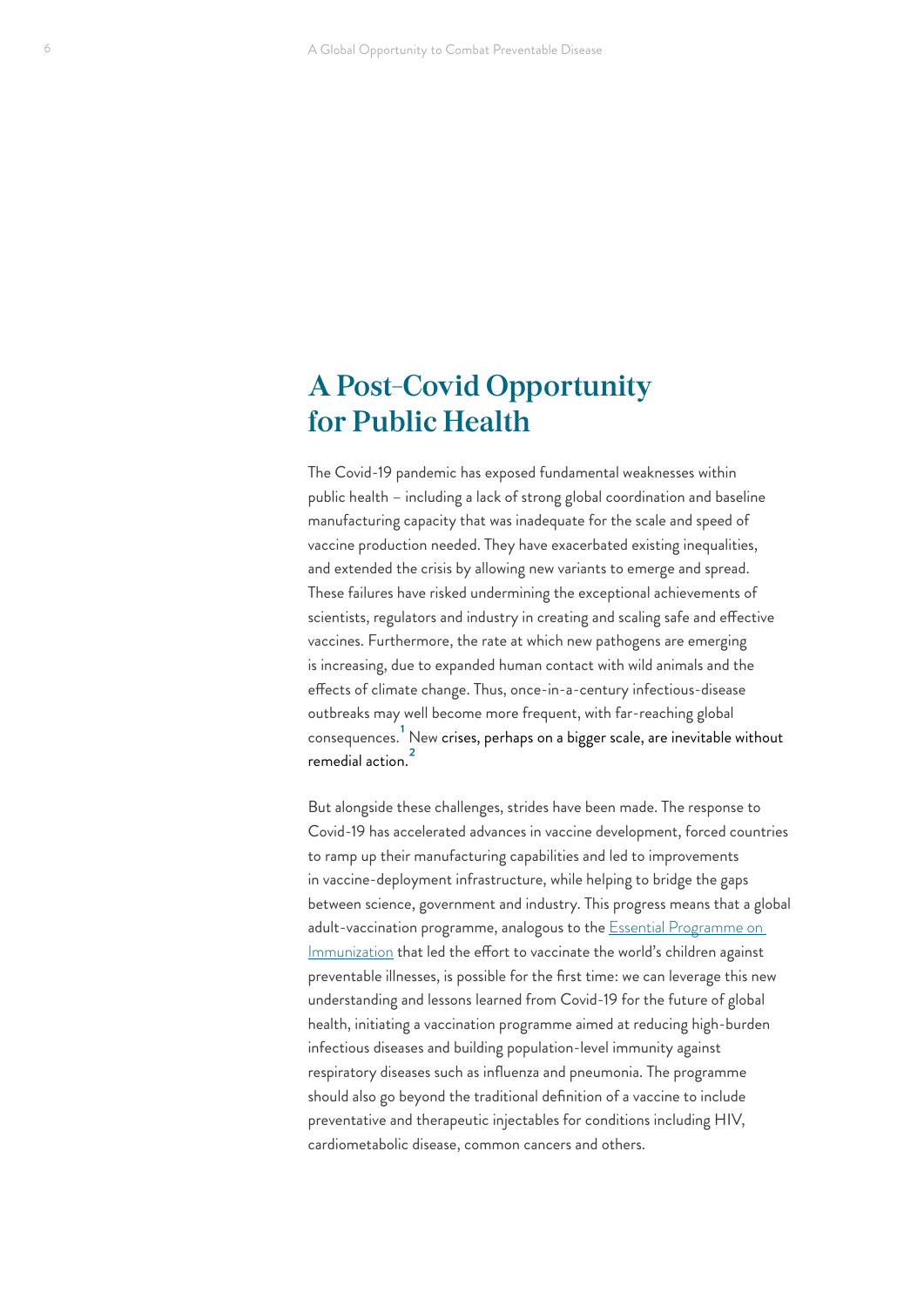#### <span id="page-6-0"></span>*Figure 1*



#### **AT LEAST 10 MILLION DEATHS PER YEAR ARE ATTRIBUTABLE TO DISEASES WITH EXISTING OR FORTHCOMING ADULT VACCINE**

*\*Adult vaccines include vaccines and select preventative injectables* 

*Note: a summary schematic of some of the current and promising vaccines that would avert millions of deaths each year. This figure is drawn* 

*from estimates based on OWID,*[3](#page-38-0) *IHME Global Burden of Disease metrics for 2019,*[4](#page-38-0) *systematic reviews*[5](#page-38-0) , [6](#page-38-0) *and WHO health data.*[7](#page-38-0) *Deaths are all of adult populations, except for Group B strep where neonatal deaths are measured but vaccination is given to the mother. Herpes zoster, pneumococcal and RSV are estimated for eligible adults (>60 years). Pneumococcal and RSV are representative of an equal split of the total lower-respiratory-tract infections in the >65 age group (roughly 1.2 million), of which they are the most common. Shigella and ETEC deaths are for adults >70 as these were the only available data sets and so are likely to be higher.*[8](#page-38-0) *Covid-19 deaths represent those that occurred after the first vaccine rollouts began.*

*Source: GHSC*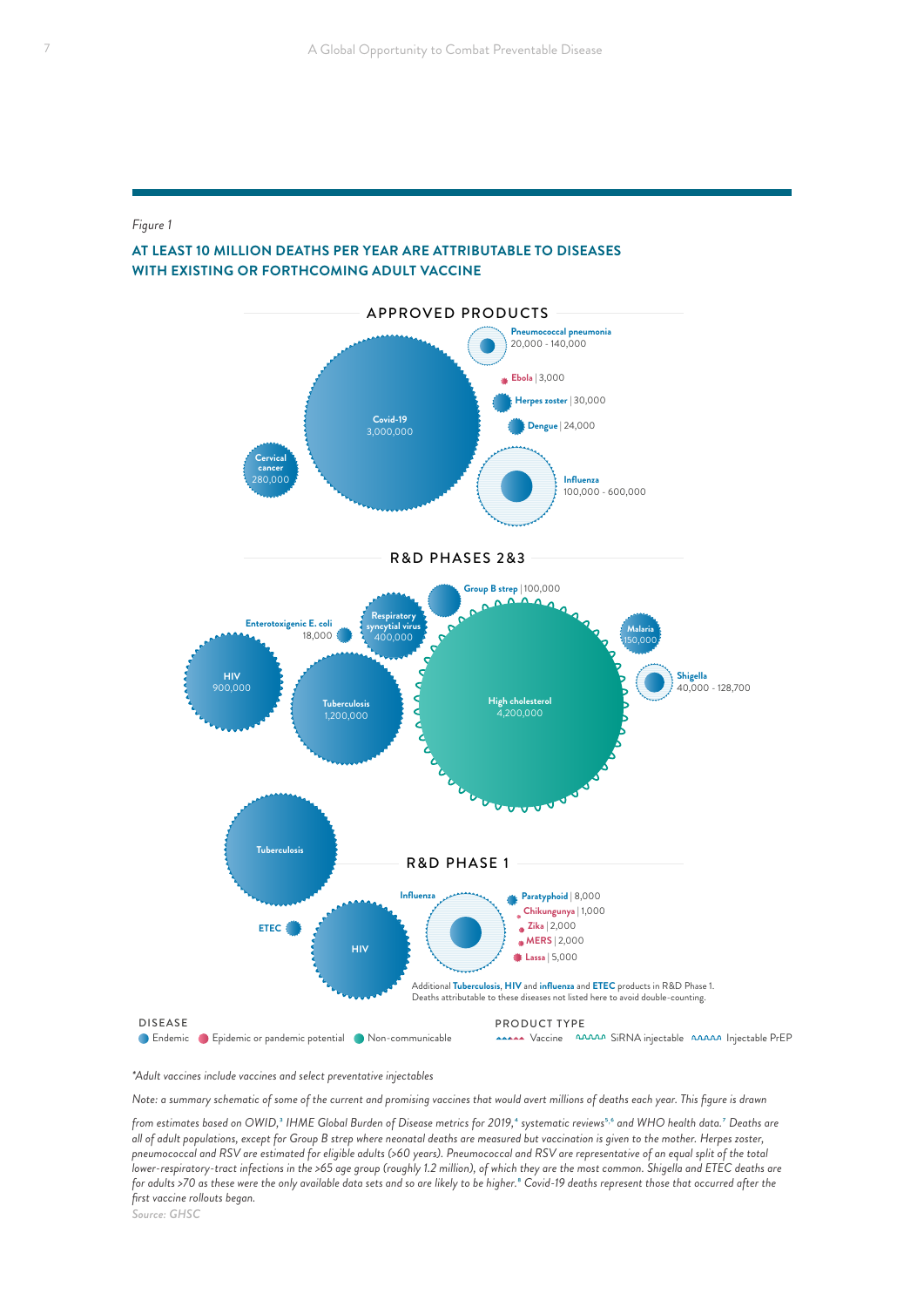<span id="page-7-0"></span>At least 10 million deaths per year are attributable to diseases with existing or forthcoming adult vaccines and preventative injectable therapies – deaths that could also be reduced through a system of adult public-health interventions. A global adult-vaccination programme, with a coordinated manufacturing and delivery infrastructure that deploys routine adult vaccines and can be rapidly mobilised in response to another pandemic, would provide immeasurable global benefit and ultimately transform global-health infrastructure from reactive to preventative.<sup>[9](#page-38-0)</sup>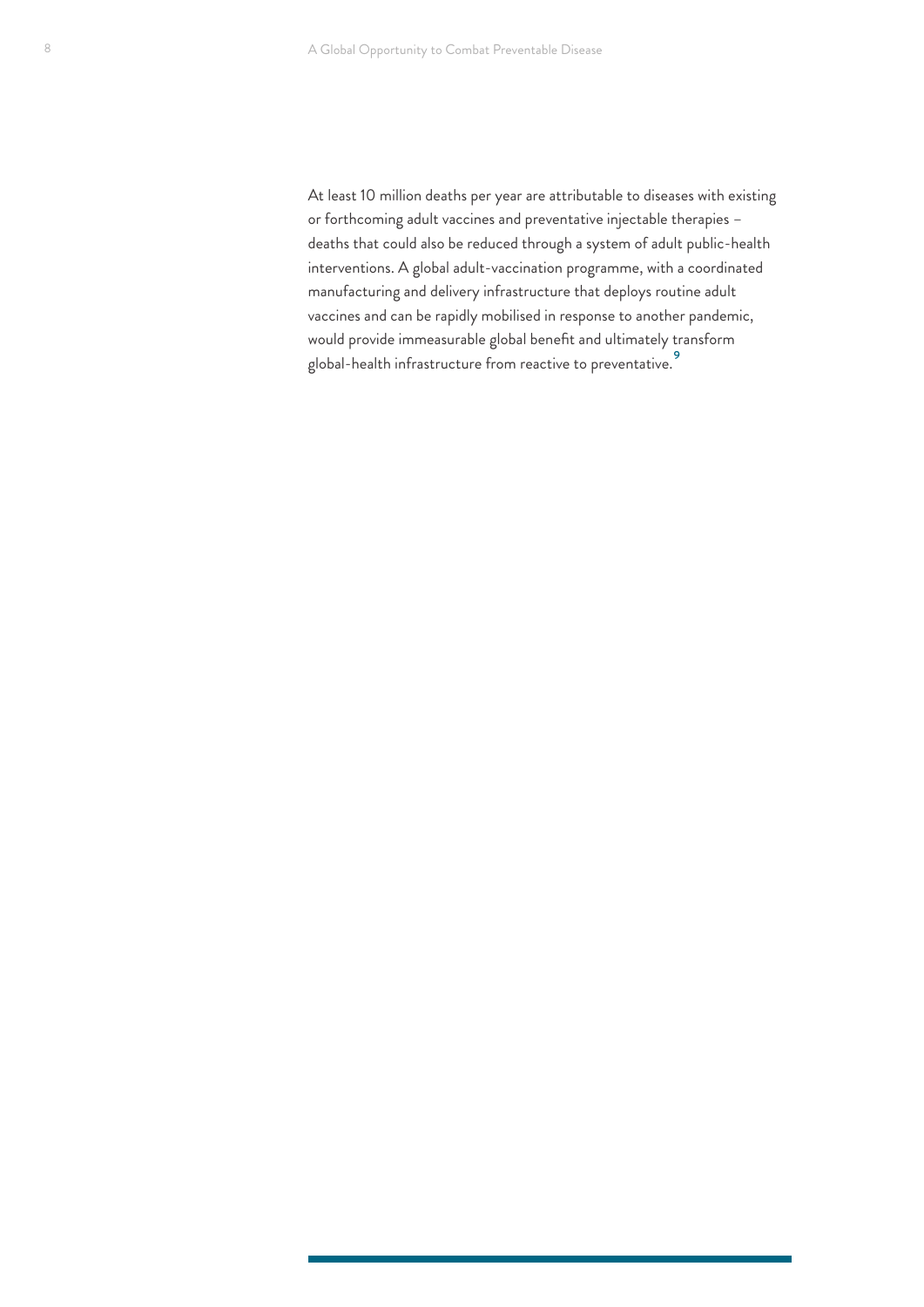# <span id="page-8-0"></span>**What It Will Take to Realise This Opportunity**

Manufacturing and distribution capacity have grown as a result of Covid-19, and the world must ensure that this infrastructure is maintained and used in sustainable and cost-effective ways into the future, through the next phases of this pandemic and beyond. Advancements in the development of preventative injectables and vaccines for a number of diseases mean that consistently maintained infrastructure can be used productively during non-pandemic times. A global adult-vaccination programme would ensure stable and predictable demand for these vaccines and injectable therapies, and could help offset the costs of investing in increased manufacturing capacity. Conversely, if the systems are not kept operational after Covid-19, much of that work and investment will have been squandered.

Individual- and country-level needs will drive demand, but the essential components – outlined in this chapter – remain the same for both pandemic preparedness and preventative health care.

#### **VACCINE AND PREVENTATIVE INJECTABLES SELECTION**

In a revolution that began well before Covid-19, vaccine technology has progressed dramatically. New programmable platforms [such as RNA and](https://www.hhs.gov/immunization/basics/types/index.html)  [adenovirus](https://www.hhs.gov/immunization/basics/types/index.html) have made it much easier to create new vaccines; meanwhile, the evolution of adjuvants (ingredients added to certain vaccines to trigger a stronger immune response in recipients, such as AS01, which is used in tuberculosis vaccines) and lipid nanoparticles means that the next generation of powerful products will soon be available to tackle many of the world's major pathogens.

Emerging technologies, along with established vaccines, can form the basis for a global adult-vaccination programme. The global community should begin by addressing the present need for Covid-19 vaccines and regular boosters, build on that framework with other existing vaccines and then add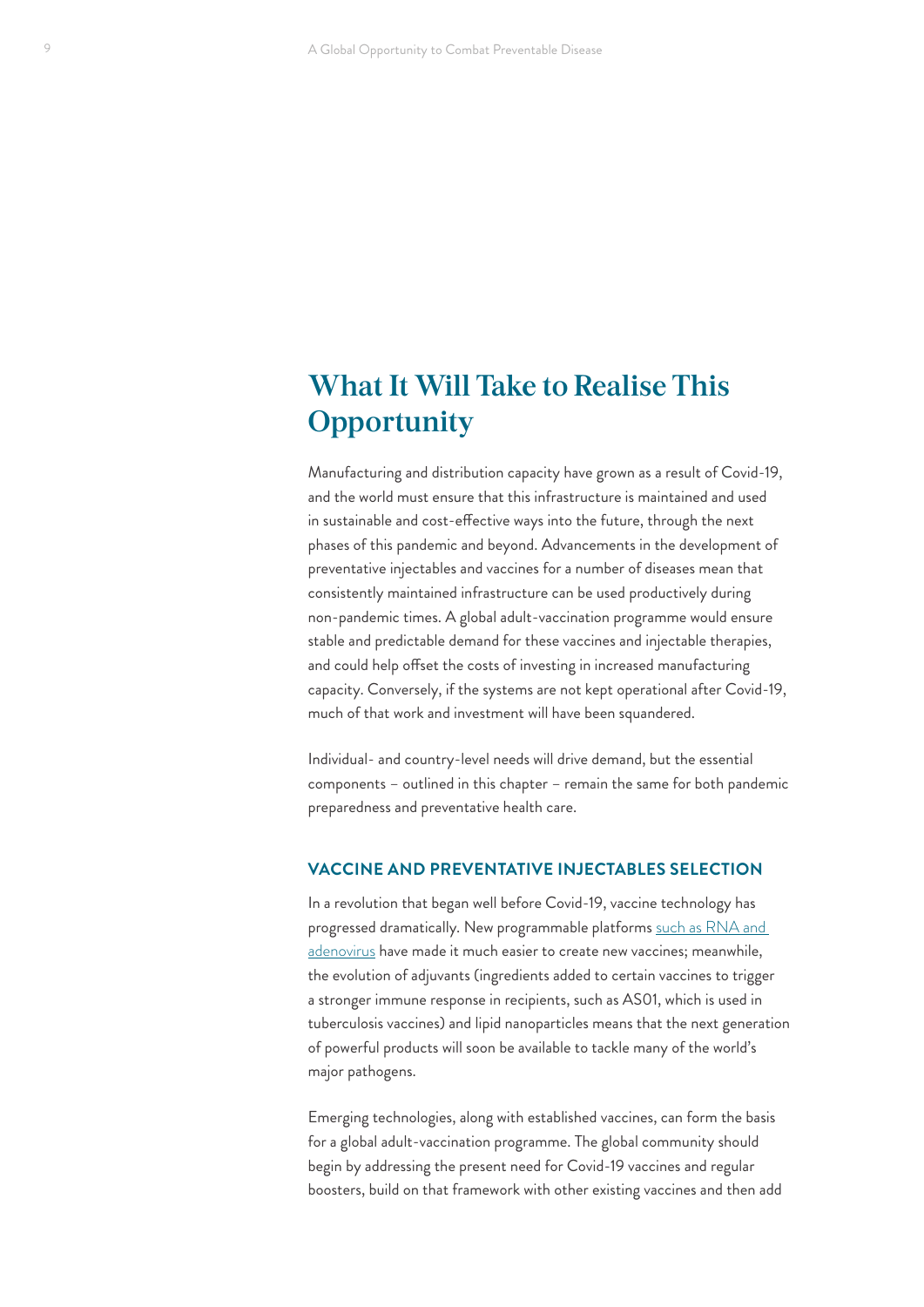<span id="page-9-0"></span>promising new candidates over time. Some existing vaccines and long-acting, injectable preventative therapies, or those that are in human trials, will be considered briefly here and in more comprehensive detail in the chapter entitled Technical Deep Dive 1: Vaccine Candidates and Eligible Populations later in the paper.

Beyond Covid-19 vaccination, the World Health Organisation (WHO) has a recommended list of routine vaccines for adults.[10](#page-38-0) In high-income countries, such as the United States and the United Kingdom, guidelines already exist for the use of these available vaccines,  $^{11\,12}_{\phantom{12}}$  $^{11\,12}_{\phantom{12}}$  $^{11\,12}_{\phantom{12}}$  but global consensus regarding access to these important interventions has not been achieved.<sup>13</sup> This would be a key consideration in developing the global adult-vaccination programme.

Looking ahead, a number of game-changing vaccines are in the pipeline, including a vaccine for respiratory syncytial virus (RSV), with a candidate from Pfizer currently in a phase III trial. Prevention of malaria, HIV and tuberculosis are all within reach as a number of candidates have reached phase I-III clinical trials in adults. These will also be detailed in the aforementioned Technical Deep Dive 1: Vaccine Candidates and Eligible Populations; this deep dive will also include an examination of **predictive vaccination** (which could make it possible within our lifetime to use [multivalent vaccines](https://www.ncbi.nlm.nih.gov/pmc/articles/PMC5216423/) – vaccines that protect against multiple pathogens or multiple strains of the same pathogen – to pre-empt pandemic risks by providing exposure to highly pathogenic influenza antigens as some of the multivalent epitopes in seasonal flu vaccines<sup>14</sup>), as well as further details on **preventative injectables** and why we recommend including them in the global adult-vaccination programme.

### **INCREASED MANUFACTURING CAPACITY, PARTICULARLY IN THE GLOBAL SOUTH**

To deliver vaccines to the world's population and to be able to manage the manufacture of new types of vaccines, including viral vectors, RNA, virus-like particles (VLPs) and a wide range of novel adjuvants, it has been necessary to greatly expand vaccine-manufacturing capacity. A hard lesson learned from this pandemic was that our baseline global manufacturing capacity was inadequate for the scale of Covid-19 and controlled by a small number of commercial companies with competing interests.<sup>15</sup> Very few countries had facilities capable of providing a sovereign supply of vaccines.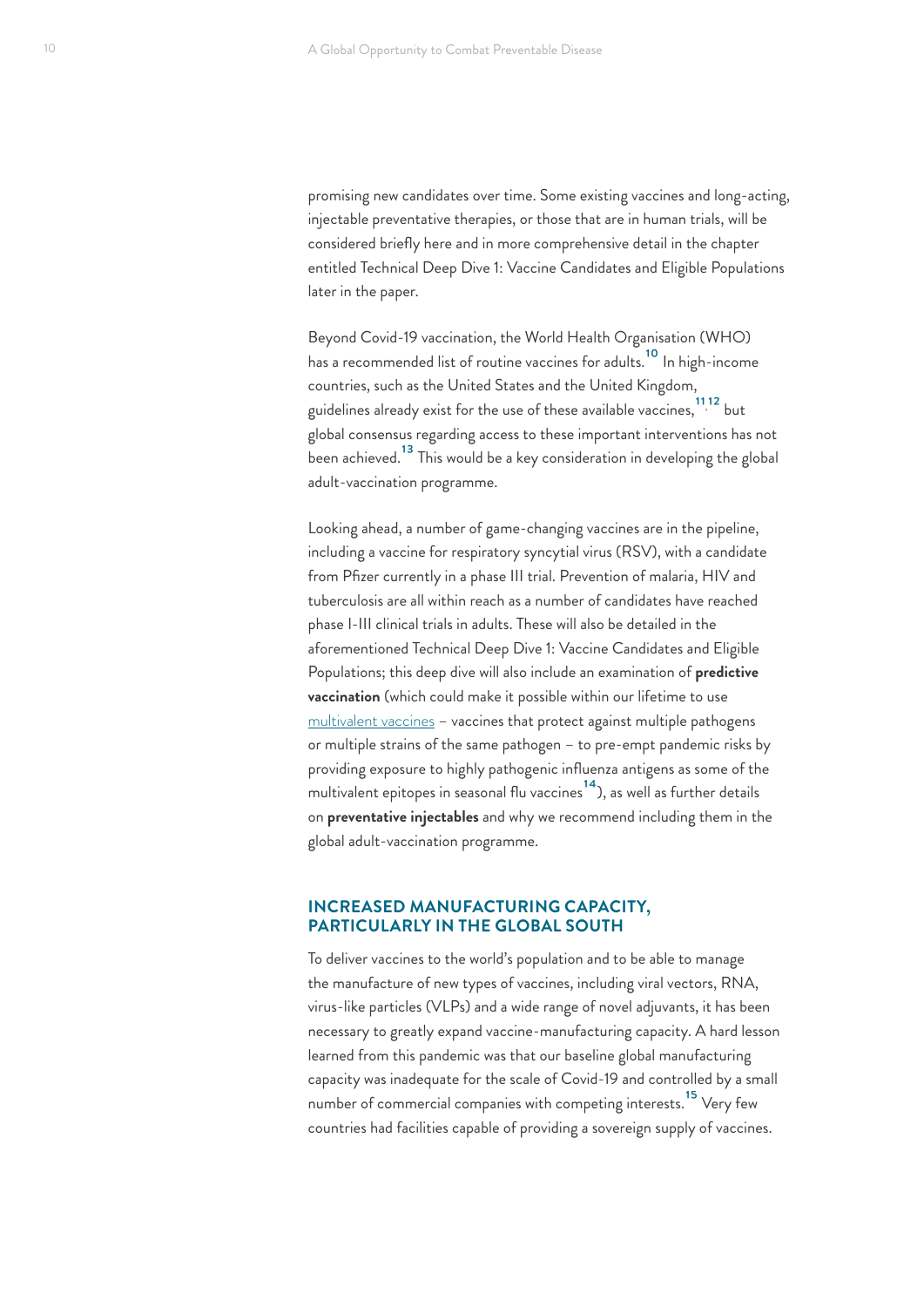<span id="page-10-0"></span>Developed economies have rapidly enhanced their ability to be self-sufficient since the start of the pandemic and, increasingly, capacity has been expanding in developing economies. Vaccine-manufacturing and drug-development capabilities in Africa are now becoming a reality, with the Africa Centres for Disease Control and Prevention (Africa CDC) and WHO supporting several endeavours. The biggest manufacturer in the world is the Serum Institute of India, which will soon be producing up to 200 million doses of [Covishield](https://www.seruminstitute.com/product_covishield.php) per month. This growth in manufacturing supply is a massive boost to global vaccine production and the new infrastructure created will remain in place after Covid-19.

As vaccine production increasingly focuses on a smaller number of platforms, this new manufacturing infrastructure should offer a solid basis upon which a range of new vaccines can be produced and supplied to regions across the world. An adult-vaccination programme would sustain this additional manufacturing capacity with ongoing demand and in the event of another pandemic, these facilities can be rapidly repurposed to manage new global threats.

When governments fund new facilities (in part or wholly), they will need to consider walk-in rights<sup>[16](#page-38-0)</sup> and think collectively about how to support regulators to maintain good manufacturing-practice standards across the globe. Ideally, countries will cooperate to build a long-term manufacturing network optimised to meet demand, without creating redundant facilities.

Building a global manufacturing footprint for adult vaccines that is standardised and efficient but also versatile should reduce production costs worldwide and improve the investment case for an ambitious adult-vaccination programme.

#### **FINANCING AND PRICING MODELS**

The need for currently available vaccines and those that are in the pipeline is most acute in developing countries. New pricing models will be needed, with the possibility of tiered pricing to meet global demand in low-to middle-income countries (LMICs).

Industry and governments must work together to incentivise the production of these vaccines at scale. For example, donors and governments can use advance market commitments (AMCs) – which guarantee the minimum purchase of a vaccine once it receives regulatory approval, while it is still in the research and development (R&D) phase – to incentivise R&D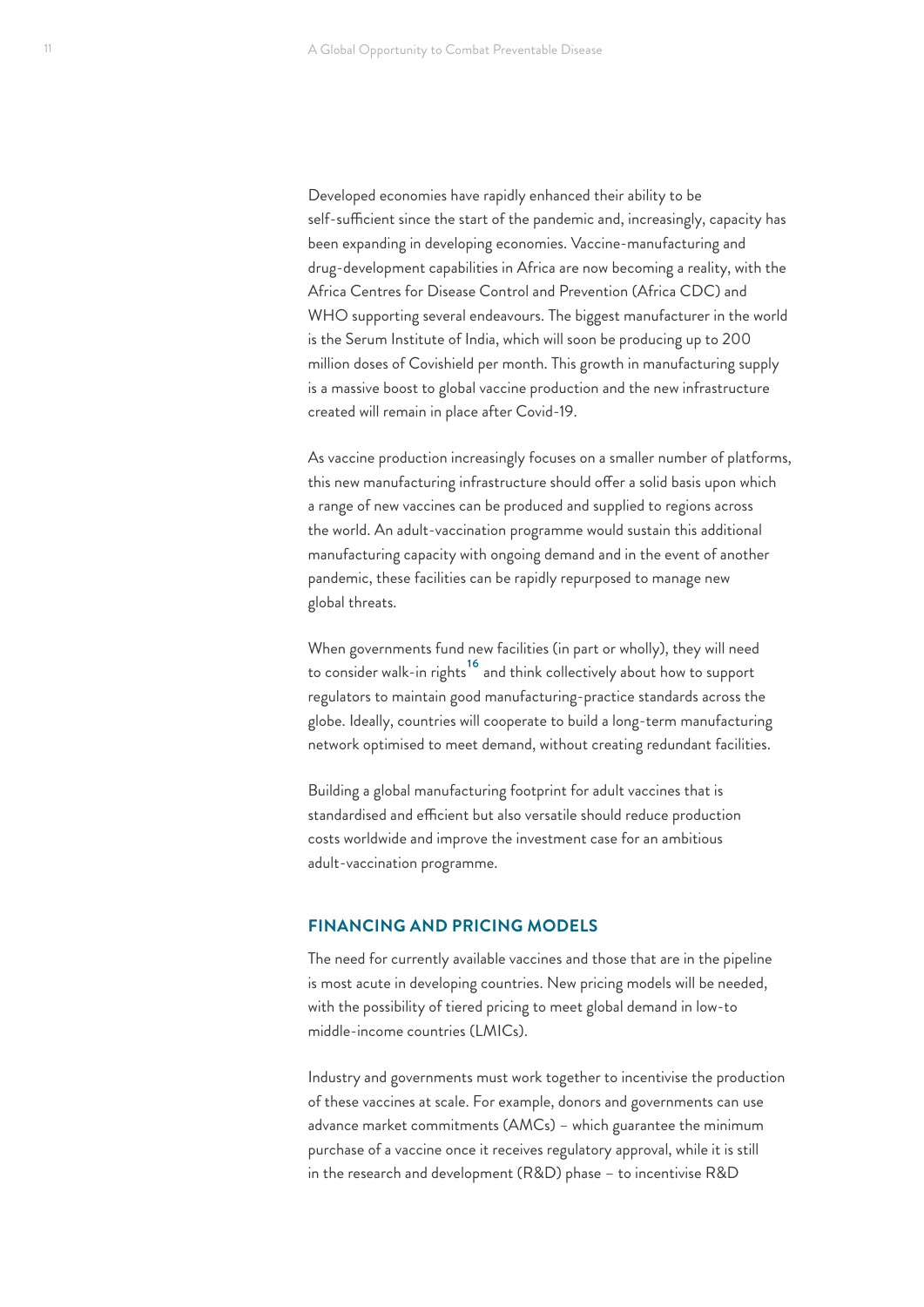<span id="page-11-0"></span>investments. Industry will need to fit price and supply to the budgets available in order to drive sustainable business practices that also deliver the public good of global pandemic preparedness. AMCs and other market-shaping tools that de-risk investment for industry could justify lower industry margins and maintain favourable economic conditions for both parties.

#### **IMPROVED SERVICE DELIVERY AND DIGITAL INFRASTRUCTURE**

We need a more systematic approach to vaccine deployment in all nations. Particularly in the poorest countries, this requires capacity in health-care systems to identify the individuals to be vaccinated, recall them and ensure that the appropriate number of doses and boosters are given, in line with the chosen national approach. In some cases, unconstrained supply is necessary, but in others, demand will be determined according to the specific local context.

Such structures will be relatively bespoke to most health systems, but all have required elements in common, such as strong IT infrastructure, the ability to create personal identifiers and health-system databases that can be kept secure, and a well-trained workforce.<sup>17</sup> There are a wide range of use cases for digital applications to support vaccine rollout, including registration of patients, ensuring adherence to multidose vaccine regimens, collection of real-world evidence on side effects and therapeutic outcomes, tracking vaccine inventory, and monitoring vaccine rollout to increase resourcing in geographic areas facing challenges. This digital infrastructure will enable efficient identification of vaccine need and distribution, while real-world evidence provides relevant local data to overcome vaccine hesitancy and loss.

Countries are already building new infrastructure to support Covid-19 vaccination and, once created, these should be leveraged to roll out other adult vaccines and injectable therapeutics. Unless this sort of infrastructure is put to different use, it may lie fallow and public health may revert back to its pre-pandemic state. (A detailed framework for how countries can improve their absorption capacity is set out in a previous paper from the [Global Health Security Consortium](https://institute.global/ghsc/absorption-capacity).)

Consolidating, reinforcing and adding to existing and developing infrastructure will prevent fragmentation in our response to global public-health crises.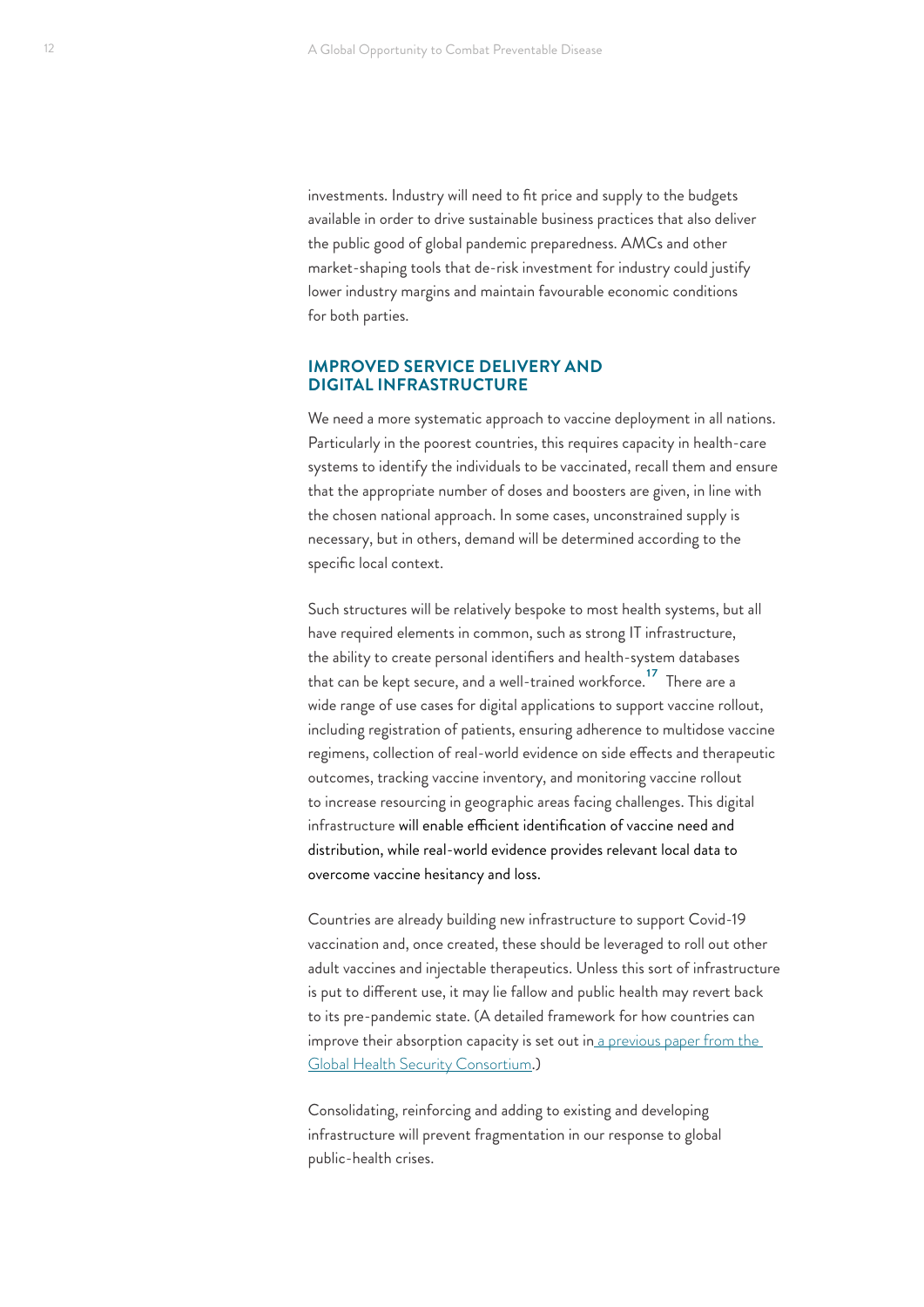#### <span id="page-12-0"></span>**BUILDING VACCINE CONFIDENCE**

A lack of global support for adult vaccines before the Covid-19 pandemic means that most people, particularly in LMICs, were not accustomed to the idea of vaccines in adulthood. Together with real-time data on side effects being published in the mainstream media and the serious impact of misinformation, vaccine hesitancy continues to be a significant barrier to ending the current pandemic. A global effort is needed, together with in-country support, to develop a strategic communication framework that can be leveraged to build trust in vaccinations and support for an adult-vaccination campaign. Real-world evidence collected through the digital infrastructure described above will contribute directly to this effort by both highlighting areas where hesitancy may exist and providing a locally relevant set of data for use in any communication strategy.

A number of methods to achieve this have been described in [the previously](https://institute.global/ghsc/absorption-capacity)  [mentioned Global Health Security Consortium](https://institute.global/ghsc/absorption-capacity) paper on absorption capacity, along with a more detailed description of all the necessary components of vaccine absorption.[18](#page-38-0)

### **GLOBAL EPIDEMIOLOGICAL MONITORING**

Public-health monitoring has improved considerably because of Covid-19 but it must become better still.

Major expansion of local population-level epidemiological monitoring, real-world data collection and genomic-sequencing capacity is needed to monitor vaccine effectiveness and disease flare-ups, and to identify new variants and novel threats. These tools need to be accessible to developing economies with limited infrastructure, and high-income countries (HICs) have started funding programmes in this space. The technology is rapidly evolving, with both input from major sequencing suppliers and software products such as the Global Pathogen Analysis System (GPAS),<sup>19</sup> meaning a standardised global solution for pathogen identification and tracking is likely to soon emerge.

Enhanced biological-monitoring capacities, of course, will have major implications for a range of pathogens beyond Covid-19. Novel approaches, such as conducting biological monitoring in the event of a zoonotic-disease outbreak to assess the spread among the humans who made the initial contact with animals, are also now possible.[20](#page-39-0) The rapid diagnosis and identification of drug-resistant forms of Mycobacterium tuberculosis, for example, will impact the control of that disease. But the ability to track and manage variation and, more broadly, antimicrobial resistance in other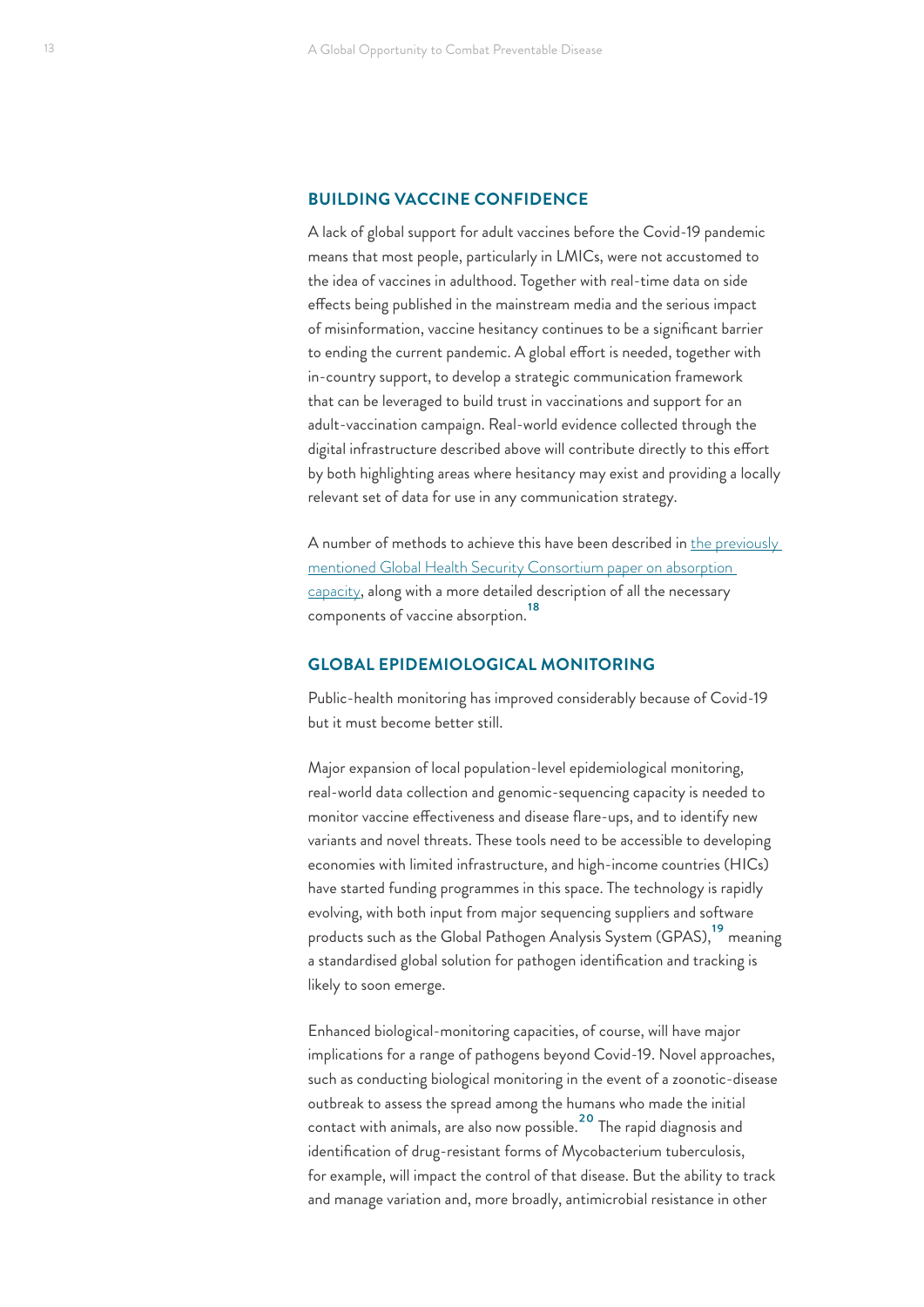infections such as HIV, dengue fever and malaria would be a major dividend of the wider application of a sequence-driven pathogen-identification system emerging from the Covid-19 crisis.

#### **GLOBAL GOVERNANCE AND LEADERSHIP**

A definitive position on governance will develop as stakeholders are engaged and a commitment to support this programme has been established. It will require collaboration between multilateral and regional organisations, governments, scientific experts and the private sector. A full list of recommendations for each stakeholder are listed below in the Conclusions and Action Plan.

However, based on three unique considerations – all of which are trends accelerated by Covid-19 with implications for global public health – we believe as an overarching principle that Global South input, decision-making and leadership are critical to a global adult-vaccination programme:

- 1. A global adult-vaccination programme must optimise novel manufacturing capacity, with an emphasis on building this capacity in the Global South.
- 2. There are opportunities for the co-financing of vaccine programmes by the Global South.
- 3. There is increased political will for self-reliance in the Global South.

The failure of the Global North to share significant numbers of vaccine doses early in the pandemic, and the Global South's reliance on manufacturing capacity primarily based in the United States, Europe, India and China, has created a renewed call for self-reliance in global health and international development among LMICs. The two aforementioned opportunities regarding manufacturing capacity and financing from the Global South reinforce this call and reflect broader political will for self-reliance. The governance structure for a global adult-vaccination programme should reflect this and should also include a scientific oversight committee comprising the key partners in conjunction with scientific experts; this oversight body would ensure that the obligations of the parties are fulfilled in terms of the supply of vaccines and injectables, the best protocols for dosing and the necessary infrastructure in participating countries to allow effective use of supply.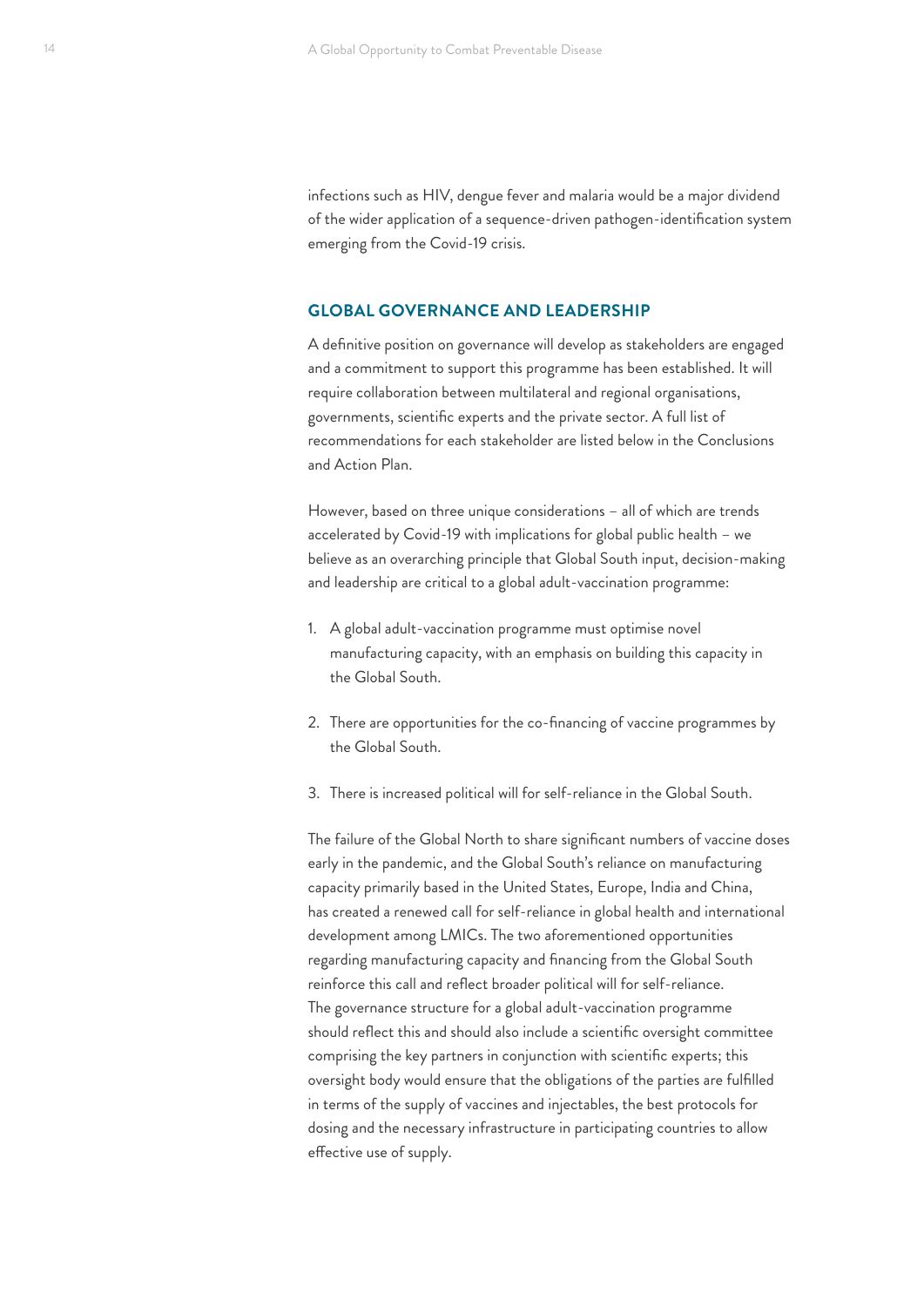#### *Figure 2*

### **A GLOBAL SOUTH-LED ADULT-VACCINATION PROGRAMME REPRESENTS A HISTORIC OPPORTUNITY FOR GLOBAL HEALTH**



*Source: GHSC*

Given these unique considerations (outlined in further detail in the Technical Deep Dive 2: Global Governance and Leadership, later in this paper), a global adult-vaccination programme represents a historic opportunity for a major global-health programme with strong Global South leadership.

Further details on the governance and leadership of the adult-vaccination programme – including recommended multilateral partnerships and the scientific oversight committee – are detailed in the aforementioned Technical Deep Dive 2.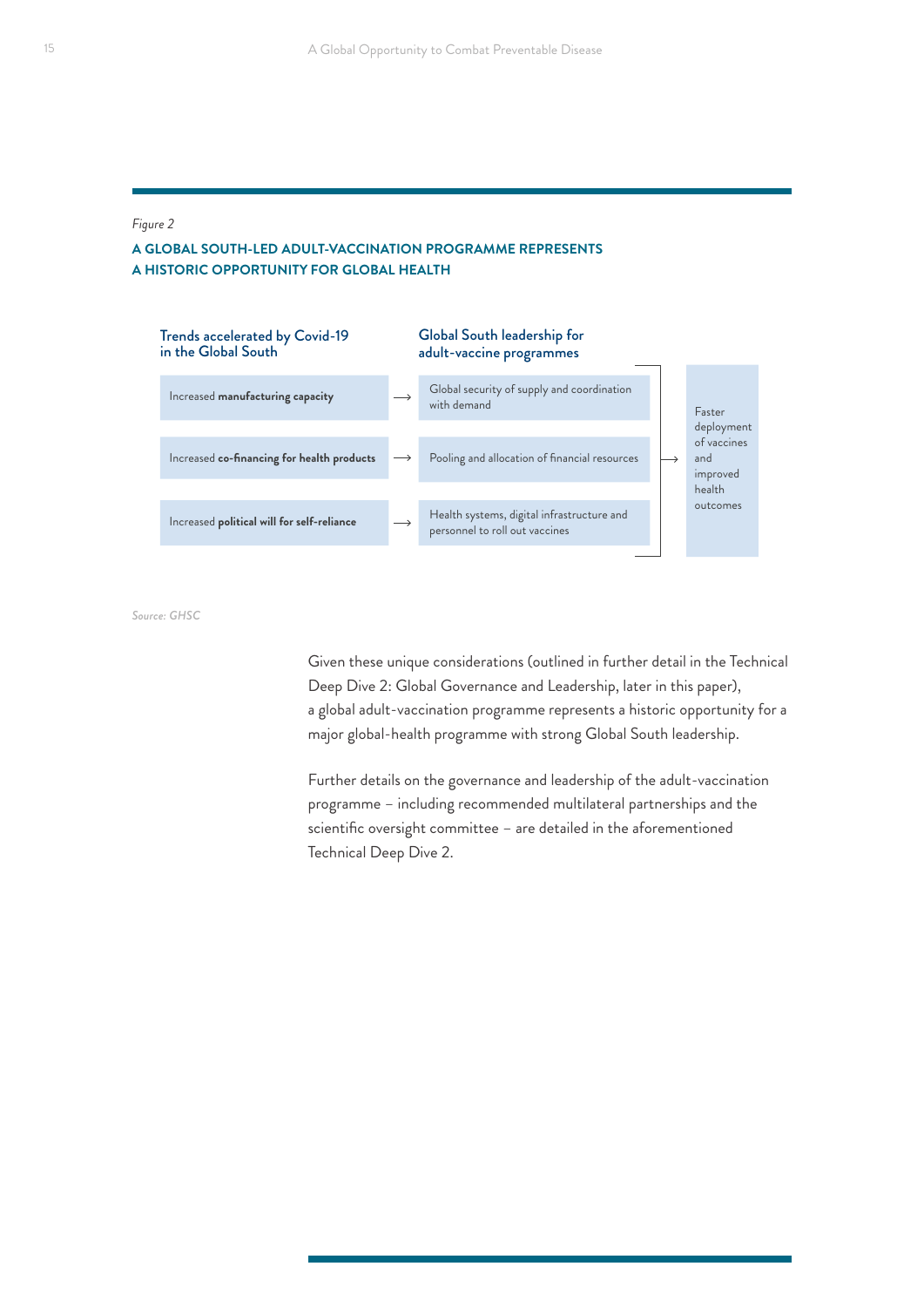## <span id="page-15-0"></span>**The Investment Case**

The economic case for a global adult-vaccination programme is compelling. The International Monetary Fund (IMF) has noted that accelerating the end of the Covid-19 pandemic could yield economic returns of some \$9 trillion from 2020 to 2025.<sup>21</sup> In addition to the IMF's estimates, the GHSC has conducted exclusive modelling – calculating the economic benefit that would have resulted from accelerated vaccine rollout during the first 21 months of the pandemic – which shows that an adult-vaccination programme is likely to have strong economic benefits. Our modelling suggests that in the event of another outbreak similar to Covid-19, a faster vaccination programme that allows the world to normalise more quickly than current timelines could save \$3.4 trillion in lost economic activity, and more than \$1 trillion for developing economies, over 21 months.

To assess the investment case for a global adult-vaccination programme, we considered two different approaches: first is the Health-Economic Approach, a literature review of classic health-economic analyses regarding the cost effectiveness of adult vaccines that have been launched or are in development; second is the Pandemic-Preparedness Case, a novel approach to estimating the economic benefit of pandemic preparedness, which includes our exclusive modelling.

Both approaches are explored in full in the Technical Deep Dive 3: The Investment Case but our key takeaways are:

- 1. There is a strong health-investment case for rolling out adult vaccines currently in development, including HIV vaccines. However, given differences in target populations and dosing regimens, delivering these vaccines would require a robust primary-care delivery infrastructure.
- 2. We also estimate that a global adult-vaccination programme could have a global economic value of \$3.4 trillion (see Figure 3).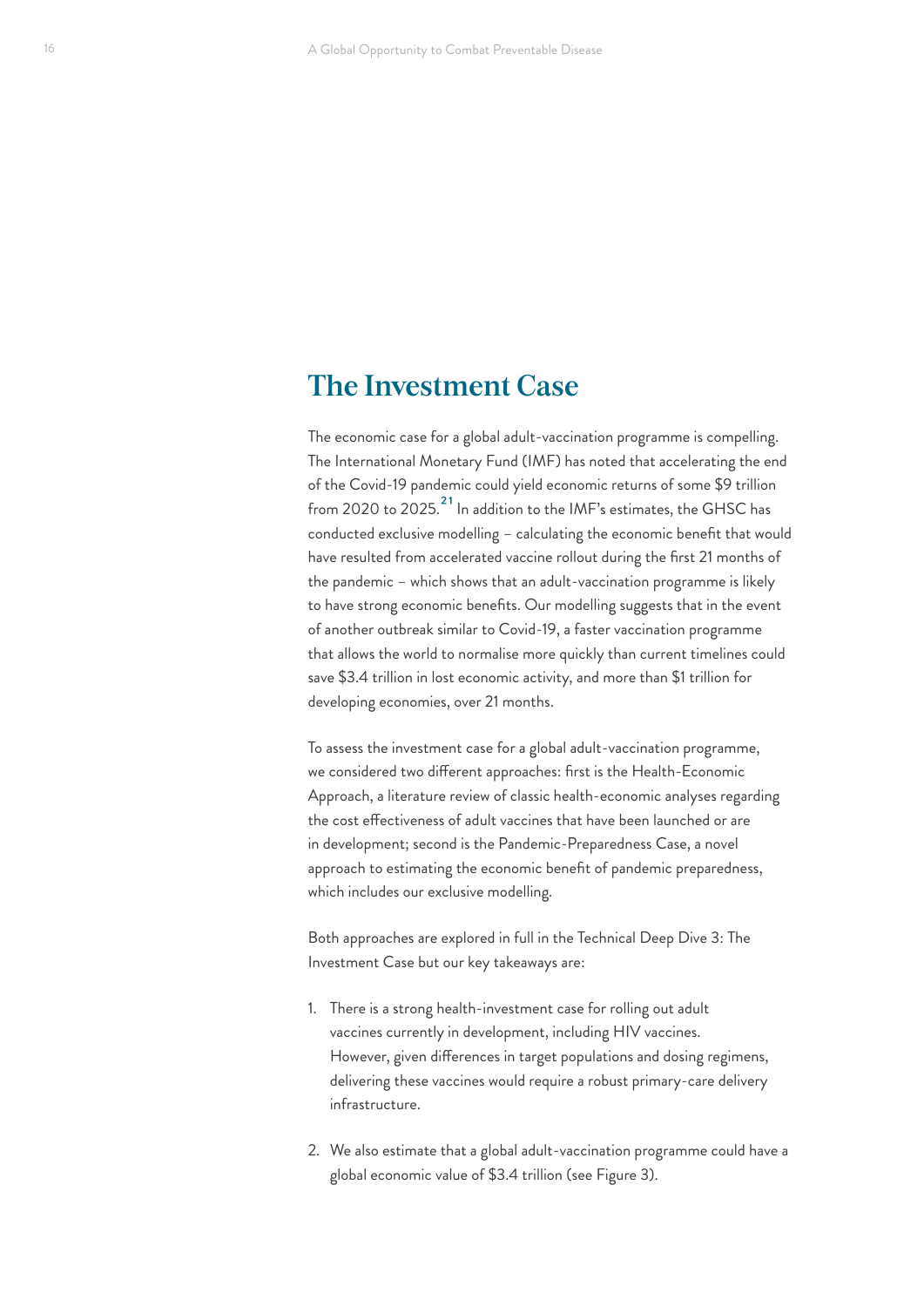3. More robust methodologies must be developed for estimating the macroeconomic value of pandemic-preparedness measures, including global vaccination manufacturing and service-delivery readiness.

#### *Figure 3*

#### **DURING A FUTURE PANDEMIC, A GLOBAL ADULT-VACCINATION PROGRAMME COULD SAVE THE WORLD \$3.4 TRILLION, INCLUDING \$1 TRILLION IN DEVELOPING ECONOMIES**



*Source: Our World in Data, the* Economist*'s excess Covid-19 deaths database, United Nations population data, OECD Economic Outlook statistics*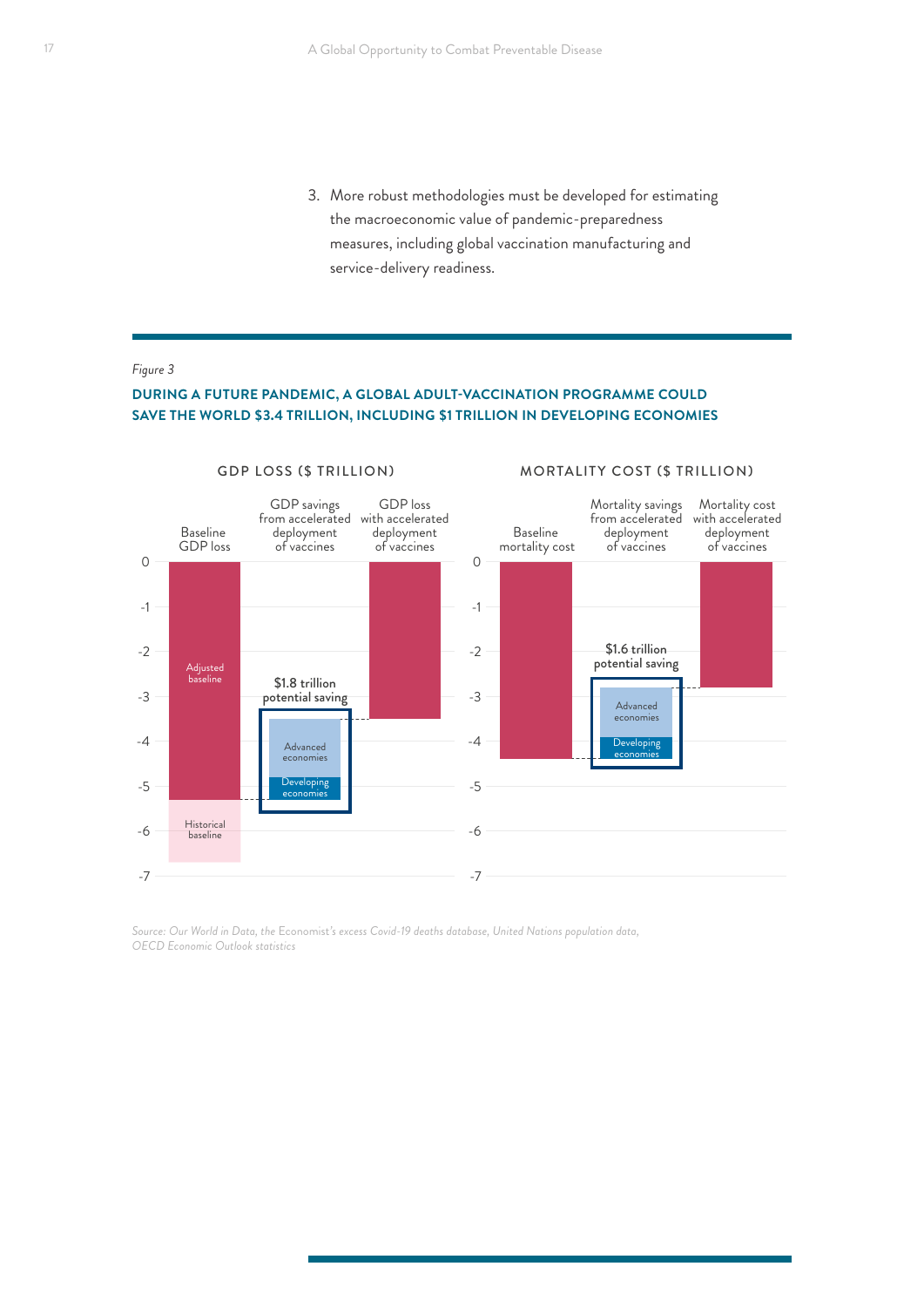# <span id="page-17-0"></span>**Conclusion and Action Plan**

An adult-vaccination programme will bring significant health benefits in terms of morbidity and mortality, and help to reduce inequalities across the globe. Further analysis will be required to define the investment case within a new economic framework and bearing in mind recommendations for vaccine candidates and injectable therapeutics. We will need to scope the potential manufacturing technologies and platforms along with production capacity and consideration of the core design components of the campaign. Now is the time to call for health leaders, scientists and economists to come together and drive forward this idea with the wider stakeholder community.

#### **ACTION PLAN TO END PREVENTABLE DISEASE:**

#### Recommendations for Multilateral and Regional Organisations

Multilateral organisations and donors can support the creation of a global adult-vaccination programme in the following ways:

- **•** Organisations with existing expertise, resources and infrastructure, such as Gavi or the Global Fund, should consider taking the lead on establishing or supporting this programme, incorporating strong Global South leadership.
- **•** The programme should be guided by lessons learned, in particular from Gavi's past and present vaccine programmes, as well as from the recent development of COVAX. By mobilising expertise and resources to support the global planning and development of the programme and individual countries in their implementation, these learnings will be imperative.
- **•** Regional organisations in the Global South, potentially including the Africa Centres for Disease Control and Prevention (Africa CDC), the Pan American Health Organisation (PAHO) and the Association of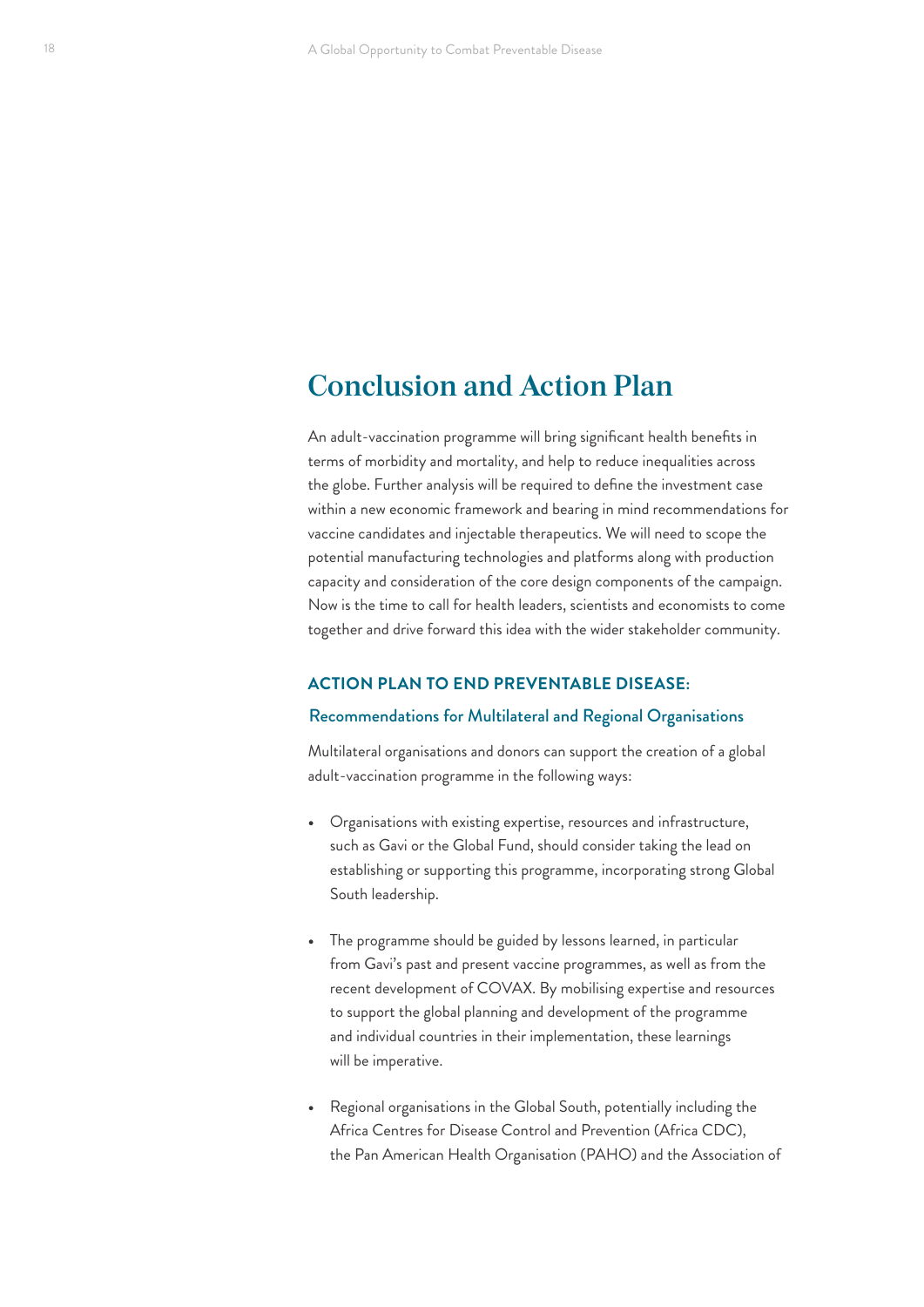Southeast Asian Nations (ASEAN), should drive Global South leadership by coordinating supply and demand, allocating financial resources and harmonising regulations.

**•** Global health institutions should help by defining a portfolio of adult vaccines and other preventative and therapeutic injectables with strong economic and population-health return-on-investment for this programme.

#### Recommendations for Governments

An opportunity exists not just at a regional level but at a national level. Governments have a unique chance to learn lessons from the Covid-19 pandemic by creating and sustaining the right infrastructure to deliver vaccinations at speed. They should begin to prepare for participation in this programme in the following ways:

#### **Awareness**

Understanding the impact that new vaccines will have on disease prevention in their local context and the demand that will be driven by their populations once these become available.

## **Opportunity**

Capitalising on the unique opportunity to leverage the investment governments have made in Covid-19 infrastructure to create a framework to administer new vaccine and therapeutic candidates in the pipeline to their populations – and deliver this at scale.

### Planning for Sustainability:

- **•** Planning for the implementation of a scalable digital solution for vaccine registration, monitoring, pharmacovigilance and other use cases.
- **•** Investing wisely in vaccination delivery and primary-care infrastructure, with a specific focus on sustainability within the local public-health framework and building on existing vaccination programmes.
- **•** Identifying in-country champions and management structures to drive this forward.
- **•** Harmonising and strengthening existing regulatory approaches to approve vaccines and manufacturing sites, or planning for this should these regulatory bodies not yet exist in-country.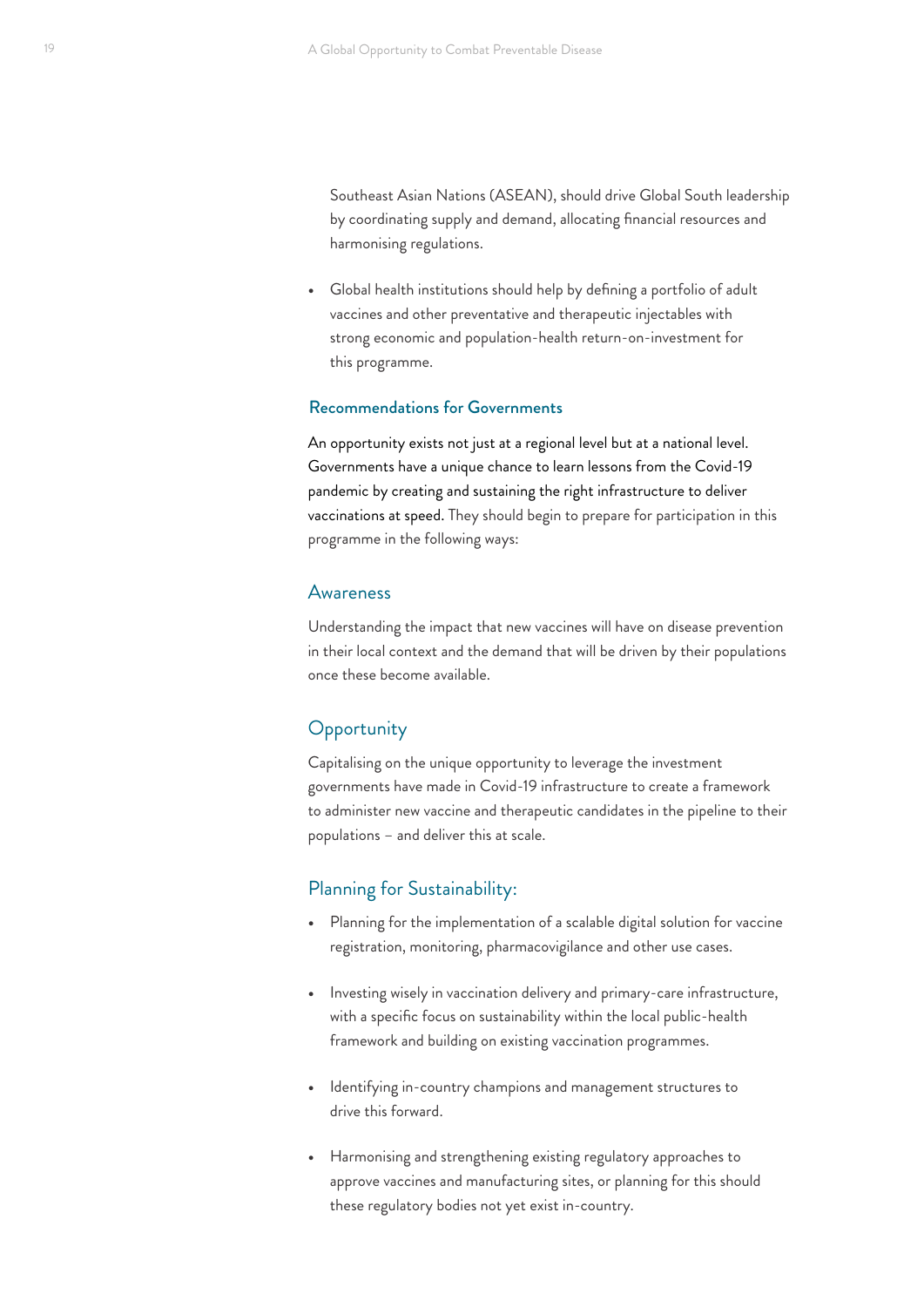#### Recommendations for Scientific Experts

Experts can assist in this process by:

- **•** Ensuring the adult-vaccination programme forms part of the agenda of global expert groups (for instance, the WHO scientific advisory group of experts on immunizations), as well as regional expert groups.
- **•** Working to develop a global-consensus framework for eligibility and timing of doses.
- **•** Contributing expertise to the scientific oversight committee that will ensure obligations are met and best practice is maintained.

#### Recommendations for the Private Sector and Civil Society

The private sector and civil society can accelerate this process by:

- **•** Innovating pharmaceutical-manufacturing technologies and processes, and clinical-development approaches.
- **•** Building digital infrastructure to support delivery of adult vaccinations, and collection and analysis of real-world evidence.
- **•** Ensuring availability and affordability of vaccines and preventative and therapeutic injectables for developing countries as they come to market through appropriate pricing schemes and intellectual-property arrangements.
- **•** Advocating for a global adult-vaccination programmes to generate demand among country governments and citizens.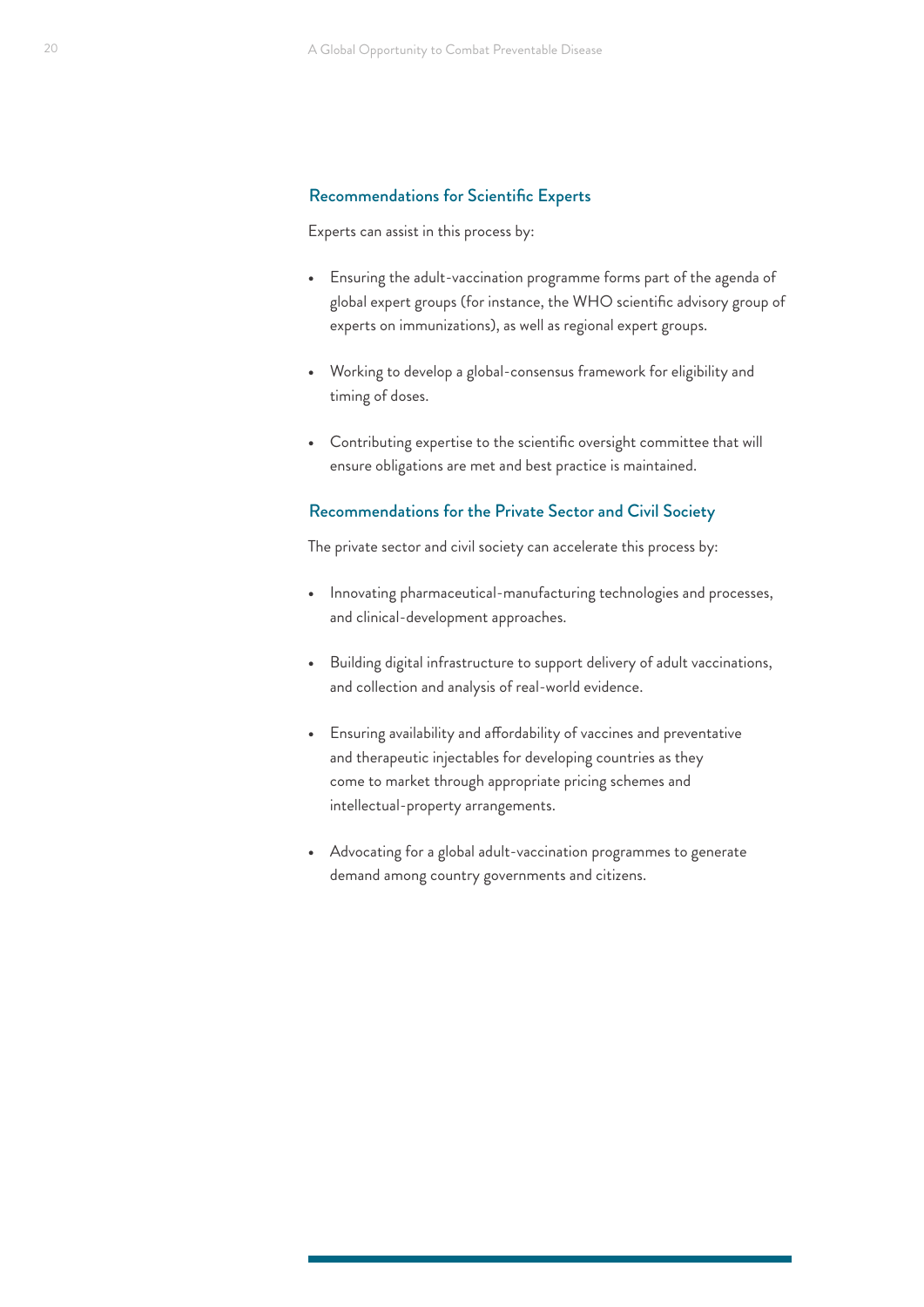# <span id="page-20-0"></span>**Technical Deep Dive 1: Vaccine Candidates and Eligible Populations**

Emerging technologies, along with established vaccines, can form the basis for a global vaccination programme. Here we consider in more detail and greater number the existing vaccines and long-acting, injectable preventative therapies or those that are in human trials, following on from the earlier chapter including details of Vaccine and Preventative Injectables Selection. No pre-clinical candidates are described.

Eligible populations will also need to be considered and defined; this is challenging, and as we have seen with Covid-19, a matter of debate.

#### **KEY MESSAGES**

- **•** Scientific developments are leading to a robust pipeline of adult vaccines and preventative injectables.
- **•** The global community should begin by addressing the present need for Covid-19 vaccines and regular boosters, build on that framework with other existing vaccines, and then add promising new candidates over time.
- **•** Individual and geographical needs will drive demand.

### **CURRENT AND IMMINENT VACCINE CANDIDATES**

A number of effective adult vaccines already in existence have not yet been widely distributed:

**Influenza vaccination**: Vaccination rates vary globally and may be as low as 1 per cent in some regions that drive influenza-related deaths, which in 2017 for example were estimated at 290,000 to 650,000 from respiratory causes alone.<sup>22,23</sup> In the future, new platforms will likely allow us to move away from the slow and cumbersome traditional approach to production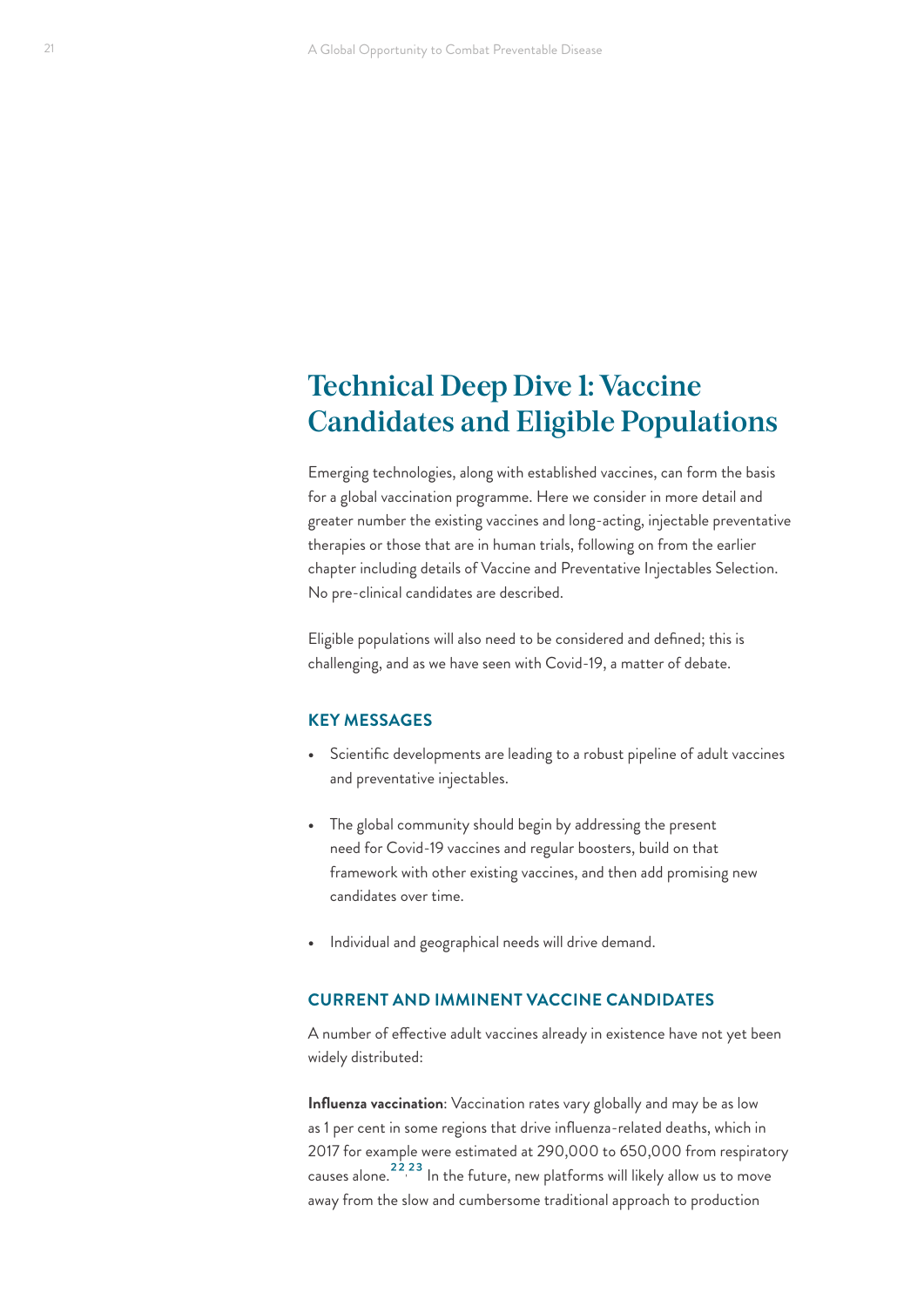<span id="page-21-0"></span>of the influenza vaccine ([where the virus is incubated in chicken eggs](https://www.cdc.gov/flu/prevent/how-fluvaccine-made.htm)). Following the extensive rollout of their Covid-19 vaccine, Pfizer and BioNTech have already entered into another collaboration, building upon their existing RNA technology to produce more effective and targeted flu vaccines.[24](#page-39-0) As the trend of adapting a form of vaccine technology to treat more than one disease continues, it is likely we will also see the development of single vaccines that provide cover for a full range of respiratory viruses.

**Pneumonia and herpes zoster:** Vaccines to prevent pneumococcal pneumonia and herpes zoster virus are already recommended for older adults (aged 65+). For this same vulnerable age group, Pfizer has launched a phase III clinical trial for a vaccine to prevent  $RSV<sub>1</sub><sup>25</sup>$  $RSV<sub>1</sub><sup>25</sup>$  $RSV<sub>1</sub><sup>25</sup>$  which accounts for more than 177,000 hospitalisations and 14,000 deaths annually in the United States alone.

**Human papillomavirus:** Human papillomavirus (HPV) variants 16 and 18 are the primary cause of cervical cancer worldwide.[26](#page-39-0) There are several HPV vaccines available that have proven highly protective against HPV infection and cervical cancer, but while they have been available for about a decade, many LMICs face challenges with introduction and immunisation rates. Only 22 per cent of low-income and 30 per cent of lower-middle-income countries include HPV vaccines in their national immunisation schedules.[27](#page-39-0) While a rollout of the HPV vaccine as part of our recommended programme would need to primarily target adolescents, its inclusion would help to make it a priority global immunisation and also support any ongoing rollout efforts worldwide.

**Hepatitis B:** Despite a hepatitis B vaccine first being approved in 1981, there were 26,634 adult deaths due to acute hepatitis B infection in 2019, with 9,092 of those reported in  $LMICs.<sup>28</sup>$  $LMICs.<sup>28</sup>$  $LMICs.<sup>28</sup>$ 

**Cholera:** Since 2013, cholera vaccine doses have been available for emergency and endemic control through a global stockpile. A systematic decrease in cholera risk is noted for each step-increase in vaccine coverage, from 5.54 cases per 1,000 placebo recipients in areas with the lowest coverage (<25 per cent) to 1.93 cases per 1,000 placebo recipients among those with the highest coverage (> 34 per cent).<sup>29</sup> Creating a global framework for adult vaccination would mean that vaccine rollout could be more consistent in endemic areas.

**Ebola:** It is also worth considering viruses that are not widespread but have extremely high mortality rates, such as Ebola. As recently as February 2021, two new outbreaks of Ebola were declared in the Democratic Republic of the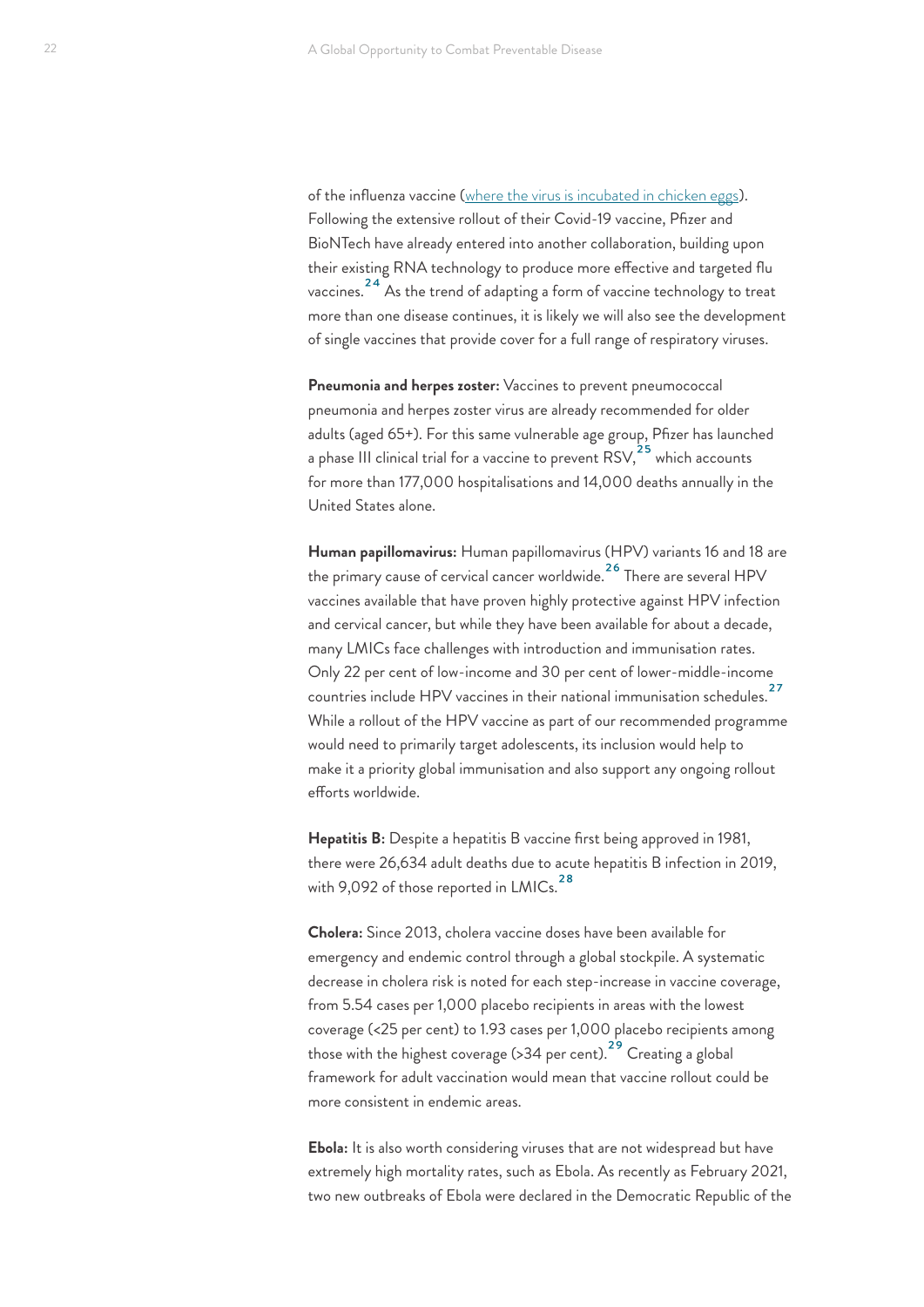<span id="page-22-0"></span>Congo and the Republic of Guinea. Two vaccines have been approved for the prevention of Ebola (rVSV-ZEBOV, a single-dose vaccine, made by Merck; and the two-dose Ad26.ZEBOV/MVA-BN-Filo, made by Janssen), but the current approach has focused on "ring vaccination": quickly identifying and vaccinating contacts, as well as contacts of contacts, and health-care and other frontline workers. However, this is dependent on efficient contact tracing, and its concept has been challenged by local communities that struggle to accept this limited-eligibility model. More widespread routine, targeted-population and geographic vaccination campaigns have been called for 30

**Vaccine bundles**: In specific contexts, adults may require more than one vaccination and so the demand may extend to a bundle of vaccines for each individual.

In particular, this broader framework for adult vaccination could support the additional vaccination needs for pregnant women, particularly in LMICs.

This would also be the case for high-risk individuals, travellers and those with high levels of occupational risk, for whom there are a number of approved vaccines available. These include vaccines to prevent yellow fever, typhoid fever, meningococcal meningitis, haemophilus influenzae type B, hepatitis, tetanus and cholera.

**Existing efforts:** In some cases, efforts are already underway to enable access to these vaccines. Gavi, Unitaid and the Global Fund have together committed nearly \$70 million to support malaria vaccination efforts after the recent approval of the malaria vaccine by the WHO.

Gavi has run successful vaccination programmes for cholera, with ongoing efforts to keep South Sudan cholera-free, and Ebola, where strong public-private partnerships created an enabling environment that led to an increase in the number of vaccine manufacturers from five in 2001 to 17 in 2019.

Since the inception of Gavi's HPV programme in 2012, 3.9 million people have been protected against cervical cancer. In 2016 this programme was accelerated with the aim to protect 40 million people and avert 900,000 deaths; however, due to surging demand and supply shortages this goal has been reduced to 14 million protected and 300,000 deaths averted. An adult-vaccination programme, leveraging such platforms, would strengthen efforts and ensure supply could meet demand.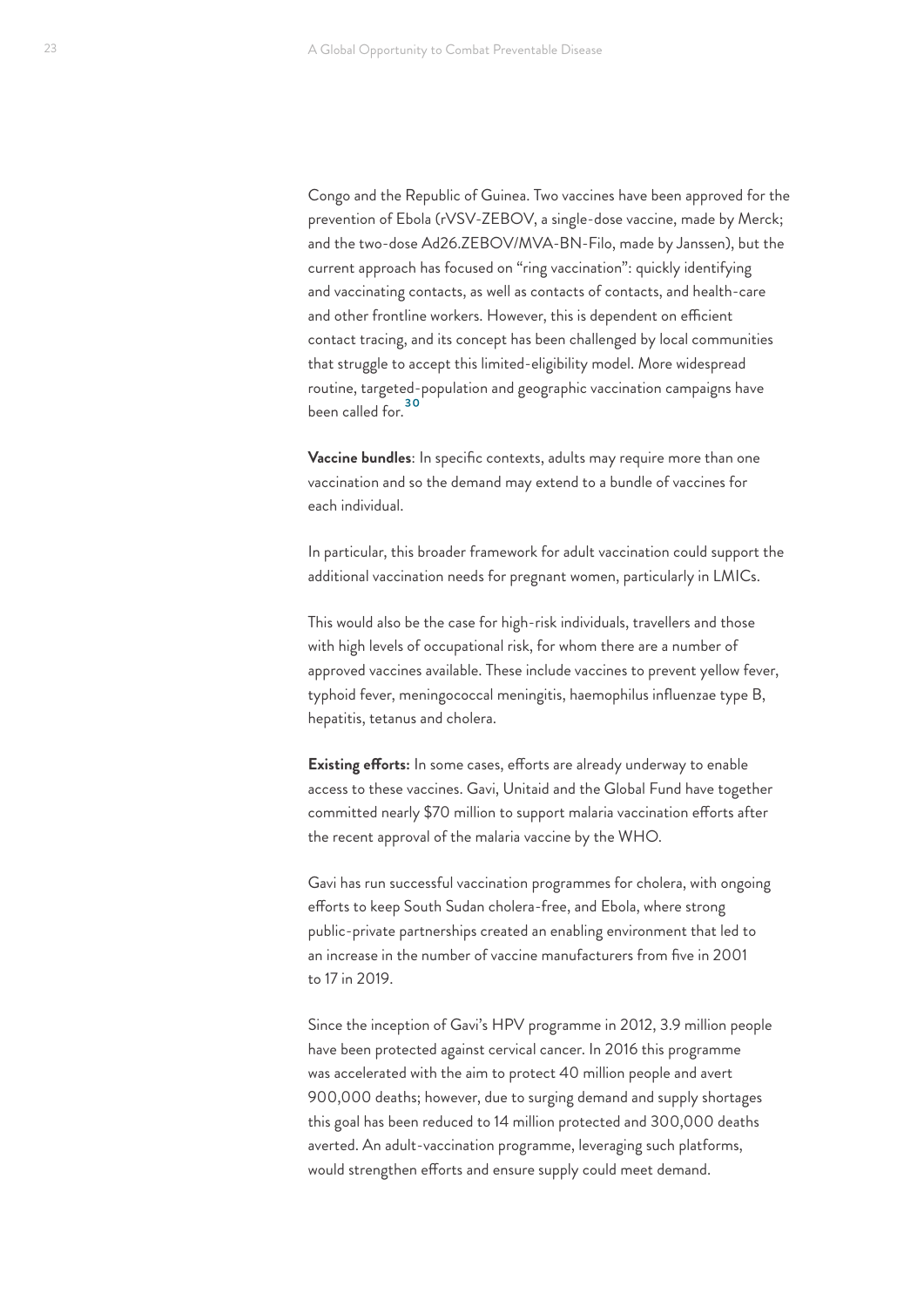<span id="page-23-0"></span>**Future prospects**: Looking ahead, a number of game-changing vaccines are in the pipeline, in addition to the **RSV vaccine** already mentioned:

- **Malaria**: The recent success of the R21 malaria vaccine for children<sup>[31](#page-39-0)</sup> has prompted renewed interest in ongoing trials for adults, with Sanaria launching its first large clinical trial of its PfSPZ malaria vaccine in those aged 2 to 50 years old.<sup>[32](#page-39-0)</sup>
- **• Tuberculosis**: The large-scale trial of the M72/AS01 tuberculosis vaccine <sup>[33](#page-39-0)</sup><br>has generated efficacy data.
- **• Group B streptococcus**: A number of phase II clinical trials are underway by Novartis, Pfizer and MinervaX to develop a vaccine for group B streptococcus (GBS), which the WHO has made a priority for administering to pregnant women. [34](#page-39-0) Although predominantly used to prevent infant mortality, this has the dual impact of preventing excess maternal morbidity.
- **• HIV**: Phase I HIV vaccine studies have been launched by Moderna and the University of Oxford. <sup>[35,](#page-39-0)[36](#page-39-0)</sup>
- **• Zika, Lassa and MERS:** CEPI has announced funding for early-stage studies of vaccines for Zika virus, Lassa virus, Middle East Respiratory Syndrome (MERS) and Chikungunya virus.<sup>[37](#page-39-0)</sup>
- **• Dengue**: Approximately five additional dengue vaccine candidates are in clinical development, with two candidates (developed by NIH/Butantan and Takeda) now in phase III trials.<sup>38</sup>
- **• Staphylococcus aureus**: GSK has entered phase I and II trials for a new candidate vaccine for Staphylococcus aureus[.39](#page-39-0)
- **• Paratyphoid:** Human models for paratyphoid disease understanding and vaccine testing are currently being undertaken by the University of Oxford, with funding by the European Vaccine Initiative and the Bill & Melinda Gates Foundation[.40](#page-39-0)
- **• Shigella**: A new Shigella vaccine has entered phase II clinical trials[.41](#page-39-0)
- **• E coli**: A number of vaccines, in the phase I and II stage, are being investigated for Enterotoxigenic Escherichia coli.<sup>[42](#page-39-0)</sup>

These developments offer promising preventative measures for a number of conditions that cause significant morbidity and mortality.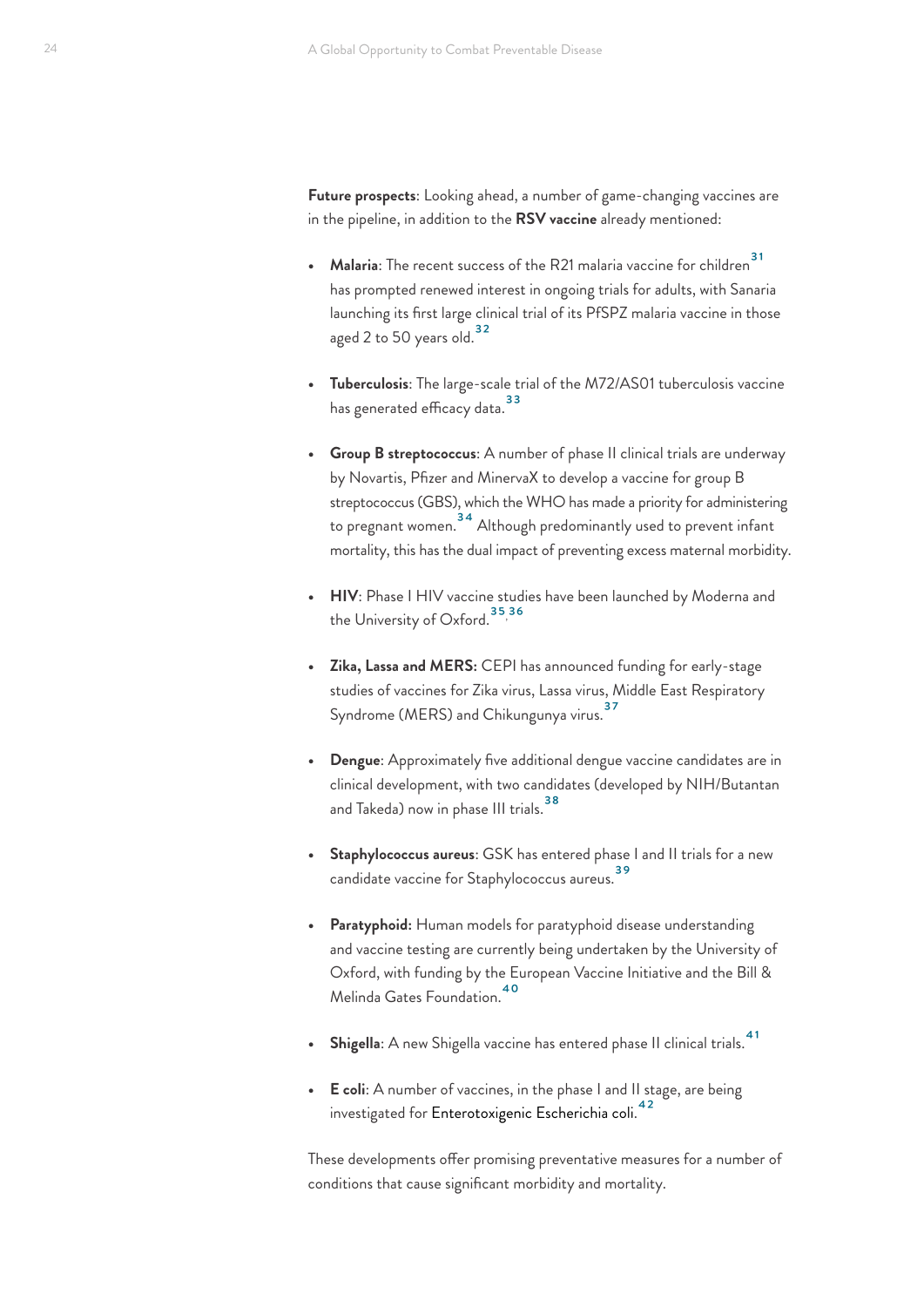#### <span id="page-24-0"></span>**PREDICTIVE VACCINATION**

Although in its early stages, research in pandemic science is taking us into new territories. It may be possible within our lifetime to use [multivalent](https://www.ncbi.nlm.nih.gov/pmc/articles/PMC5216423/)  [vaccines](https://www.ncbi.nlm.nih.gov/pmc/articles/PMC5216423/) – vaccines that can protect against multiple pathogens or multiple strains of the same pathogen – to pre-empt pandemic risks by including exposure to highly pathogenic influenza antigens as some of the multivalent epitopes in seasonal flu vaccines.<sup>43</sup>

Highly pathogenic flu strains that circulate in birds but have not yet acquired the ability to transmit between humans remain a looming threat. Should they acquire human-transmission capacity, they could produce rapid and devastating future pandemics in an immunologically naïve population. Providing pre-emptive exposure to highly pathogenic influenza antigens is a novel concept, but worth exploration as a whole new approach to managing future pandemic risks in the context of a new adult-vaccine campaign.

There is evidence to suggest that new strains of influenza carry case-fatality rates of up to 50 per cent and might target young rather than older populations. A robust adult-vaccination framework would require flexibility based on pandemic evolution.

#### **PREVENTATIVE INJECTABLES**

Not all threats to public health are from infectious diseases. An epidemic of chronic diseases accounts for more deaths than the major infections worldwide.<sup>44</sup> Public-health responses to these threats are inconsistent and difficult to apply at scale due to challenges with compliance and the unreliable nature of prevention tools that rely on behaviour change. The conditions associated with cardiometabolic disease, including obesity, hypertension, lipid abnormalities, diabetes and cardiovascular disease, account for many of the total premature deaths globally in low-, middle- and high-income countries.[45](#page-39-0)

Long-acting injectable preventative therapies, encompassing candidates beyond the bounds of monoclonal antibodies, are now becoming available for these disorders. For example, an annual injection of the medication inclisiran, based on small interfering RNA (siRNA) technology, could reduce cholesterol. Similar siRNA compounds could be used to manage hypertension with an annual injection. There are other long-acting, preventative injectable drugs available, such as the pre-exposure prophylactic cabotegravir for HIV – which has been shown to be more effective than its oral counterpart.[46](#page-39-0) These interventions are preventative, just as vaccines are, and could be delivered by the same infrastructure used for Covid-19.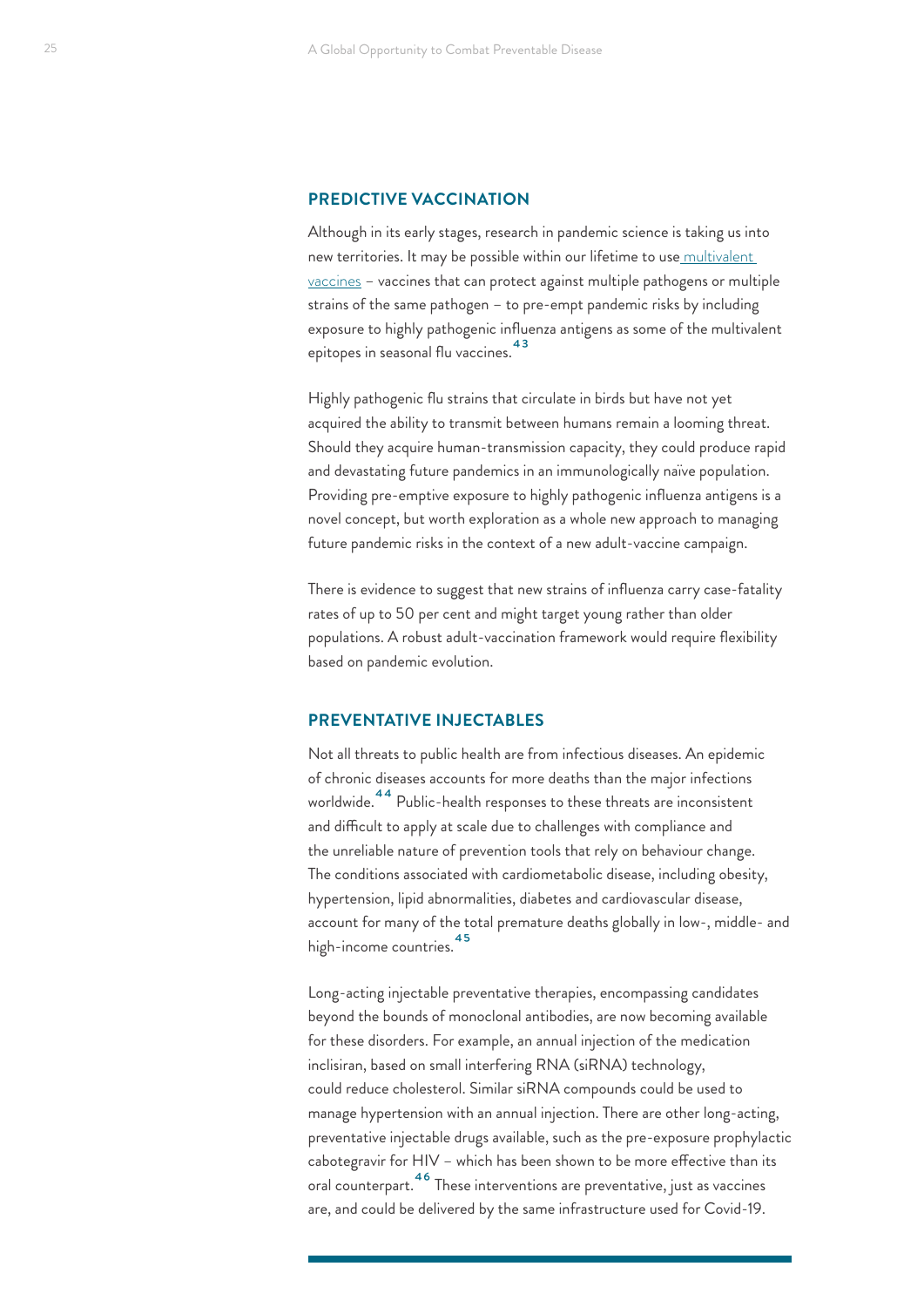# <span id="page-25-0"></span>**Technical Deep Dive 2: Global Governance and Leadership**

### **KEY MESSAGES**

- **•** A global adult-vaccination programme represents a historic opportunity for a major global-health programme with strong Global South leadership.
- **•** Global South countries, including those represented on the G20, can partner with Global South multilaterals, other multilaterals (such as Gavi and CEPI), and other countries to launch this initiative.

#### **GLOBAL GOVERNANCE**

Global-health programming, especially when it involves novel sources of financing, requires a global structure that can perform the following governance and financing functions:[47,](#page-40-0) [48](#page-40-0)

- **• Resource mobilisation:** Raising funds from various sources.
- **• Pooling resources:** Bringing funds together for a common purpose.
- **• Allocating and channelling resources:** Determining where and how to use funds in order to meet strategic, policy, programmatic, public-health and/or economic objectives, and transferring these funds to other entities, including governments, non-governmental organisations and the private sector.
- **• Implementation, monitoring and evaluation:** The role of the organisation executing the work will vary depending on its relationship between any global or multilateral bodies.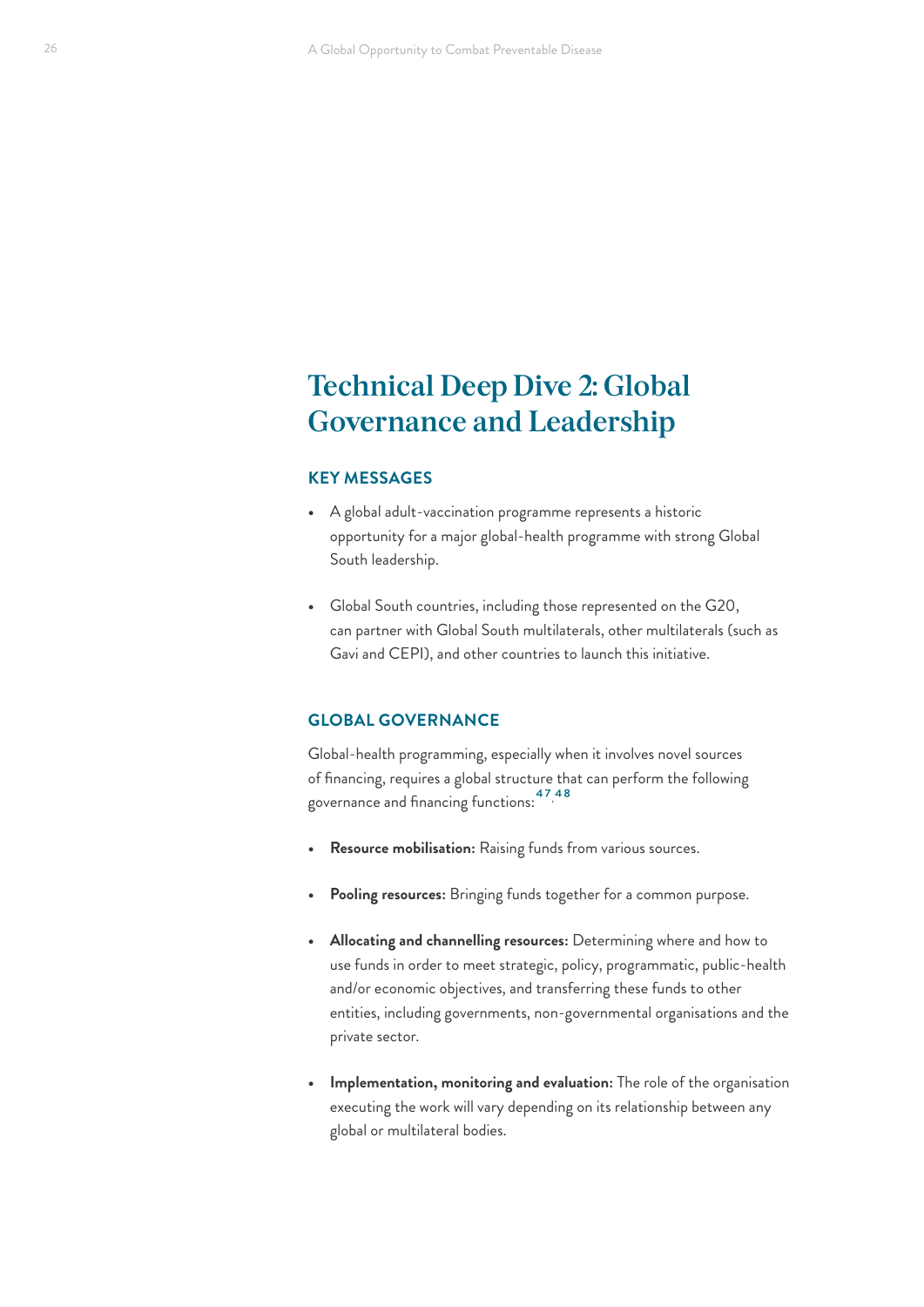<span id="page-26-0"></span>Many successful multilateral organisations – including Gavi, the Global Fund and Unitaid – fulfil these functions and provide a useful blueprint for how to govern a global adult-vaccination programme and may be best placed to take on or support such a programme

However, there are three unique considerations to bear in mind for a global adult-vaccination programme:

### **1. A global adult-vaccination programme must optimise novel manufacturing capacity, with an emphasis on building this capacity in the Global South**

Many nations in the Global South are planning to build – or are at least considering building – manufacturing capacity for mRNA and other vaccines, as well as biologic drugs. Given the challenges faced after the initial launch of Covid-19 vaccines of hoarding, vaccine nationalism and the inability to repurpose private-sector plants for urgent manufacturing, it is likely that governance of these new facilities will involve mechanisms for rapid repurposing in the event of surging demand during an outbreak. Ensuring that these facilities meet global demand for vaccines and biologics, both between and during outbreaks, will require significant coordination across countries. Because each facility will be governed by the laws of the sovereign nation where it resides, and specific ownership terms and structures, any multilateral entity focused on global adult vaccinations must have the authority and capacity to coordinate with these manufacturing facilities and the countries that host them.

#### **2. There are opportunities for co-financing by the Global South**

Co-financing mechanisms, where countries in the Global South at least partially contribute to public-health programmes supported by international donors, are becoming increasingly common and are critical for the sustainability of global health.<sup>49,[50](#page-40-0)</sup> Launching any novel effort on global adult-vaccination programmes with an explicit co-financing component will help ensure its sustainability and provide the opportunity to develop novel financing instruments. Thus, the governance for the initiative should reflect this opportunity.

#### **3. There is increased political will for self-reliance in the Global South**

The failure of the Global North to share significant numbers of vaccine doses early in the pandemic, and the Global South's reliance on manufacturing capacity primarily based in the United States, Europe, India and China, has created a renewed call for self-reliance in global health and international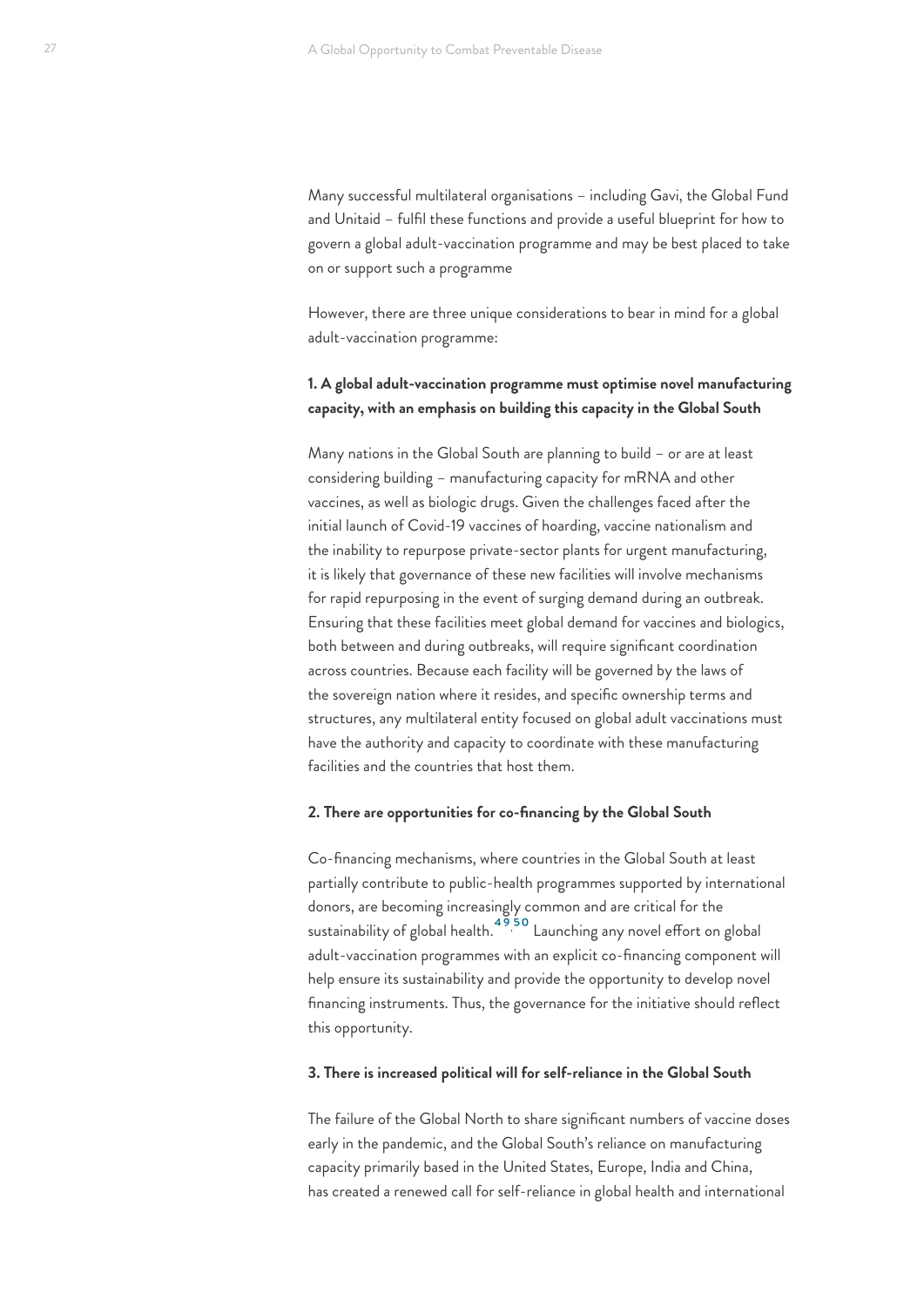development among LMICs. The two aforementioned opportunities regarding manufacturing capacity and financing from the Global South reinforce this call and reflect broader political will for self-reliance. The governance structure for a global adult-vaccination programme should reflect this.

Beyond these three considerations, any novel governance structure for a global adult-vaccine programme should reflect best practices from other global initiatives, including the power of pooled financing and the importance of multisectoral representation (including civil society, marginalised populations and the private sector) in leadership and decision-making bodies.

Given these unique considerations, we propose that the coordinating structure ensures strong Global South leadership. Important mechanisms for input include pooling, allocating and channelling resources, overseeing implementation and machinery and equipment, and coordinating with donors and manufacturing facilities.

Regional organisations in the Global South, potentially including the Africa CDC, PAHO and ASEAN, should drive Global South leadership by coordinating supply and demand, allocating financial resources and harmonising regulations.

To launch this initiative, Global South countries represented at the G20 should partner with leading multilateral organisations, especially Gavi and CEPI, and the other G20 countries.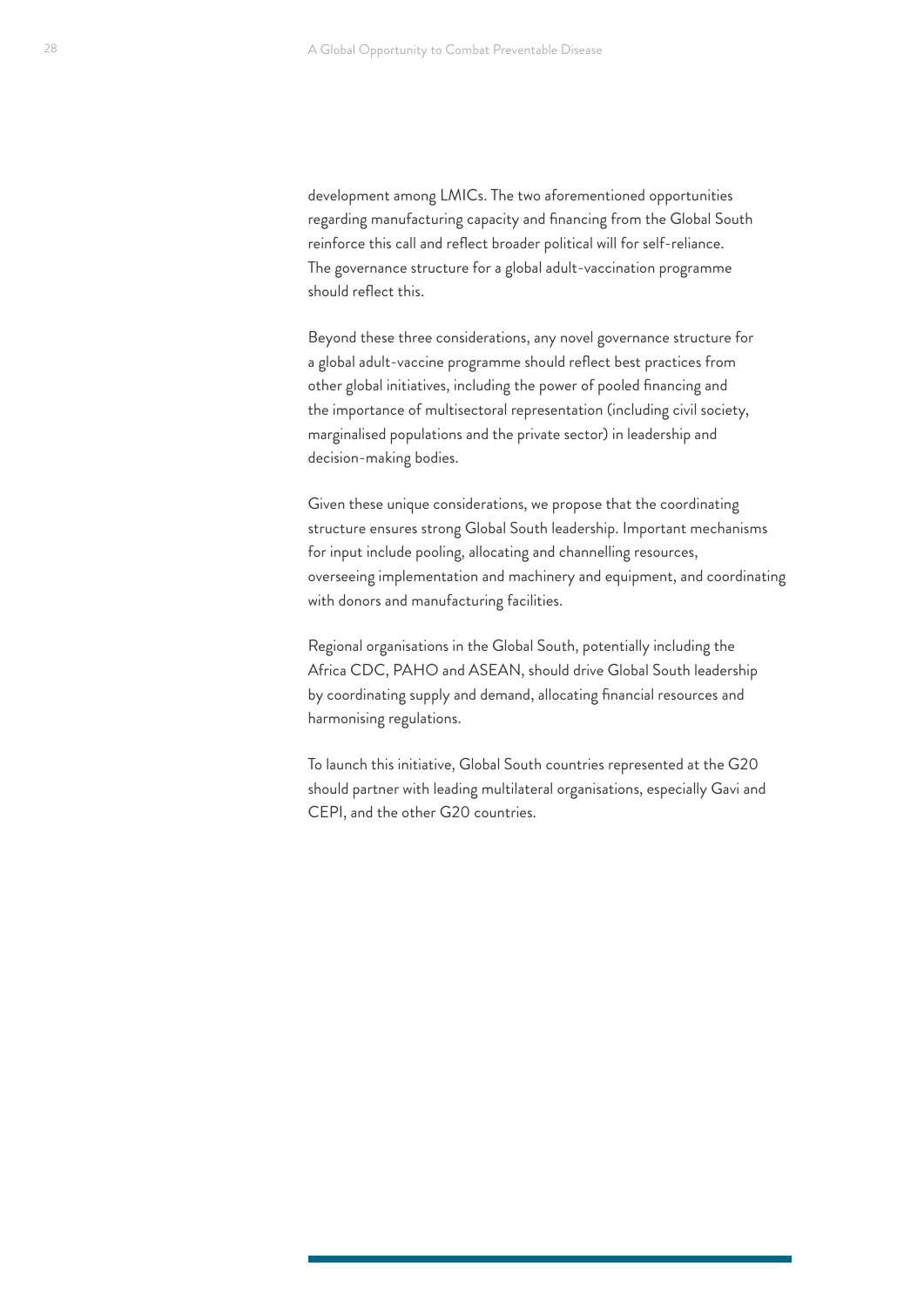# <span id="page-28-0"></span>**Technical Deep Dive 3: The Investment Case (Two Approaches)**

#### **KEY MESSAGE**

- **•** There is a strong health-investment case for rolling out adult vaccines currently in development, including HIV vaccines. However, given differences in target populations and dosing regimens, delivering these vaccines would require a robust primary-care delivery infrastructure.
- **•** We also estimate that a global adult-vaccination programme could have a global economic value of \$3.4 trillion.
- **•** More robust methodologies must be developed for estimating the macroeconomic value of pandemic-preparedness measures, including global vaccination manufacturing and service-delivery readiness.

Diseases that are vaccine-preventable (or could be in the future) comprise a significant total burden of disease and are costly for national economies. In 2016, 15.6 million excess deaths occurred in LMICs compared to HICs across 61 conditions, with at least 7 million of those deaths from preventable conditions.<sup>51</sup> See Figure 1 earlier in the paper for examples of diseases currently or potentially vaccine-preventable and the associated estimated deaths.

To assess the investment case for a global adult-vaccination programme, we considered two different approaches: a literature review of classic health-economic analyses regarding the cost-effectiveness of adult vaccines that have been launched or are in development, and a novel approach to estimating the economic benefit of pandemic preparedness.

Finally, consideration is given to the market-shaping mechanisms and pricing models needed to ensure sufficient innovation incentives, global access and sustainable demand for these products.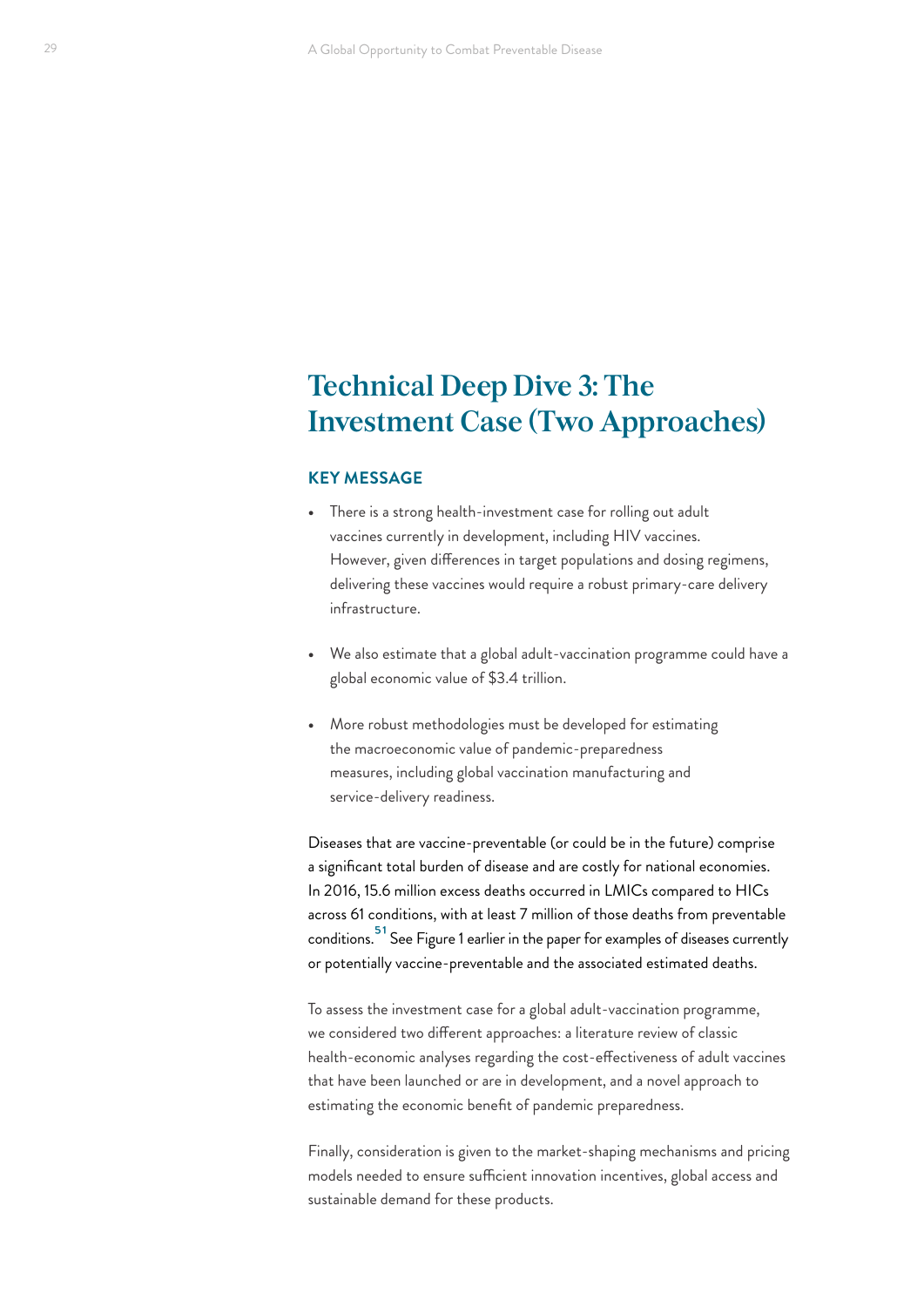#### <span id="page-29-0"></span>**HEALTH-ECONOMIC APPROACH**

Deploying adult vaccines beyond Covid-19 in LMICs is generally not considered cost-effective today, with the exception of the HPV vaccine. The cost-effectiveness of several vaccines, as determined by various studies, is outlined below (along with the limitations of said studies).

These vaccines could potentially be made more cost-effective through inclusion in an adult-vaccination programme. If vaccines are bundled and delivered together, this could reduce per-vaccine service-delivery costs. Offering research and development incentives to improve vaccine efficacy would also increase cost-effectiveness.

**Influenza:** Modelling results indicate that in upper-middle-income countries (UMICs), primarily in South America, seasonal influenza vaccination can be cost-effective when targeted at the elderly, children with high-risk conditions, health-care workers, and chronic obstructive pulmonary disease (COPD) patients.<sup>[52](#page-40-0)</sup>

**Pneumococcal pneumonia:** Modelling results indicate that in UMICs, primarily in South America, pneumococcal pneumonia vaccination can be cost-saving and/or cost-effective when targeting adults aged over 50.<sup>53</sup>

However, these studies are limited because:

- **•** They were primarily funded by industry manufacturers with a vested interest in demonstrating the cost effectiveness of adult pneumococcal vaccination.
- **•** It is possible that childhood vaccination provides sufficient protection through to adulthood, so expanding childhood immunisation programmes may be more cost-effective.

**Pertussis (one component of DTaP vaccine):** Modelling using parameters from Brazil, Nigeria and Bangladesh indicates that acellular maternal vaccination against pertussis (aP), also known as whooping cough, is only cost-effective at low or moderate levels of infant vaccination, and when infant vaccination exceeds 90 to 95 per cent, maternal vaccination is no longer cost-effective.<sup>54</sup>

Herpes zoster: Based on a systematic review of studies:<sup>55</sup>

**•** 60 per cent of studies from HICs find that herpes-zoster vaccination in the 50+ population is cost-effective.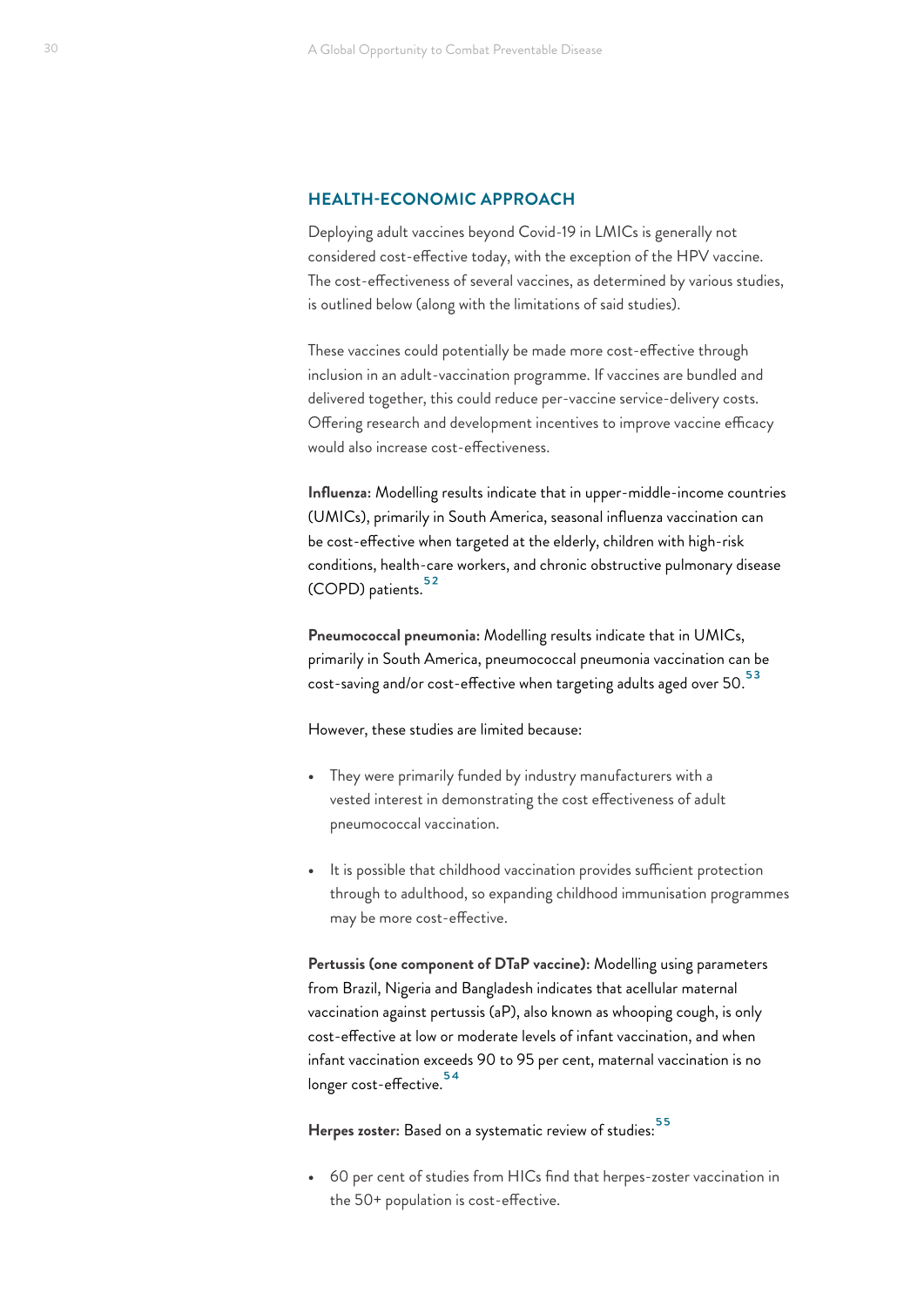- <span id="page-30-0"></span>**•** At current prices (typically \$100 to \$250), vaccination is unlikely to be cost-effective in LMICs.
- **•** Implementing a price-reduction strategy through pooled demand could help increase cost-effectiveness in LMICs, although herpes zoster is still unlikely to be a priority among other cost-effective vaccines.

#### **HPV:**

- **•** There is wide consensus that HPV vaccination is cost-effective in LMICs. However, vaccination coverage in LMICs remains low, at 12 to 16 per cent as of 2019.
- **•** One of the major drivers of slow uptake of HPV vaccines is limited supply, although that may ease with time.<sup>[56](#page-40-0)</sup> Building out robust adult-vaccination infrastructure could significantly accelerate HPV vaccination rates. Health-management information systems in particular will be critical to tracking vaccination statuses.

Future adult vaccinations have the potential to be highly cost-effective (if certain price expectations can be met by manufacturers).

These vaccines include:

**HIV:** Modelling indicates that an HIV vaccine would be cost-effective at \$20 per regimen in low-income countries even if it achieved only 30 per cent efficacy, and it would be highly cost-effective at 60 per cent efficacy or above. Vaccines of all efficacy and cost levels were considered cost-effective in middle-income countries.<sup>5</sup>

**Respiratory syncytial virus (RSV):** While acknowledging significant epidemiological uncertainties, modelling indicates that a vaccine prevention strategy in Gavi-eligible countries could be cost-effective, but this is highly dependent on the price and efficacy of potential interventions.<sup>[58](#page-40-0)</sup>

**Group B streptococcus:** Modelling indicates that a maternal GBS vaccine would have similar cost-effectiveness to other vaccines introduced as part of global-health programmes in the past ten years, assuming 70 per cent efficacy and a cost of \$7 per dose.<sup>[59](#page-40-0)</sup>

**Tuberculosis:** Modelling indicates that a TB vaccine would be cost-effective at \$4, \$9 and \$20 per dose in LICs, LMICs and UMICs respectively.<sup>60</sup>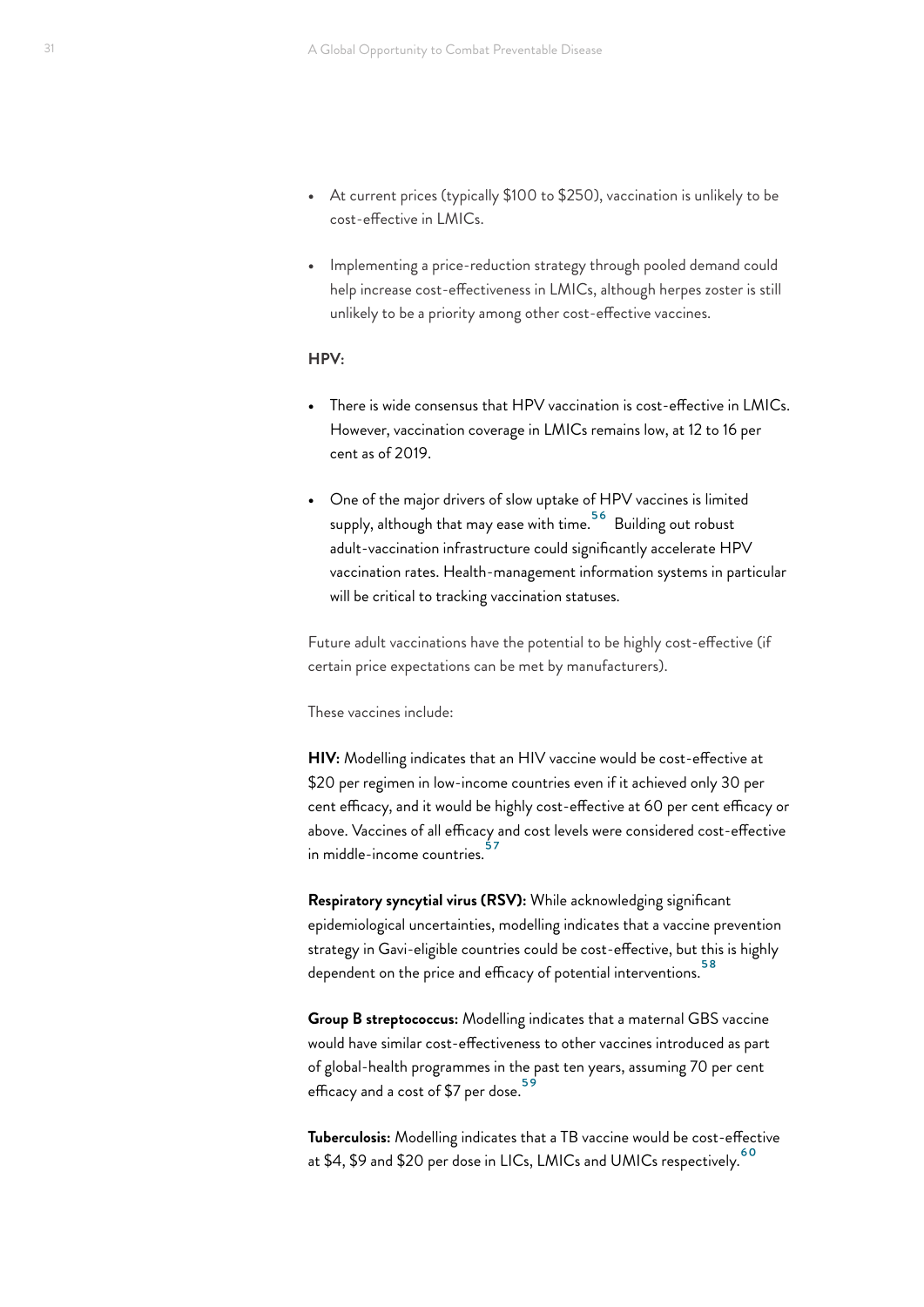### <span id="page-31-0"></span>Case Study: The Joint United Nations Programme on HIV/AIDS

In 2011 and 2013, the Joint United Nations Programme on HIV/AIDS (UNAIDS) published the Investment Framework (IF) and Investment Framework Enhanced (IFE) reports to map high-value strategies for the prevention and treatment of HIV/AIDS.<sup>[61,](#page-40-0)[62](#page-40-0)</sup> The IF report underscored the critical role of new prevention technologies, citing evidence that the impact of existing prevention and treatment programmes is levelling off, even when countries maintain these programmes well.

Subsequently, UNAIDS called for an increase in research to speed up the development of an HIV vaccine. In response, one study developed an epidemiological model to examine the impact of a future HIV vaccine in conjunction with the existing prevention and treatment options detailed in UNAIDS' Investment Frameworks.<sup>[63](#page-40-0)</sup> Sensitivity analyses, varying the characteristics and costs of a potential future vaccine, evaluated the relative reductions in HIV incidence and cost-effectiveness under three IFE scenarios:

- 1. Current trends scenario
- 2. 50 per cent scale-up of IFE targets
- 3. Full scale-up of IFE targets

The study found that all scenarios are cost-effective in LICs under both full scale-up and 50 per cent scale-up of IFE. Furthermore, at a base cost of \$20 per regimen, the vaccine would be cost-effective under all efficacy sensitivity scenarios (30 to 90 per cent). The vaccine would be highly cost-effective if it demonstrated 60 per cent efficacy or more. Under the very-high-price scenario (\$65 per regimen), the vaccine must be 60 per cent efficacious to be considered cost-effective. Finally, vaccines of all efficacy and cost levels were cost-effective in MICs, with most being highly cost-effective.

The modelling is promising, and while the HIV vaccine is not yet a reality, recent advances in vaccine development offer hope to susceptible populations. A new candidate, HIVconsvX, for example, has recently entered a phase I trial to evaluate its safety, tolerability and immunogenicity.<sup>[64](#page-40-0)</sup>

Meanwhile, an adult-vaccination campaign not only sets the foundation for the future delivery of an HIV vaccine but also expands the global capacity for conducting efficacy trials.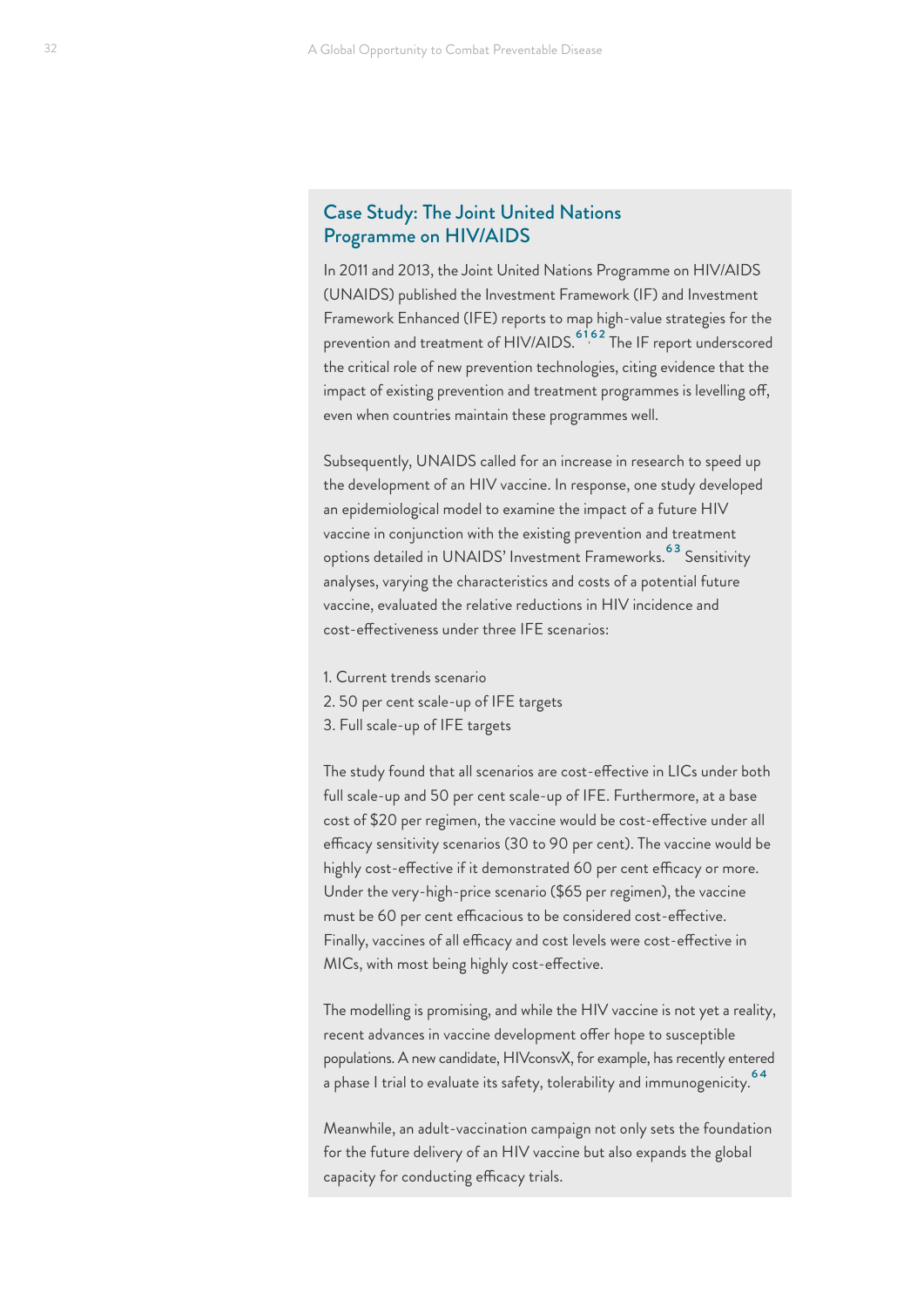#### <span id="page-32-0"></span>**NOVEL PANDEMIC-PREPAREDNESS CASE**

An adult-vaccination programme is also likely to be highly cost-effective in the context of a future global pandemic. Our modelling suggests that in the event of another outbreak similar to Covid-19, a faster vaccination programme that allows the world to normalise more quickly than current timelines could save \$3.4 trillion in lost economic activity, and more than \$1 trillion for developing economies.

In line with existing literature, our model calculates costs associated with a future pandemic across two main areas: a contraction in overall output as a result of enforcing economic restrictions and a reduction in long-run economic activity from lives lost. While both parameters inevitably depend on the disease profile of a future pathogen – impossible to predict in advance – we can use historical data from the current pandemic to create a stylised forecast of what the potential savings might plausibly look like.

Benchmarking historical Covid costs against a scenario of more rapid vaccination rollout and faster economic normalisation, we find that a global vaccination programme could potentially save \$1.8 trillion in lost GDP over the first 21 months of a future pandemic, as well as \$1.6 trillion in economic damage from deaths averted. About \$500 billion savings each from lost GDP and deaths averted would accrue to developing countries, resulting in a combined \$1 trillion saving. In essence, this modelling shows the potential saving of maintaining vaccination-absorption capacity at the highest 2021 levels going into a future pandemic that is similar to Covid-19. (See Figure 3 earlier in this paper.)

More detail on our scenarios is presented below.

**• Historical baseline:** We value the historical cost of Covid based on the difference between the latest available and pre-pandemic OECD GDP forecasts, using a seven-quarter period from March 2020 to November 2021. Our calculations are made at the World Bank income-group level (across high-income, upper- and lower-middle-income, and low-income countries). We calculate total lives lost using data from the *Economist*'s global excess-deaths model, the best-available estimate of the true mortality cost of the pandemic, correcting for potential unrecorded Covid deaths as well as the secondary impact of the pandemic on health systems. To attach a cost figure to lives lost, we use the method of Robinson and Hammitt et al (2019):<sup>[65](#page-40-0)</sup> we calculate a "value of statistical life" figure (VSL) for Covid-related deaths for each World Bank region, adjusting for varying life expectancy across countries conditional on the average age of Covid-related death.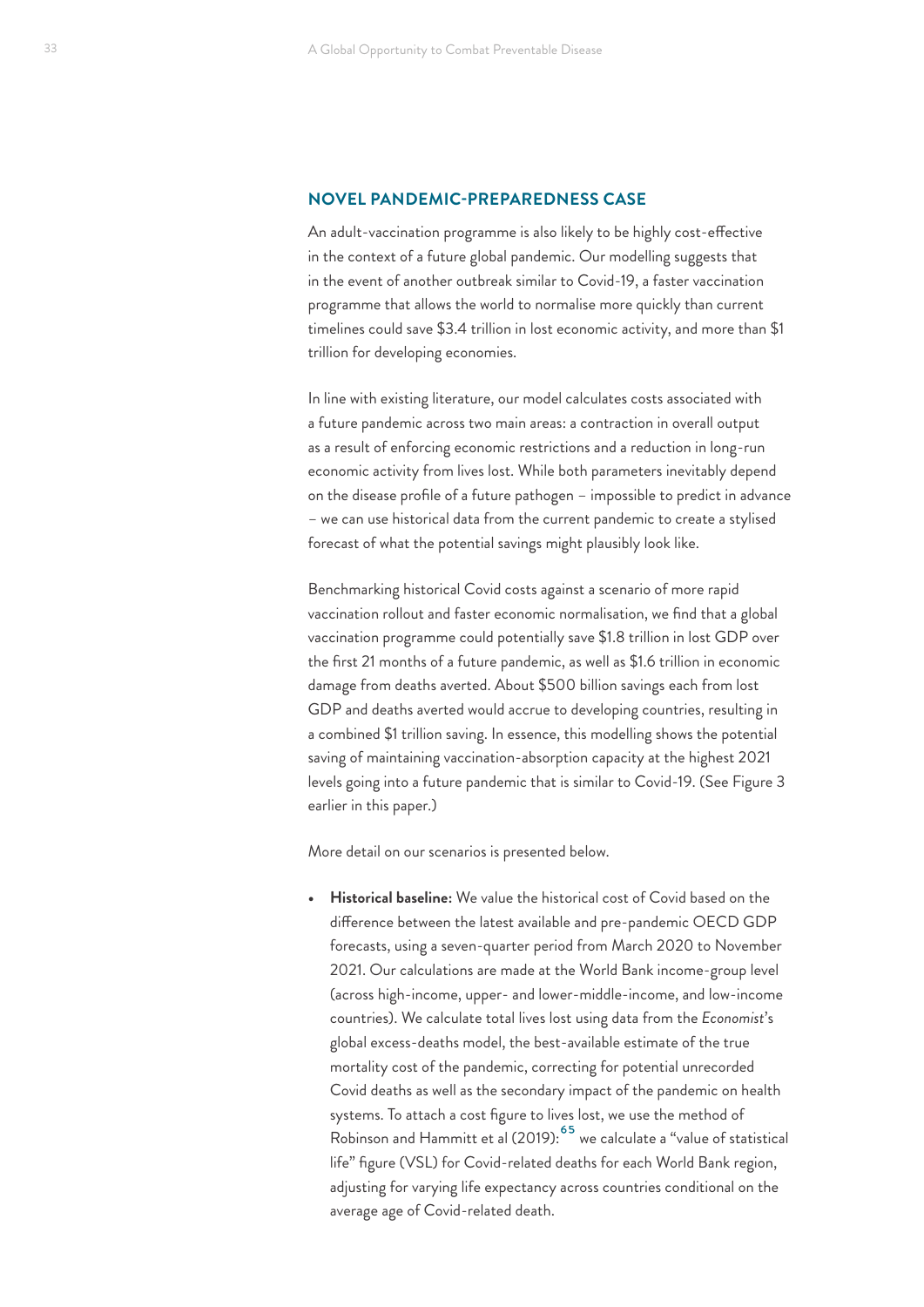- <span id="page-33-0"></span>**• Adjusted baseline:** Our historical baseline is modified to reflect the fact that during a future pandemic, we would be able to use the knowledge we have gained from Covid to keep economies running despite social-distancing measures without the extreme economic damage incurred in the second quarter of 2020. The hit from an initial economic shutdown for each World Bank region is therefore approximated as the average of subsequent quarters during the Covid pandemic before mass vaccination begins (i.e., the average hit from the adjusted baseline from the third quarter of 2020 to the start of mass vaccination). Since the speed of vaccination remains unchanged, the economic hit in subsequent quarters remains the same as in the historical baseline. The savings reported in Figure 3 are calculated against the adjusted baseline.
- **• Accelerated global-vaccination scenario:** We then model how much sooner economic normalisation could occur with a faster global-vaccination rollout compared to current timelines. We use the observed relationship between the recovery in GDP growth over the past two years and population Covid-vaccination levels to simulate a fast-forward of the global recovery, with full economic normalisation occurring once a global region reaches 70 per cent adult-vaccination coverage. Accelerated rollout speeds are calculated as the fastest monthly 2021 vaccination rates for each region. Vaccination is assumed to begin six months after the start of the outbreak, reflecting best-prevailing estimates of the time needed to update existing vaccines to combat a new pathogen. Faster vaccination also reduces baseline deaths by about 50 per cent: baseline deaths are calculated as the 2020 average monthly excess deaths for each region, reduced proportionately based on the population being fully vaccinated over time, assuming vaccines are 90 per cent effective against mortality.

The disease burden of a future pandemic naturally changes the outcome of the modelling substantially. Importantly, if a future pathogen inflicts high mortality on younger, working-age demographics, as opposed to Covid which has disproportionately affected the elderly and vulnerable, then the potential impact in terms of statistical life-years lost would be significantly larger. This may increase the saving of a rapid global vaccination programme to more than \$7 trillion over a 21-month period. Holding deaths at baseline Covid levels, with a 100-day timeframe to develop and roll out a vaccine – in line with Pfizer's claim that mRNA vaccines can be updated more quickly than six months  $^{66}$  – could also raise the potential global saving to more than \$4.6 trillion.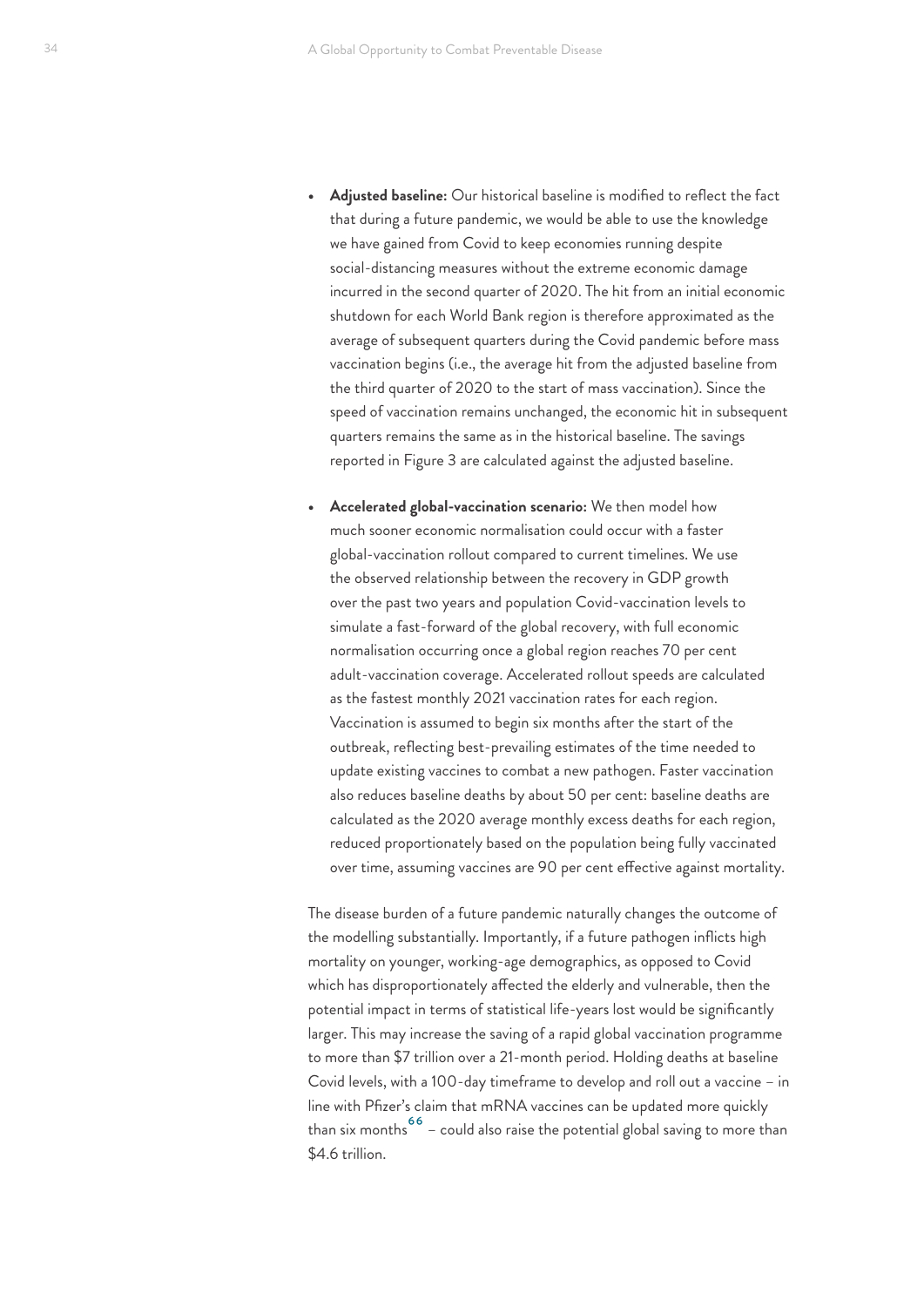### **TECHNICAL APPENDIX: FULL METHODOLOGY ON THE MODELLING**

**Historical Baseline:** To estimate the global GDP cost of Covid-19 over the past two years, we compare the OECD's latest and last pre-pandemic GDP forecasts. This allows us to estimate the difference between where the global economy could have been if Covid had never occurred and where we are today. Our pre-pandemic forecasts are taken from the November 2019 OECD Economic Outlook, aggregated to the World Bank income-group level.

As the OECD does not produce forecasts for each country, for advanced economies and upper- and lower-middle-income countries, we use an average of OECD forecasts for those countries in each group, weighted by GDP level in 2019. For low-income countries, since the OECD does not produce any forecasts, we use the OECD forecast for all emerging economies. Our estimates cover a 21-month period to capture the full-time series of Covid costs to date, up to the latest complete quarter. Unlike other estimates in existing literature, our estimates are therefore not based on forward projections for the global economy for 2022 and beyond.

To estimate the cost of lives lost due to Covid, we use the *Economist*'s excess deaths database. We use this resource as the best-prevailing estimate of the true death toll of the pandemic, correcting for potential unrecorded Covid deaths as well as the secondary impact of Covid on health-care systems. Total excess deaths from March 2020 to November 2021 are calculated by aggregating individual-country death tolls over time in the raw data to the World Bank income-group level.

To attach a cost figure to lives lost, we use the method proposed by a group of researchers at the Harvard T H Chan School of Public Health in 2019. This [paper](https://cdn2.sph.harvard.edu/wp-content/uploads/sites/94/2019/05/BCA-Guidelines-May-2019.pdf) was the conclusion of a project initiated by the Bill & Melinda Gates Foundation in 2016 to provide reference case guidance on how to conduct cost-benefit analysis to determine the economic value of mortality-reducing public-health interventions**.** Following the paper's method, we convert a given statistical value of life lost (VSL) for the United States – \$9.4 million – into VSL figures for each of the four World Bank country-income groups. This is achieved by adjusting the United States-estimate based on the ratio of GNI per capita in the US to the average 2020 GNI per capita in each World Bank group, exponentiated to the power of 1.5 to capture an income elasticity factor. If this value is less than 20 times the GNI per capita of the World Bank group, this second value is used instead.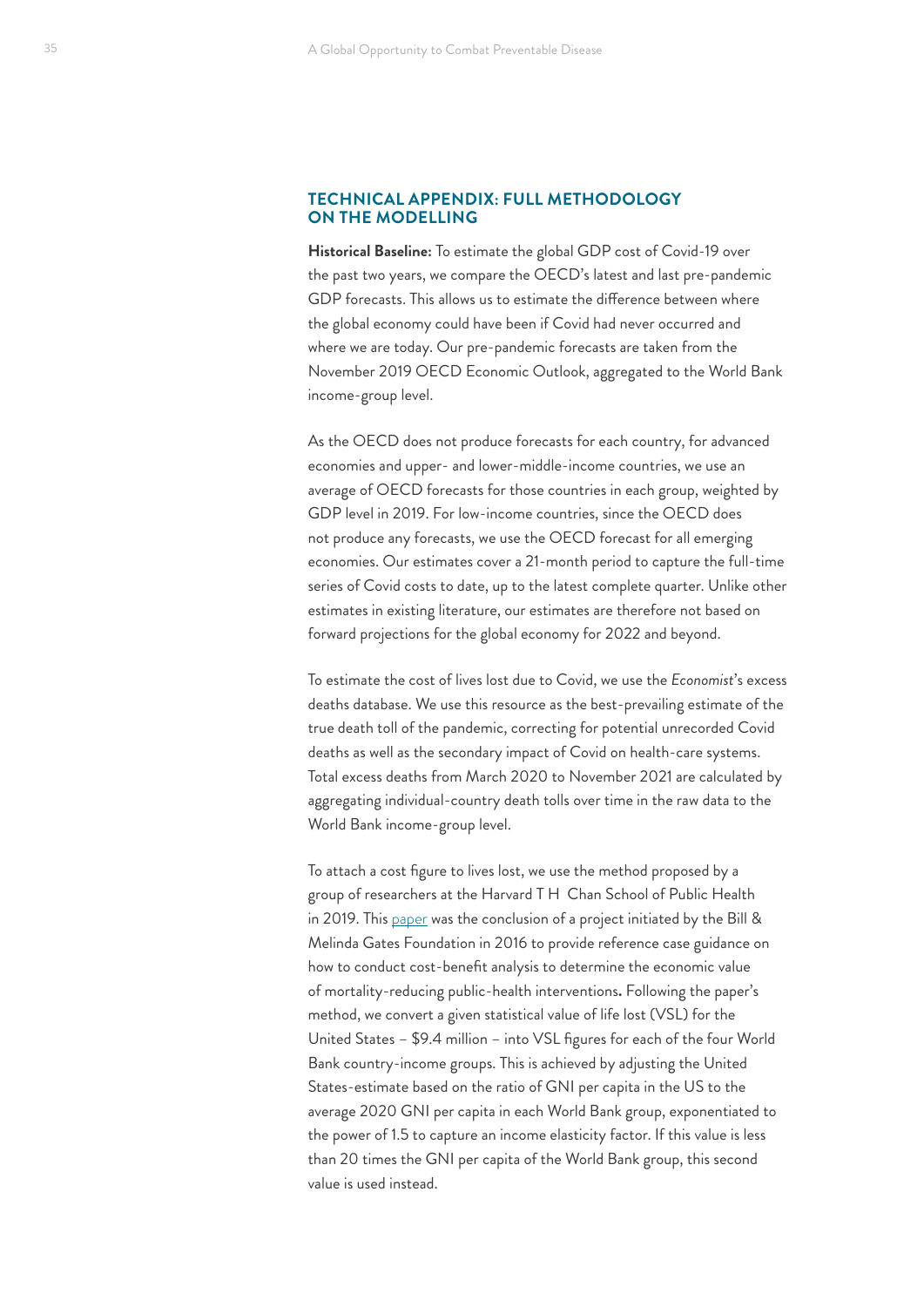Given that these VSL figures reflect the average statistical value of life across the population, we then adjust these estimates to reflect the fact that Covid deaths have disproportionately been among those of advanced age, who are mostly no longer economically fully active. This is calculated through a "value of statistical life per year" calculation. First, we calculate the value of statistical life per year remaining by dividing the VSL figures by the average outstanding life expectancy in each World Bank region (i.e., VSL / (average life expectancy conditional on average age – average age in population)). Next, we multiply this by the average years remaining in the population conditional on average age of Covid death (i.e., average life expectancy conditional on average of Covid death – average of Covid death). Inputs for these values are taken from relevant United Nations population data sets, except for the average of Covid death estimates, which are regional averages taken from an [open-source database](https://osf.io/mpwjq/) of Covid deaths and cases by age, maintained by the Max Planck Institute for Demographic Research in Germany. These age-adjusted VSL figures are then multiplied by the excess deaths in each World Bank region to arrive at baseline economic mortality costs.

**Adjusted Baseline:** Our historical baseline is modified to reflect the fact that during a future pandemic, we would be able to use the knowledge we have gained from Covid to keep economies running despite social-distancing measures, without the extreme economic damage incurred in the second quarter of 2020. The initial hit from an economic shutdown for each World Bank region is therefore approximated as the average of subsequent quarters during the Covid pandemic before mass vaccination begins (i.e., the average hit from the adjusted baseline from the third quarter of 2020 to the start of mass vaccination). But since the speed of vaccination remains unchanged, the economic hit in subsequent quarters remains the same as in the historical baseline. Covid-related deaths remain unchanged from the historical baseline.

**Accelerated Global-Vaccination Scenario:** We then model how much sooner economic normalisation could occur with a faster global-vaccination rollout compared to current timelines. We use the observed relationship between the recovery in GDP growth over the past two years and population Covid vaccination levels to simulate a fast forward of the global recovery, with full economic normalisation occurring once a global region reaches 70 per cent adult-vaccination coverage. Essentially, we assume that the reduction is brought forward in line with the acceleration in the vaccine schedule. For advanced economies, this involves bringing forward the recovery by three-quarters in the 180-day scenario and four-quarters in the 100-day scenario. For upper-middle-income economies, the recovery is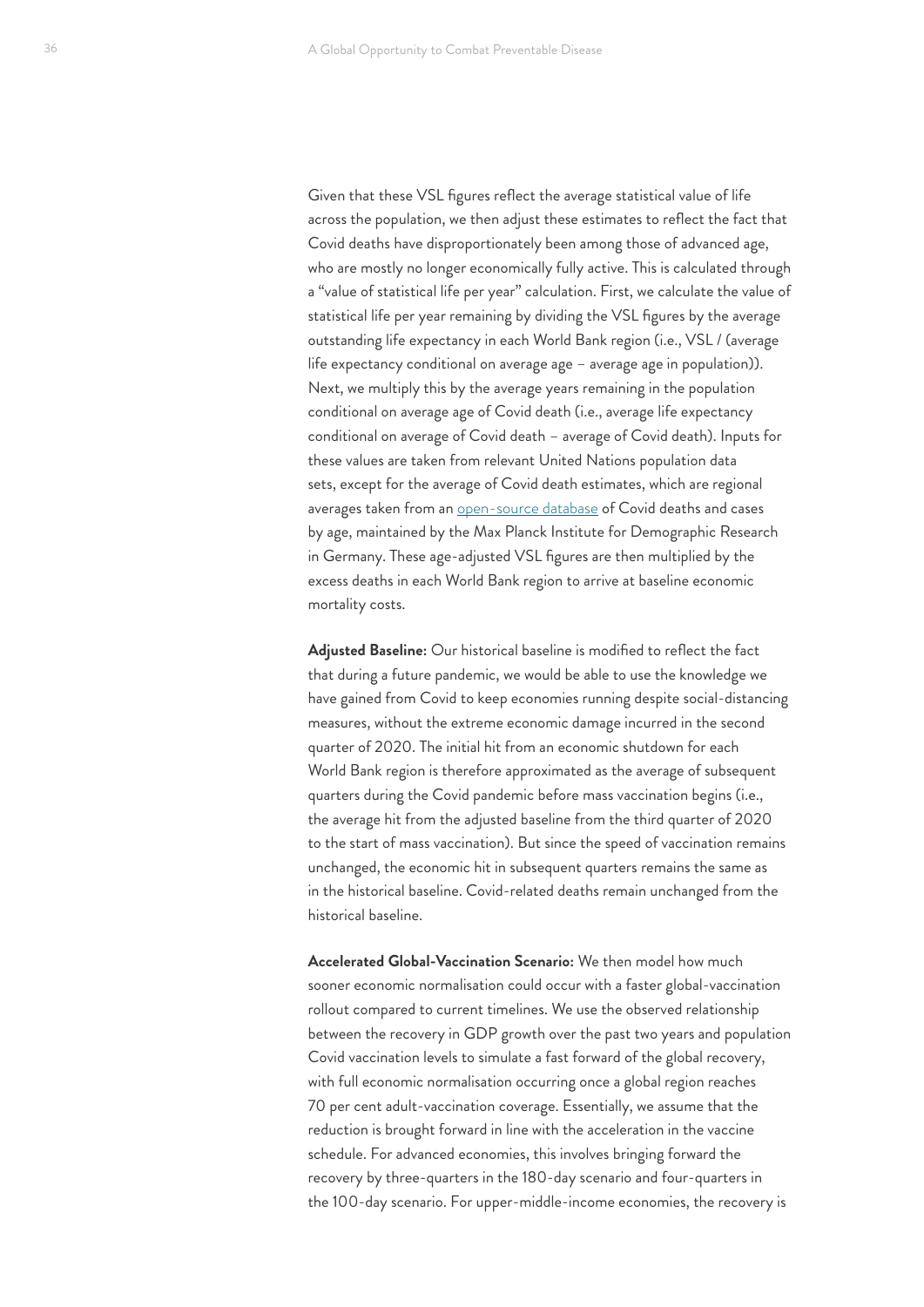brought forward by one-and-a-half and three-quarters in the two scenarios respectively. For lower-middle-income and low-income economies, since the vaccine rollout is still incomplete, we assume that recovery occurs at the same pace as in advanced economies under the baseline scenario, once mass vaccination begins.

Accelerated vaccination rollout speeds are calculated as the calendar month during 2021 when each World Bank region had the fastest average daily-vaccination-rollout speed. Implicitly, our model therefore estimates the possible saving if vaccination production and absorption levels are maintained at the highest 2021 levels going into a future pandemic. According to Our World in Data, 7.9 million doses were delivered per day in high-income countries during June 2021, 23.8 million doses per day in upper-middle-income countries during June 2021, and 15.2 million doses per day in lower-middle-income countries during September 2021. The vaccination-rollout speed for low-income countries is calculated as the equivalent per capita daily vaccination rate as in lower-middle-income countries, which equates to around 890,000 doses delivered per day. This reflects a modelled vaccination-absorption capacity scale-up for low-income countries to bring this region into line with other emerging economies.

Vaccination is assumed to be two-dose, with the second doses administered 28 days after the first. Booster doses are not modelled. The vaccination rollout continues until 70 per cent of the total population are fully vaccinated, broadly reflecting the coverage level reached in many high-income countries to date.

To model the effect of faster vaccination on reducing pandemic-related deaths, we assume that vaccines are 90 per cent effective against mortality after the second dose. We do not assume any immunity waning during the modelled 21-month period. Deaths in the months after vaccination begins are consequently reduced based on the proportion of the total population vaccinated. Baseline deaths are calculated as the 2020 historical average monthly excess Covid-related deaths for each World Bank region. The 2020 average was chosen to capture Covid mortality trends averaging across seasonality effects between March and December, and the different timing of Covid waves in various parts of the world. The 2021 data were not included to avoid confounding due to the start of the vaccine rollout in high-income countries from January onwards. Implicitly, this baseline therefore assumes that whatever non-pharmaceutical Covid mitigation strategies are used during a future pandemic are about as effective as reducing deaths as the average effectiveness of strategies used during 2020 across World Bank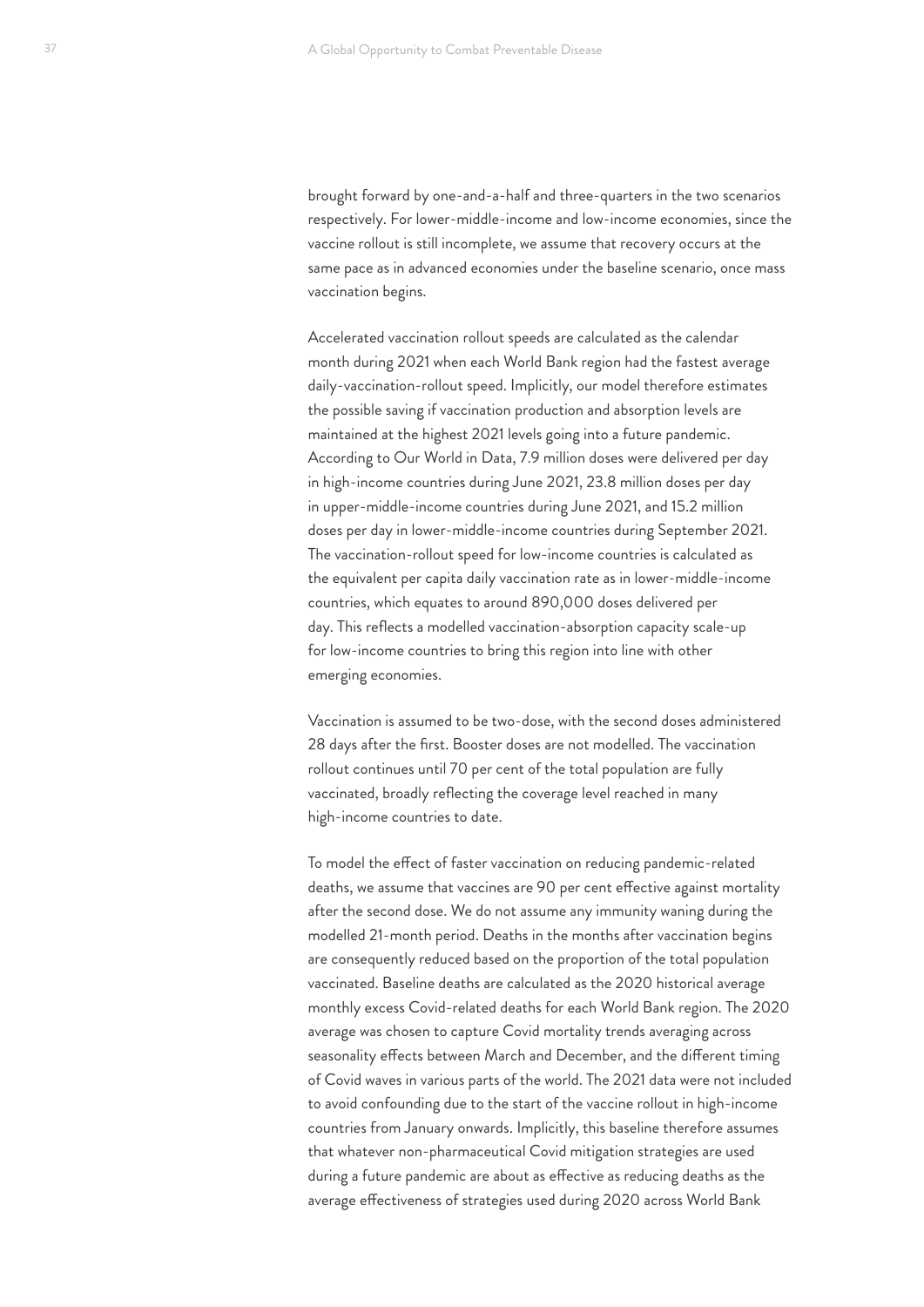regions. We do not model scenarios where death rates change through different non-pharmaceutical interventions. Similarly, the model assumes that a future pandemic has similar mortality rates across demographics as Covid did during 2020.

Finally, as baseline deaths remain constant throughout the modelled period absent vaccination effects, we essentially assume constant pathogen transmission rates and that herd immunity is not attained through natural infection by 21 months post-outbreak. The estimate that a pandemic affecting younger populations could result in an accelerated vaccination valuation of above \$7 trillion is taken by multiplying historical and scenario Covid-related deaths by the average population VSL, rather than the age-adjusted one.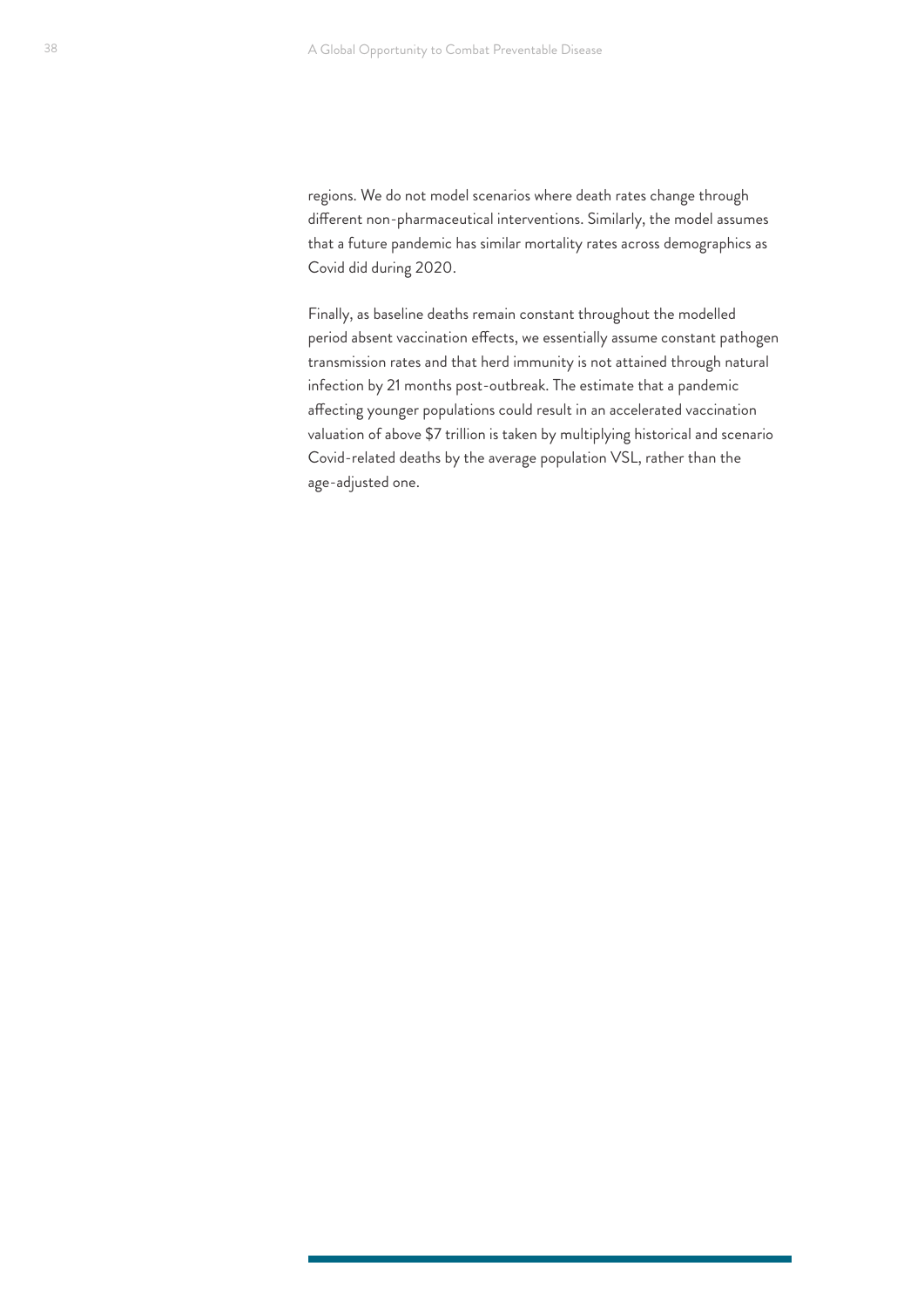# <span id="page-38-0"></span>**Endnotes**

[1](#page-5-0) <https://pubmed.ncbi.nlm.nih.gov/15534314/>

[2](#page-5-0) <https://www.nature.com/articles/s41591-021-01291-z>

[3](#page-6-0) <https://ourworldindata.org/>

[4](#page-6-0) <http://www.healthdata.org/>

[5](#page-6-0) <https://www.sciencedirect.com/science/article/pii/S2214109X20305180>

[6](#page-6-0) <https://www.ncbi.nlm.nih.gov/pmc/articles/PMC6815659/>

[7](#page-6-0) <https://www.who.int/news-room/fact-sheets/detail/cholera>

[8](#page-6-0) <https://www.thelancet.com/action/showPdf?pii=S1473-3099%2818%2930475-4>

[9](#page-7-0) Professor Sir John Bell first set out the concept of such a global programme in an article for the Economist in October 2021: [https://www.economist.com/by-invitation/2021/10/21/](https://www.economist.com/by-invitation/2021/10/21/sir-john-bell-on-reusing-covid-19-medical-systems-for-other-health-goals) [sir-john-bell-on-reusing-covid-19-medical-systems-for-other-health-goals](https://www.economist.com/by-invitation/2021/10/21/sir-john-bell-on-reusing-covid-19-medical-systems-for-other-health-goals)

[10](#page-9-0) [https://www.who.int/teams/immunization-vaccines-and-biologicals/policies/who](https://www.who.int/teams/immunization-vaccines-and-biologicals/policies/who-recommendations-for-routine-immunization---summary-tables)[recommendations-for-routine-immunization---summary-tables](https://www.who.int/teams/immunization-vaccines-and-biologicals/policies/who-recommendations-for-routine-immunization---summary-tables)

[11](#page-9-0) <https://www.cdc.gov/vaccines/schedules/hcp/imz/adult.html>

[12](#page-9-0) <https://www.nhs.uk/conditions/vaccinations/nhs-vaccinations-and-when-to-have-them/>

[13](#page-9-0) <https://www.sciencedirect.com/science/article/pii/S0264410X21001079>

[14](#page-9-0) <https://www.nature.com/articles/s41541-021-00290-y>

[15](#page-9-0) [https://www.thelancet.com/journals/lancet/article/PIIS0140-6736%2821%2901105-](https://www.thelancet.com/journals/lancet/article/PIIS0140-6736%2821%2901105-3/fulltext?rss=yes) [3/fulltext?rss=yes](https://www.thelancet.com/journals/lancet/article/PIIS0140-6736%2821%2901105-3/fulltext?rss=yes)

[16](#page-10-0) Walk-in rights refer to a government or other entity's legal right to redeploy manufacturing capacity under certain conditions. In this case, governments would have walk-in rights to reallocate vaccine-manufacturing capacity to vaccines that are needed to combat an outbreak.

[17](#page-11-0) [https://institute.global/sites/default/files/2021-08/Global%20Health%20](https://institute.global/sites/default/files/2021-08/Global%20Health%20Security%20Consortium,%20The%20Absorption-Capacity%20Challenge,%20August%202021.pdf?utm_source=social&utm_medium=twitter&utm_campaign=ghsc-absorption-capacity) [Security%20Consortium,%20The%20Absorption-Capacity%20Challenge,%20](https://institute.global/sites/default/files/2021-08/Global%20Health%20Security%20Consortium,%20The%20Absorption-Capacity%20Challenge,%20August%202021.pdf?utm_source=social&utm_medium=twitter&utm_campaign=ghsc-absorption-capacity) [August%202021.pdf?utm\\_source=social&utm\\_medium=twitter&utm\\_campaign=ghsc](https://institute.global/sites/default/files/2021-08/Global%20Health%20Security%20Consortium,%20The%20Absorption-Capacity%20Challenge,%20August%202021.pdf?utm_source=social&utm_medium=twitter&utm_campaign=ghsc-absorption-capacity)[absorption-capacity](https://institute.global/sites/default/files/2021-08/Global%20Health%20Security%20Consortium,%20The%20Absorption-Capacity%20Challenge,%20August%202021.pdf?utm_source=social&utm_medium=twitter&utm_campaign=ghsc-absorption-capacity)

[18](#page-12-0) [https://institute.global/sites/default/files/2021-08/Global%20Health%20](https://institute.global/sites/default/files/2021-08/Global%20Health%20Security%20Consortium,%20The%20Absorption-Capacity%20Challenge,%20August%202021.pdf?utm_source=social&utm_medium=twitter&utm_campaign=ghsc-absorption-capacity) [Security%20Consortium,%20The%20Absorption-Capacity%20Challenge,%20](https://institute.global/sites/default/files/2021-08/Global%20Health%20Security%20Consortium,%20The%20Absorption-Capacity%20Challenge,%20August%202021.pdf?utm_source=social&utm_medium=twitter&utm_campaign=ghsc-absorption-capacity) [August%202021.pdf?utm\\_source=social&utm\\_medium=twitter&utm\\_campaign=ghsc](https://institute.global/sites/default/files/2021-08/Global%20Health%20Security%20Consortium,%20The%20Absorption-Capacity%20Challenge,%20August%202021.pdf?utm_source=social&utm_medium=twitter&utm_campaign=ghsc-absorption-capacity)[absorption-capacity](https://institute.global/sites/default/files/2021-08/Global%20Health%20Security%20Consortium,%20The%20Absorption-Capacity%20Challenge,%20August%202021.pdf?utm_source=social&utm_medium=twitter&utm_campaign=ghsc-absorption-capacity)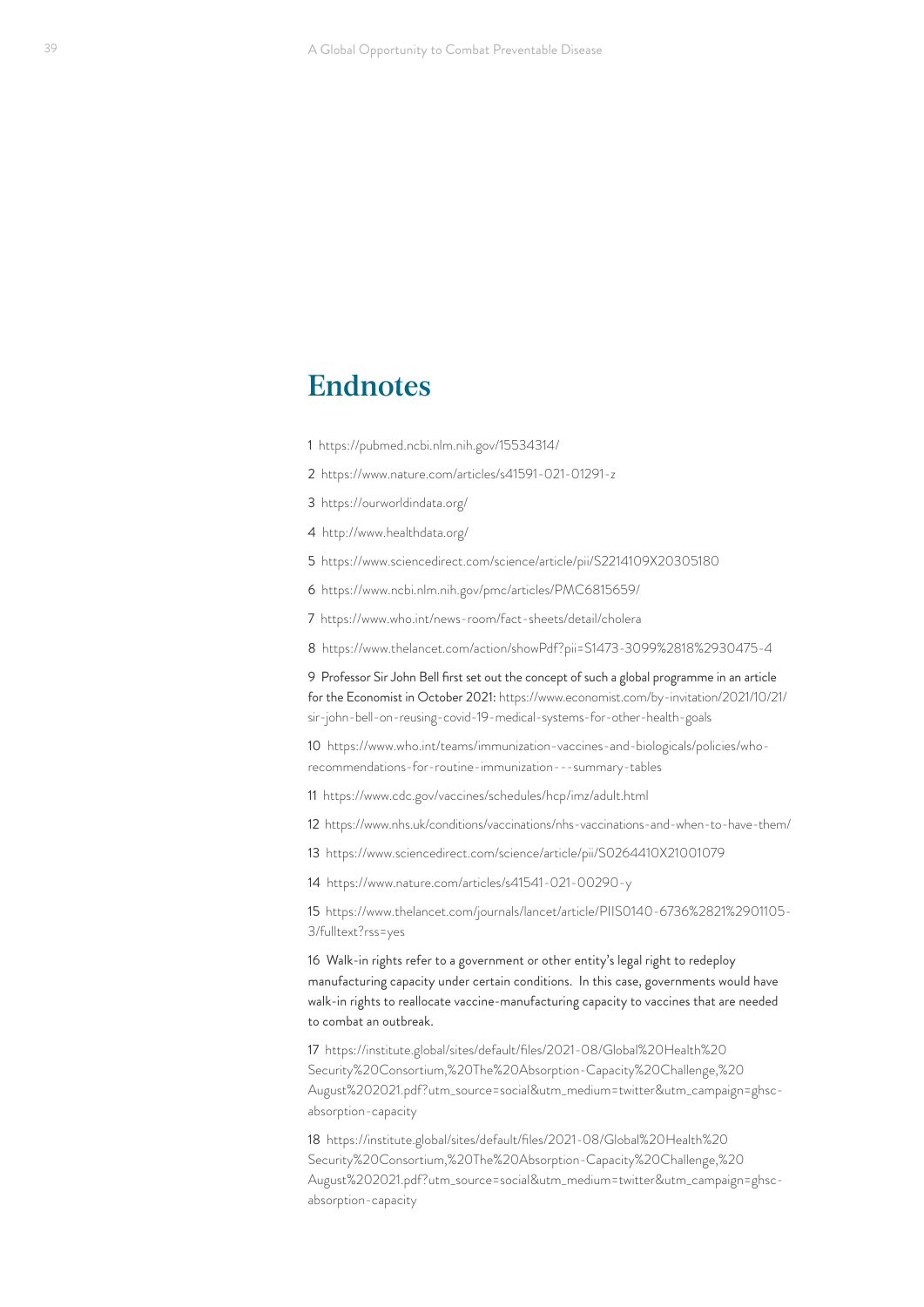<span id="page-39-0"></span> [https://www.ox.ac.uk/news/2021-09-20-oxford-and-oracle-partner-speed](https://www.ox.ac.uk/news/2021-09-20-oxford-and-oracle-partner-speed-identification-covid-19-variants)[identification-covid-19-variants](https://www.ox.ac.uk/news/2021-09-20-oxford-and-oracle-partner-speed-identification-covid-19-variants)

<https://www.nature.com/articles/nature05775>

 [https://www.imf.org/en/Publications/Staff-Discussion-Notes/Issues/2021/05/19/A-](https://www.imf.org/en/Publications/Staff-Discussion-Notes/Issues/2021/05/19/A-Proposal-to-End-the-COVID-19-Pandemic-460263)[Proposal-to-End-the-COVID-19-Pandemic-460263](https://www.imf.org/en/Publications/Staff-Discussion-Notes/Issues/2021/05/19/A-Proposal-to-End-the-COVID-19-Pandemic-460263)

<https://www.ncbi.nlm.nih.gov/pmc/articles/PMC5935243/>

[https://www.euro.who.int/en/health-topics/communicable-diseases/influenza/](https://www.euro.who.int/en/health-topics/communicable-diseases/influenza/vaccination/influenza-vaccination-coverage-and-effectiveness) [vaccination/influenza-vaccination-coverage-and-effectiveness](https://www.euro.who.int/en/health-topics/communicable-diseases/influenza/vaccination/influenza-vaccination-coverage-and-effectiveness)

 [https://www.breakthroughs.com/advancing-medical-research/new-rna-technology](https://www.breakthroughs.com/advancing-medical-research/new-rna-technology-could-get-flu-vaccine-right-every-year)[could-get-flu-vaccine-right-every-year](https://www.breakthroughs.com/advancing-medical-research/new-rna-technology-could-get-flu-vaccine-right-every-year)

[https://www.pfizer.com/news/press-release/press-release-detail/pfizer-announces](https://www.pfizer.com/news/press-release/press-release-detail/pfizer-announces-start-phase-3-clinical-trial-adults-its)[start-phase-3-clinical-trial-adults-its](https://www.pfizer.com/news/press-release/press-release-detail/pfizer-announces-start-phase-3-clinical-trial-adults-its)

[https://www.who.int/news-room/fact-sheets/detail/human-papillomavirus-\(hpv\)](https://www.who.int/news-room/fact-sheets/detail/human-papillomavirus-(hpv)-and-cervical-cancer) [and-cervical-cancer](https://www.who.int/news-room/fact-sheets/detail/human-papillomavirus-(hpv)-and-cervical-cancer)

 World Health Organisation. "Global strategy to accelerate the elimination of cervical cancer as a public health problem." (2020).

<http://ghdx.healthdata.org/gbd-results-tool>

<https://www.ncbi.nlm.nih.gov/pmc/articles/PMC6663124/>

<https://www.nature.com/articles/s41591-021-01313-w>

<https://www.nature.com/articles/d41586-021-01096-7>

<https://www.nature.com/articles/d41586-019-01232-4>

<https://www.nejm.org/doi/full/10.1056/NEJMoa1909953>

 [https://www.who.int/news/item/02-11-2021-urgent-need-for-vaccine-to-prevent](https://www.who.int/news/item/02-11-2021-urgent-need-for-vaccine-to-prevent-deadly-group-b-streptococcus)[deadly-group-b-streptococcus](https://www.who.int/news/item/02-11-2021-urgent-need-for-vaccine-to-prevent-deadly-group-b-streptococcus)

<https://www.ox.ac.uk/news/2021-07-05-hiv-vaccine-trial-starts-oxford>

<https://www.clinicaltrialsarena.com/news/moderna-hiv-vaccine/>

[https://cepi.net/research\\_dev/priority-diseases/](https://cepi.net/research_dev/priority-diseases/)

<https://www.who.int/news-room/questions-and-answers/item/dengue-vaccines>

<https://clinicaltrials.gov/ct2/show/NCT04420221>

<https://clinicaltrials.gov/ct2/show/NCT02100397>

<https://clinicaltrials.gov/ct2/show/NCT04242264>

<https://www.frontiersin.org/articles/10.3389/fitd.2021.709907/full>

<https://www.nature.com/articles/s41541-021-00290-y>

<https://vizhub.healthdata.org/gbd-compare/>

<https://academic.oup.com/jpubhealth/article/39/4/698/2981873>

[https://www.aidsmap.com/news/jul-2021/modelling-suggests-injectable](https://www.aidsmap.com/news/jul-2021/modelling-suggests-injectable-cabotegravir-far-more-effective-daily-oral-prep-women)[cabotegravir-far-more-effective-daily-oral-prep-women](https://www.aidsmap.com/news/jul-2021/modelling-suggests-injectable-cabotegravir-far-more-effective-daily-oral-prep-women)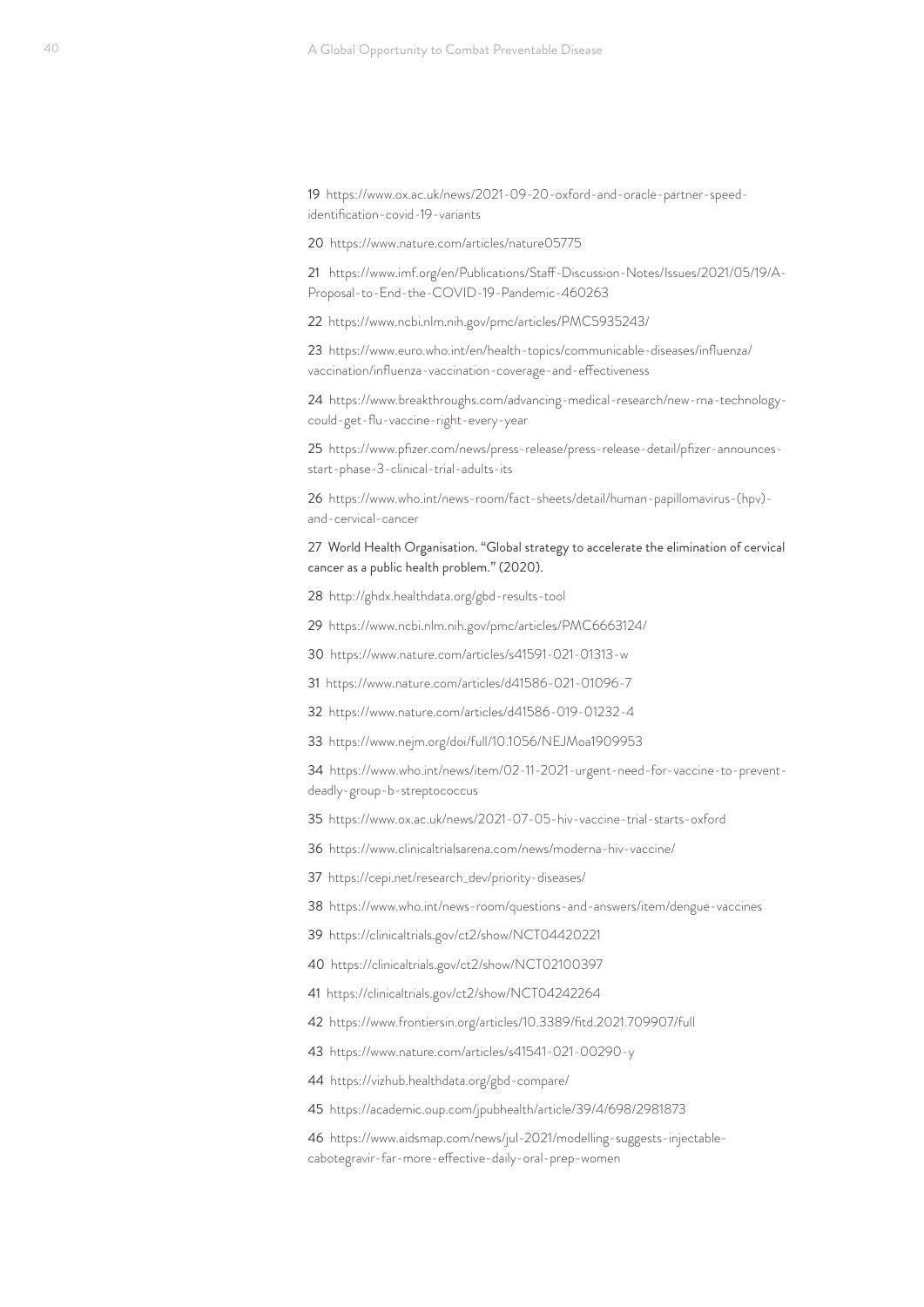<span id="page-40-0"></span>[47](#page-25-0) [https://www-sciencedirect-com.libproxy2.usc.edu/science/article/pii/](https://www-sciencedirect-com.libproxy2.usc.edu/science/article/pii/S0140673612614603) [S0140673612614603](https://www-sciencedirect-com.libproxy2.usc.edu/science/article/pii/S0140673612614603)

[48](#page-25-0) [https://ars-els-cdn-com.libproxy2.usc.edu/content/image/1-s2.0-](https://ars-els-cdn-com.libproxy2.usc.edu/content/image/1-s2.0-S0140673612614603-mmc1.pdf) [S0140673612614603-mmc1.pdf](https://ars-els-cdn-com.libproxy2.usc.edu/content/image/1-s2.0-S0140673612614603-mmc1.pdf)

[49](#page-26-0) <https://www.theglobalfund.org/en/funding-model/throughout-the-cycle/co-financing/>

[50](#page-26-0) <https://www.gavi.org/programmes-impact/programmatic-policies/co-financing-policy>

[51](#page-28-0) [https://www.thelancet.com/journals/lancet/article/PIIS0140-6736\(18\)31668-4/fulltext](https://www.thelancet.com/journals/lancet/article/PIIS0140-6736(18)31668-4/fulltext)

[52](#page-29-0) <https://www.tandfonline.com/doi/abs/10.4161/hv.24704?journalCode=khvi20>

[53](#page-29-0) [https://www.tandfonline.com/doi/pdf/10.1080/14760584.2020.1874929?casa\\_toke](https://www.tandfonline.com/doi/pdf/10.1080/14760584.2020.1874929?casa_token=EqMLFTIpf7wAAAAA:f95YYq5IP7Y9qf8s3rN7Tl4QbTpNkaIUQ20P5yl2AOsWsHiNyxRCu3ULy88mFkPN9wiA-at9pUAX) [n=EqMLFTIpf7wAAAAA:f95YYq5IP7Y9qf8s3rN7Tl4QbTpNkaIUQ20P5yl2AOsWsHi](https://www.tandfonline.com/doi/pdf/10.1080/14760584.2020.1874929?casa_token=EqMLFTIpf7wAAAAA:f95YYq5IP7Y9qf8s3rN7Tl4QbTpNkaIUQ20P5yl2AOsWsHiNyxRCu3ULy88mFkPN9wiA-at9pUAX) [NyxRCu3ULy88mFkPN9wiA-at9pUAX](https://www.tandfonline.com/doi/pdf/10.1080/14760584.2020.1874929?casa_token=EqMLFTIpf7wAAAAA:f95YYq5IP7Y9qf8s3rN7Tl4QbTpNkaIUQ20P5yl2AOsWsHiNyxRCu3ULy88mFkPN9wiA-at9pUAX)

[54](#page-29-0) <https://www.sciencedirect.com/science/article/pii/S0264410X20311543>

[55](#page-29-0) <https://link.springer.com/article/10.1007/s40273-018-0735-1>

[56](#page-30-0) [https://www.bloomberg.com/news/articles/2021-10-26/who-clears-hpv-shot-from](https://www.bloomberg.com/news/articles/2021-10-26/who-clears-hpv-shot-from-china-s-innovax-to-ease-global-shortage)[china-s-innovax-to-ease-global-shortage](https://www.bloomberg.com/news/articles/2021-10-26/who-clears-hpv-shot-from-china-s-innovax-to-ease-global-shortage)

[57](#page-30-0) <https://journals.plos.org/plosone/article?id=10.1371/journal.pone.0146387>

[58](#page-30-0) <https://link.springer.com/article/10.1186/s12916-020-01537-6>

[59](#page-30-0) <https://link.springer.com/article/10.1186/s12916-020-01537-6>

[60](#page-30-0) <https://www.pnas.org/content/pnas/111/43/15520.full.pdf>

[61](#page-31-0) Schwartländer, Bernhard, et al. "Towards an improved investment approach for an effective response to HIV/AIDS." The Lancet 377.9782 (2011): 2031-2041.

[62](#page-31-0) Stover, John, et al. "How can we get close to zero? The potential contribution of biomedical prevention and the investment framework towards an effective response to HIV." PloS one 9.11 (2014): e111956.

[63](#page-31-0) Harmon, Thomas M., et al. "Exploring the potential health impact and costeffectiveness of AIDS vaccine within a comprehensive HIV/AIDS response in low-and middle-income countries." PloS one 11.1 (2016): e0146387.

[64](#page-31-0) [https://www.ox.ac.uk/news/2021-08-03-african-trial-novel-hiv-vaccine](https://www.ox.ac.uk/news/2021-08-03-african-trial-novel-hiv-vaccine-candidate-starts)[candidate-starts](https://www.ox.ac.uk/news/2021-08-03-african-trial-novel-hiv-vaccine-candidate-starts)

[65](#page-32-0) [https://cdn2.sph.harvard.edu/wp-content/uploads/sites/94/2019/05/BCA-](https://cdn2.sph.harvard.edu/wp-content/uploads/sites/94/2019/05/BCA-Guidelines-May-2019.pdf)[Guidelines-May-2019.pdf](https://cdn2.sph.harvard.edu/wp-content/uploads/sites/94/2019/05/BCA-Guidelines-May-2019.pdf)

[66](#page-33-0) [https://www.theguardian.com/society/2021/nov/26/biontech-says-it-could-tweak](https://www.theguardian.com/society/2021/nov/26/biontech-says-it-could-tweak-covid-vaccine-in-100-days-if-needed)[covid-vaccine-in-100-days-if-needed](https://www.theguardian.com/society/2021/nov/26/biontech-says-it-could-tweak-covid-vaccine-in-100-days-if-needed)